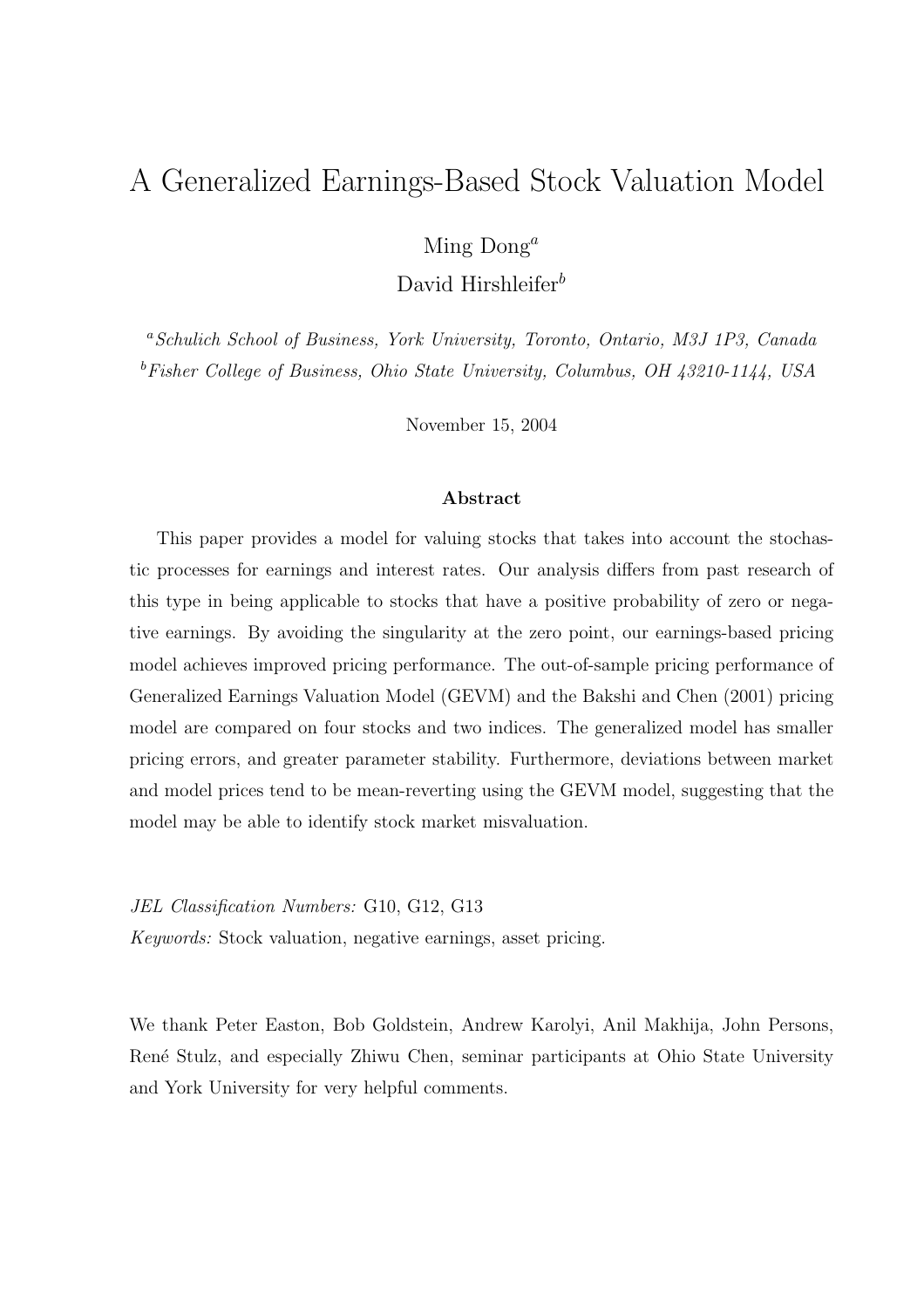# A Generalized Earnings-Based Stock Valuation Model

#### Abstract

This paper provides a model for valuing stocks that takes into account the stochastic processes for earnings and interest rates. Our analysis differs from past research of this type in being applicable to stocks that have a positive probability of zero or negative earnings. By avoiding the singularity at the zero point, our earnings-based pricing model achieves improved pricing performance. The out-of-sample pricing performance of Generalized Earnings Valuation Model (GEVM) and the Bakshi and Chen (2001) pricing model are compared on four stocks and two indices. The generalized model has smaller pricing errors, and greater parameter stability. Furthermore, deviations between market and model prices tend to be mean-reverting using the GEVM model, suggesting that the model may be able to identify stock market misvaluation.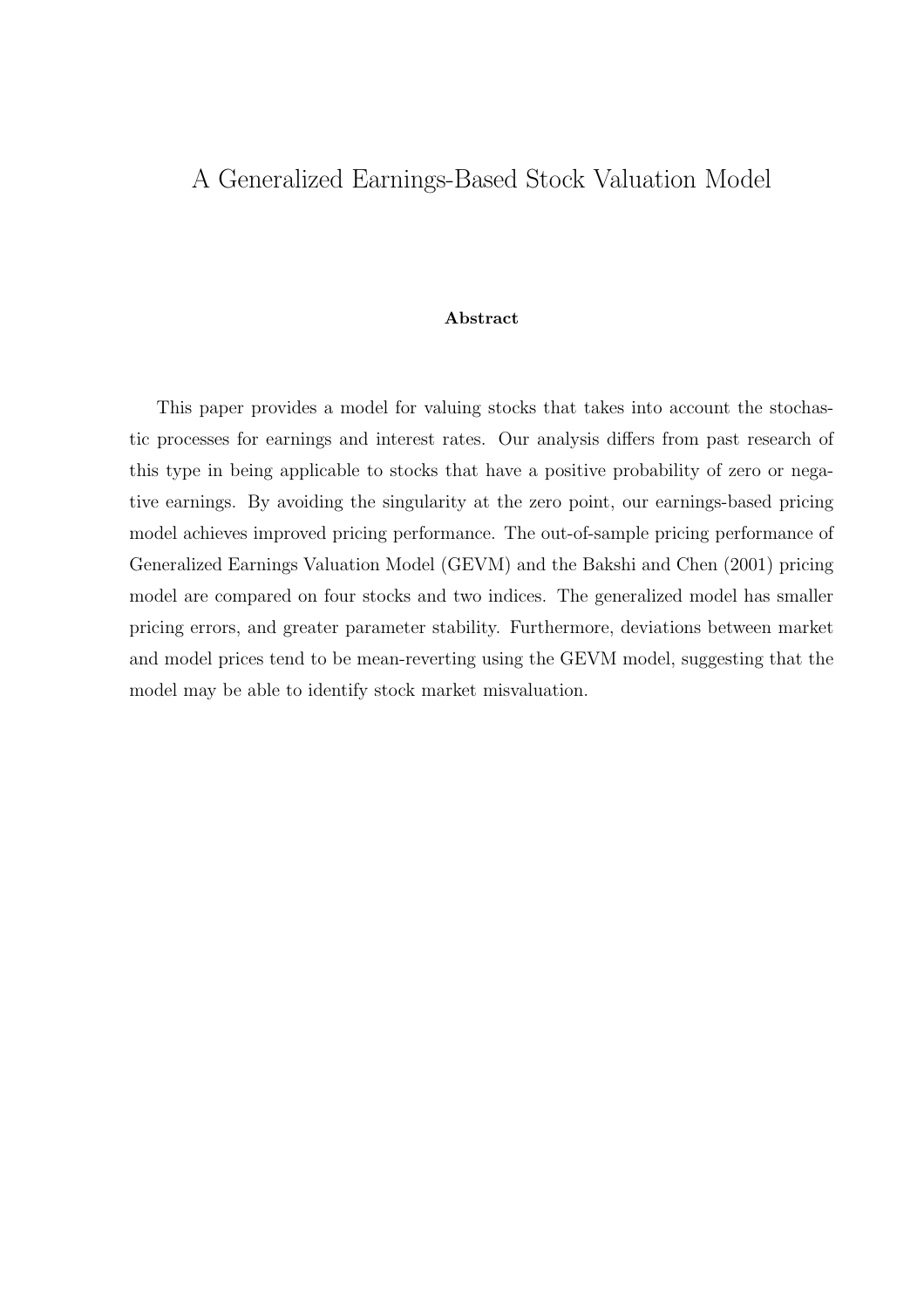# 1 Introduction

Recent research has pointed the way to an exciting new direction for the theory of stock valuation. Moving beyond traditional dividend discounting models, dynamic models have emerged that provide greater structure by assuming explicit stochastic processes for the variables that influence stock value (see, e.g., Berk, Green, and Naik (1999), Ang and Liu (2001), and Bakshi and Ju (2002)). Among these, a distinctive feature of the Bakshi and Chen (2001) stock valuation model (hereafter the BC model) is its focus on earnings. The key underyling valuation variables in this model are the level of earnings, the growth rate of earnings, and the interest rates used to discount earnings. Since earnings performance is a key fundamental underlying stock prices, the BC model has laid out a parsimonious framework of dynamic stock valuation. Indeed, by modeling the stochastic process for earnings, and by adopting a stochastic pricing-kernel process that is consistent with the Vasicek (1977) term structure of interest rates, the BC model provides a closed-form solution for the stock price. Such structural modeling of the relation between stock value, earnings, and interest rates offers the potential for more accurate predictions about stock prices and price movements than have been achieved in previous literature.

Although the BC model makes important headway in modeling how stocks are priced, a property of the model that limits its applicability is that, strictly speaking, it cannot value stocks that have a positive probability of realizing zero or negative earnings. In reality, stocks that will achieve positive earnings with certainty forever of course do not exist. In this sense the model necessarily provides an approximation that becomes less exact the greater the likelihood that the firm will have zero or negative earnings. Indeed, we will discuss in more depth, the BC model becomes extremely inaccurate when this likelihood is large.

To get a sense for how restrictive the non-negativity constraint is in practice, consider a sample of 6262 I/B/E/S-covered stocks during July 1976 and March 1998. On average, for any stock at any point in time, the chance of having a negative earnings per share number is 11.9%, and 41.3% of the stocks have at least one non-positive earnings outcome. This means that the BC model cannot be applied to over 40% of the stocks for at least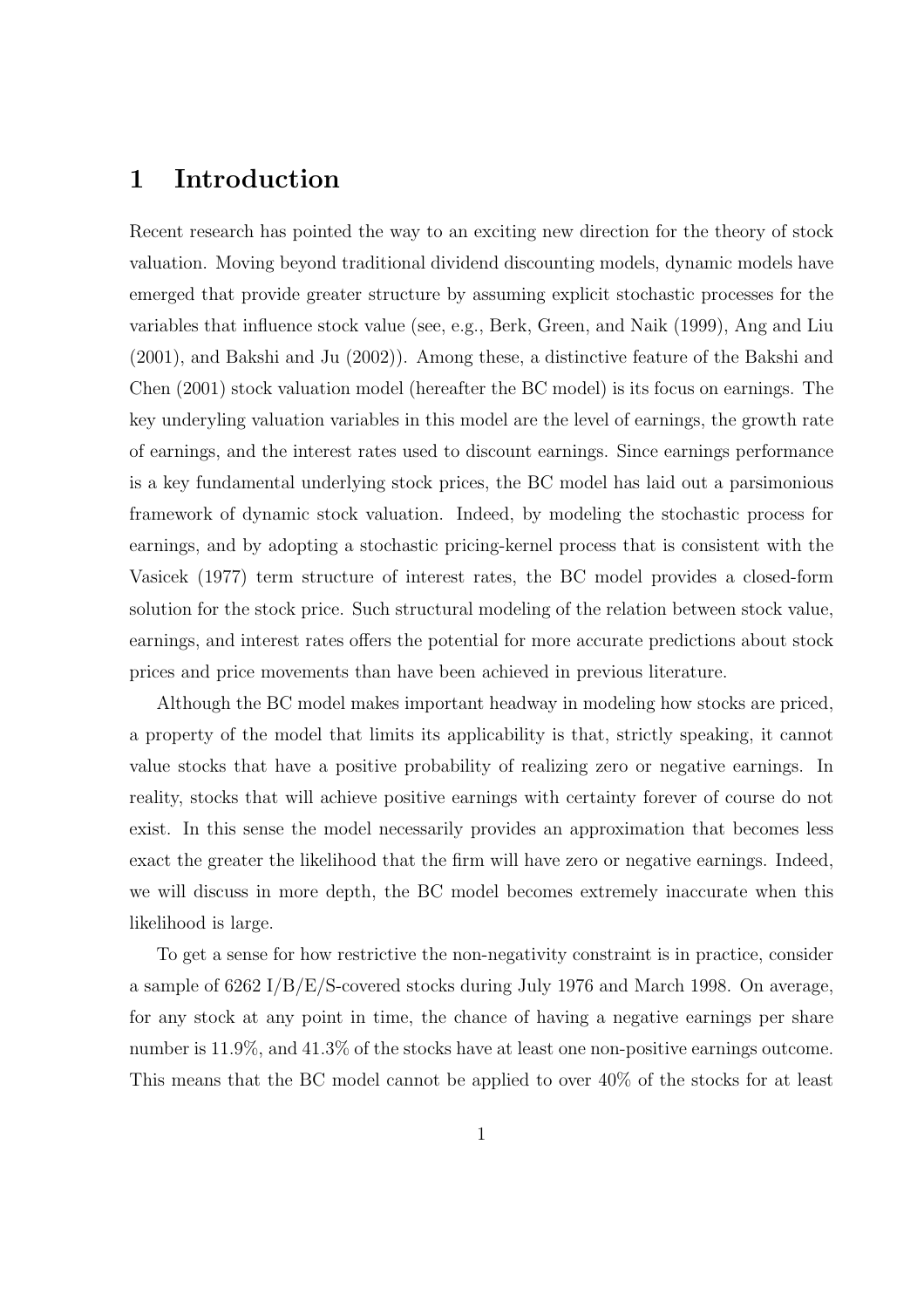some period of time. Of course, even the stocks which did not realize negative earnings ex ante had some probability of negative earnings.

Indeed, this constraint of the model reduces its applicability for some of the stocks that are most interesting from a valuation perspective— those that are generating relatively low earnings now, and might be in deep trouble, or on the other hand may have excellent growth opportunities. Assuming a zero probability of negative earnings is also likely to be especially unrealistic for stocks that are highly volatile or are highly sensitive to systematic return factors. Since it is especially desirable for investors to have a good model for valuing speculative stocks, it is interesting to consider possible ways of generalizing the model. Indeed, another shortcoming of the BC model is that the model prices of stocks tend to fluctuate quite a lot over time, sometimes ranging wildly over a period of months. It is possible that these swings are related to difficulties in valuing speculative stocks.

This paper provides a more general stock valuation model that is not restricted to positive-earnings stocks. The ability to price stocks with non-positive earnings is important for the model be of practical use. In fact, we will show that the problem of excluding negative earnings in the BC model and the problem of rapid swings in valuations are closely related. The generalized model that we provide turns out to have better pricing performance, in a sense to be made more precise below, even for stocks with positive earnings.

From a conceptual viewpoint, the BC model profoundly improves on the traditional dividend discount models (DDM). The simplest form of the DDM is the Gordon (1962) model, which assumes a constant dividend growth rate and a constant discount rate for a stock. The BC model generalizes this the classic Gordon model in several dimensions.

First, dividend growth is allowed to be stochastic. Second, the stock price is linked to the firm's underlying earnings rather than dividends. Firms' dividend policies are typically sticky, and many firms choose not to pay cash dividends, so earnings are far more informative.<sup>1</sup> Specifically, the BC model assumes earnings and earnings growth processes

<sup>1</sup>See, for example, Penman and Sougiannis (1998), who compare the dividend, cash flow and earnings approaches to stock valuation.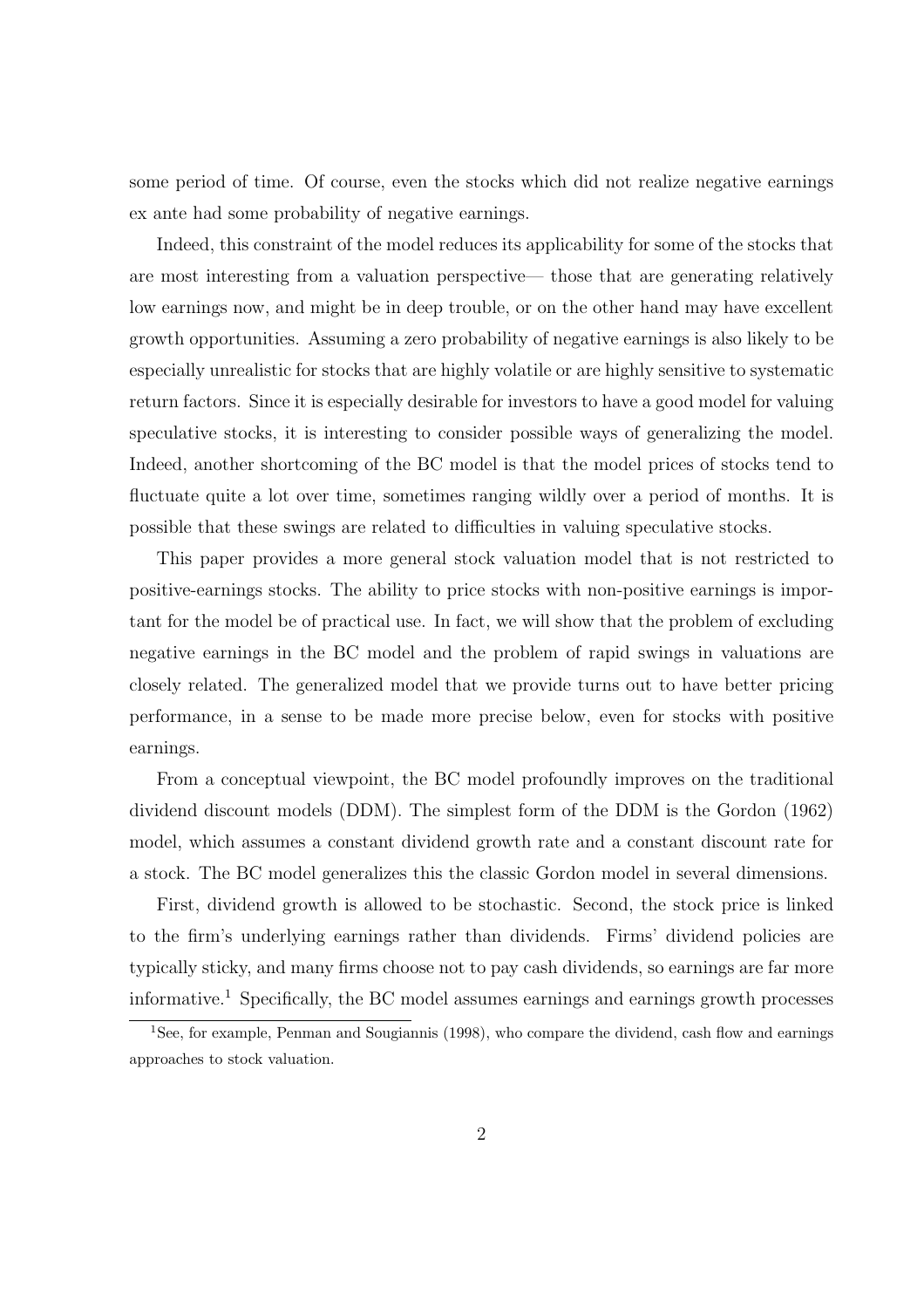that allow changing long-run earnings growth rate to reflect the business conditions and characteristics of the firm. Third, instead of non-stochastic interest rates, the interest rate movement is characterized by a mean-reverting stochastic process. Finally, the BC model adopts a stochastic pricing kernel which ensures that the model is arbitrage-free as in Harrison and Kreps (1979).

In consequence of these generalizations, the BC model possesses a rich structure characterized by a set of parameters reflecting macro-economic and firm-specific environment. Stocks with similar accounting and earnings forecast data may be valued quite differently by the market, because they may be at different stages of their industry business cycles, or may be perceived by the market as being managed by executives of different quality. These factors can potentially be captured by the parameters of the model, when these parameters are backed out from previous market price data. For example, a well-managed firm will be highly valued by the market, and this can cause structural parameters to set the model's valuation higher for given earnings data.

A highly influential stock valuation model developed in the accounting literature and applied in both accounting and finance is the residual income model (see Ohlson (1995)). The residual income model, which relates stock price to book value of equity and "residual income", can be viewed as a variant of the DDM, with some assumptions about the relations among accounting numbers, particularly, the "clean surplus" relation.<sup>2</sup> The residual income model is easily implementable, and incorporates the changing business operations of the firms into valuation by using earnings forecasts (either from financial analysts or from researchers' own projection) as part of the model inputs. Empirical studies by Frankel and Lee (1998) and Lee, Myers and Swaminathan (1999) show that, with a multi-stage residual income model, one can achieve a better pricing fit than the traditional DDM as well as a better return predictive power than financial ratio analysis.

However, the residual income model, as with the DDM, does not offer much structure to constrain the elements of the model. The "intrinsic value" of the stock is calculated as

 ${}^{2}$ Residual income is earnings in excess of what is required from the cost of equity. The clean surplus assumption states that dividends is earnings minus the change in book value of equity.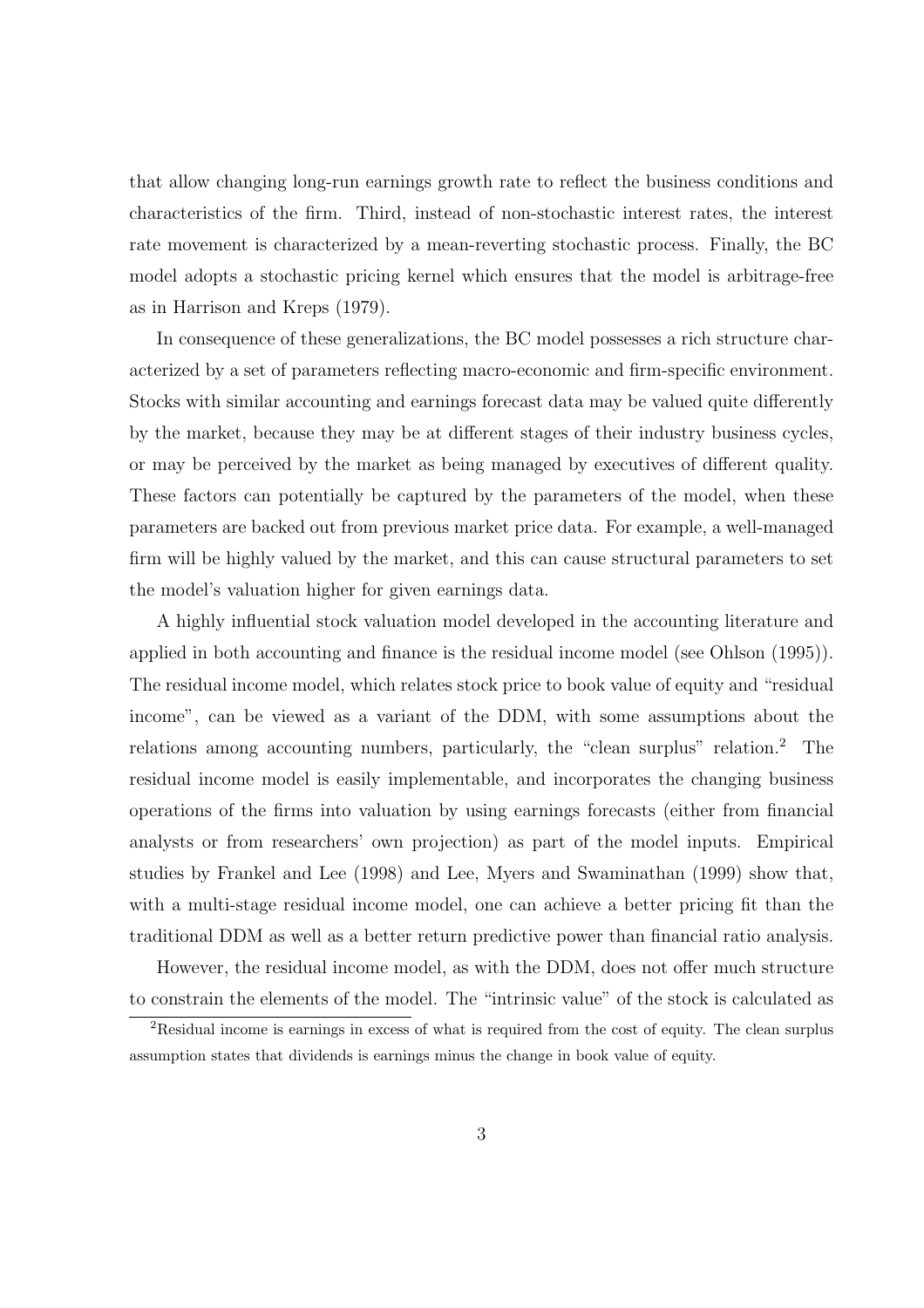the sum of the firm's book value and the sum of discounted 'residual earnings' (earnings in excess of what would be expected based upon the appropriate rate of return on the firm's capital stock, measured by book value) for each period. The lack of a parameterized structure allows valuation at a given time to be independent of how the market has valued the stock in the past, because there are not enough structural parameters that can be backed out from historical market prices to reflect how the market values the stock.

Furthermore, the residual income model often requires an empirical, ad hoc estimation of the terminal value of the stock at the end of the earnings forecast period. Since such a terminal value constitutes a large proportion of the stock price, the estimate of the residual income model can be sensitive to this assumption.<sup>3</sup> In contrast, models with explicitly-defined processes for interest rates and earnings are able to use current state variables to form conditional expectations about the future values of the model inputs. As such, there is no need to arbitrarily guess the terminal value of the stock price at a certain future date. These disadvantages of the residual income model must be weighted against the fact that the BC model cannot be applied to negative earnings stocks owing to the assumption that earnings follow a geometric Brownian motion.

This paper introduces an alternative, more flexible earnings adjustment parameter to the BC earnings and earnings growth processes. The firm's earnings expressed as the difference between two streams: adjusted-earnings and fixed buffer earnings. The stock price is accordingly the difference of the discounted payout from these two streams. Adjusted earnings (rather than the earnings itself) grows at an uncertain rate, and the adjusted earnings growth rate (rather than the earnings growth rate) follows a meanreverting diffusion. In consequence, negative earnings are permissible and the BC model's singularity at zero earnings is removed. We derive a closed-form solution to the generalized valuation model (hereafter, the generalized earnings valuation model, or GEVM), which nests the BC model as a special case.

In the GEVM model, the level of buffer earnings is a free parameter estimated from the

<sup>3</sup>See, for example, Frankel and Lee (1998) and Lee, Myers, and Swaminathan (1999) for issues related to residual income model estimation. See Ang and Liu (2001) and Bakshi and Ju (2002) for a theoretical generalization of the residual income model.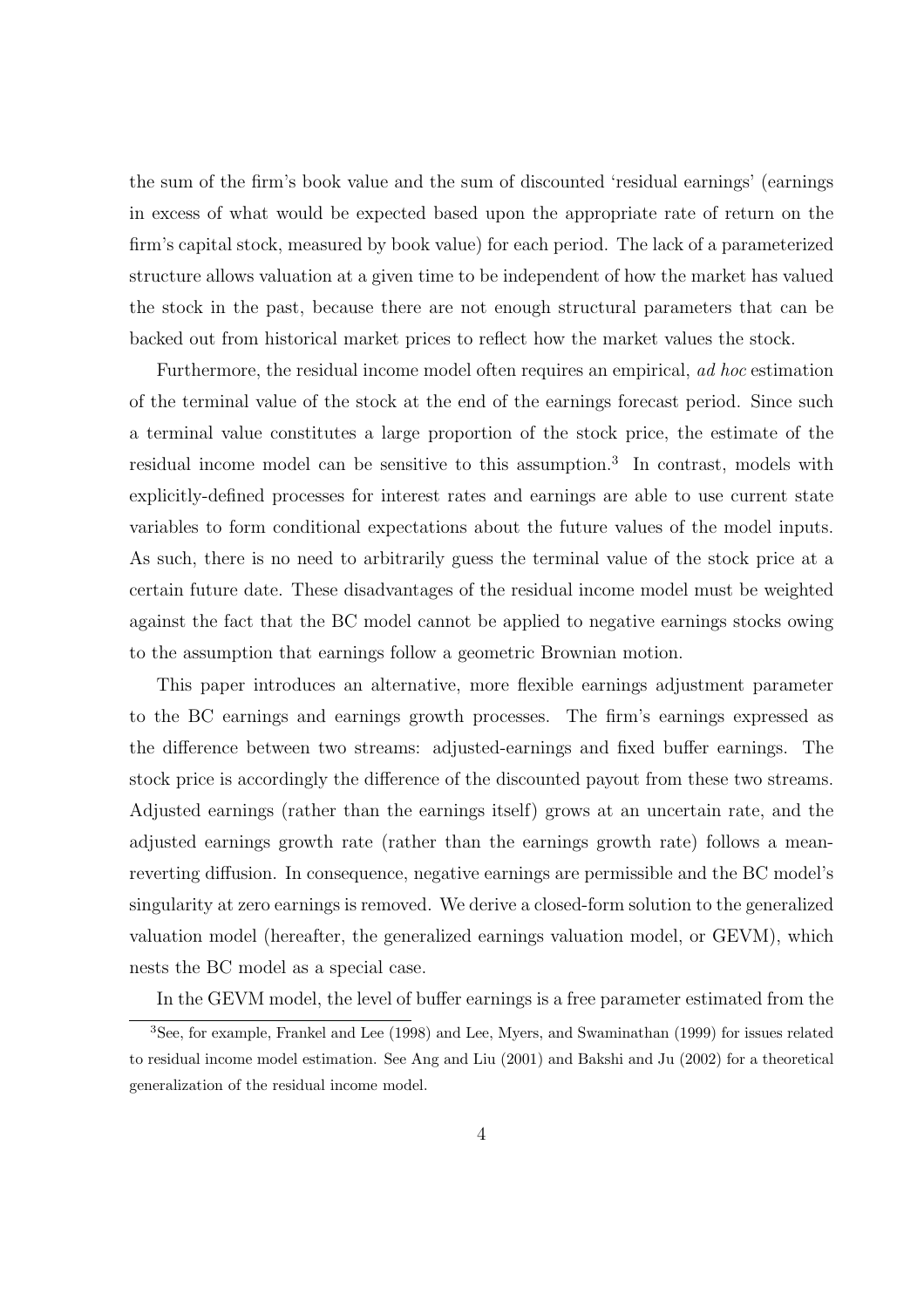time series of earnings and stock price data, together with other model parameters. Buffer earnings can be interpreted as the firm's costs, or as some portion of these costs. If we interpret the buffer earnings as the total costs, then it follows that the adjusted earnings should be the firm's revenues. Therefore, the model can be extended to a revenues/costsbased alternative in which revenues and costs follow different stochastic processes, and the stock price is the difference of the discounted revenues and costs. We analyze how separate modeling of revenues and costs (as compared with an overall focus on earnings) changes the model, and derive a pricing formula for the revenue/cost approach to stock valuation.

In the empirical part of the paper, the pricing performance of the GEVM is compared to that of the BC model on two stock indices and four stocks. Since the BC model cannot price negative earnings stocks, to permit comparison of the two models we focus on positive earnings stocks/indices.<sup>4</sup>

The GEVM significantly reduces out-of-sample pricing error and model price variance, even though this sample consists of positive earnings stocks and indices. We also find that the GEVM mispricing (the deviation between actual and model prices) presents much stronger mean-reversion than BC mispricing. This is a desirable feature since it suggests that actual stock prices move toward GEVM model stock prices much faster than toward BC model prices. Finally, we investigate how to interpret the model's buffer earnings and its determinants in a larger sample that contains stocks with negative earnings. We examine a set of different types of costs including total costs, R&D, advertising, and depreciation costs, and find that the level of buffer earnings is positively related to each type of costs incurred by the firm.

The remainder of the paper is organized as follows. The next section reviews the Bakshi and Chen (2001) model. Section 3 generalizes the BC model to develop the Generalized Earnings Valuation Model. This section also derives the Earnings Components Valuation Model based upon the revenues/costs approach to stock valuation. Section 4 presents

<sup>&</sup>lt;sup>4</sup>Chen and Dong (2003) test the empirical performance of the GEVM model on a much larger data sample. The model appears to perform equally well for stocks with positive and negative earnings.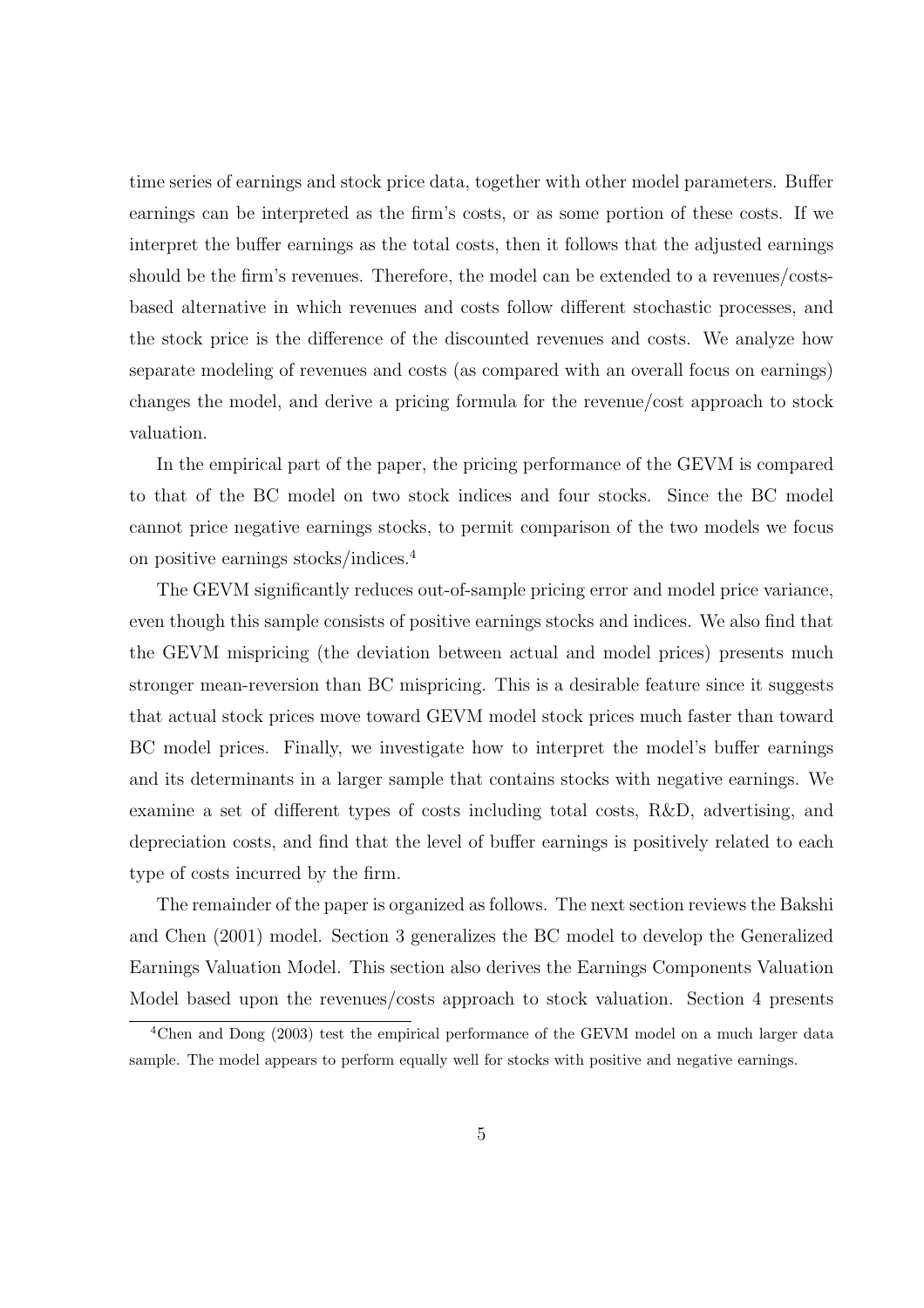empirical results on model performance. Section 5 concludes.

# 2 The Bakshi-Chen Model

We consider a continuous-time, infinite-horizon economy characterized by a pricing-kernel process  $M(t)$ . The stock price of a generic firm with an infinite dividend stream  $\{D(t)$ :  $t \geq 0$  is given by " #

$$
S(t) = \int_{t}^{\infty} E_t \left[ \frac{M(\tau)}{M(t)} D(\tau) \right] d\tau,
$$
\n(1)

where  $E_t(\cdot)$  is the time-t conditional expectation operator with respect to the objective probability measure (Duffie (1996) describes further details as to necessary technical conditions). The existence of a pricing kernel process  $M(t)$  is also a necessary and sufficient condition for no arbitrage opportunities to be available in the economy (as in Harrison and Kreps (1979)).

The pricing-kernel  $M(t)$  is assumed to follow the Ito process under the true probability measure

$$
\frac{dM(t)}{M(t)} = -R(t) dt - \sigma_m d\omega_m(t),\tag{2}
$$

where  $\sigma_m$  is a constant, and the instantaneous interest rate,  $R(t)$ , follows a single-factor Vasicek (1977) term structure process

$$
dR(t) = \kappa_r \left[ \mu_r^0 - R(t) \right] dt + \sigma_r d\omega_r(t), \qquad (3)
$$

 $\kappa_r$ ,  $\mu_r^0$  and  $\sigma_r$  all constant. To make the model internally consistent, the drift term of the pricing-kernel  $M(t)$  is set to be the negative of the instantaneous interest rate  $R(t)$ .<sup>5</sup> The structural parameters have the standard interpretations:  $\kappa_r$  measures the speed at which the spot rate  $R(t)$  adjusts to its long-run mean,  $\mu_r^0$ . This single-factor term structure is restrictive, but it could easily be generalized to a multi-factor term structure in the Vasicek or the Cox, Ingersoll and Ross (1985) class.<sup>6</sup> The cost of doing so is that it would

 $5$ An asset whose return is uncorrelated with the pricing kernel should earn the risk free rate  $R(t)$ ; see equation (25) in Subsection 3.2.

<sup>6</sup>Examples include Brennan and Schwartz (1976) and Longstaff and Schwartz (1992).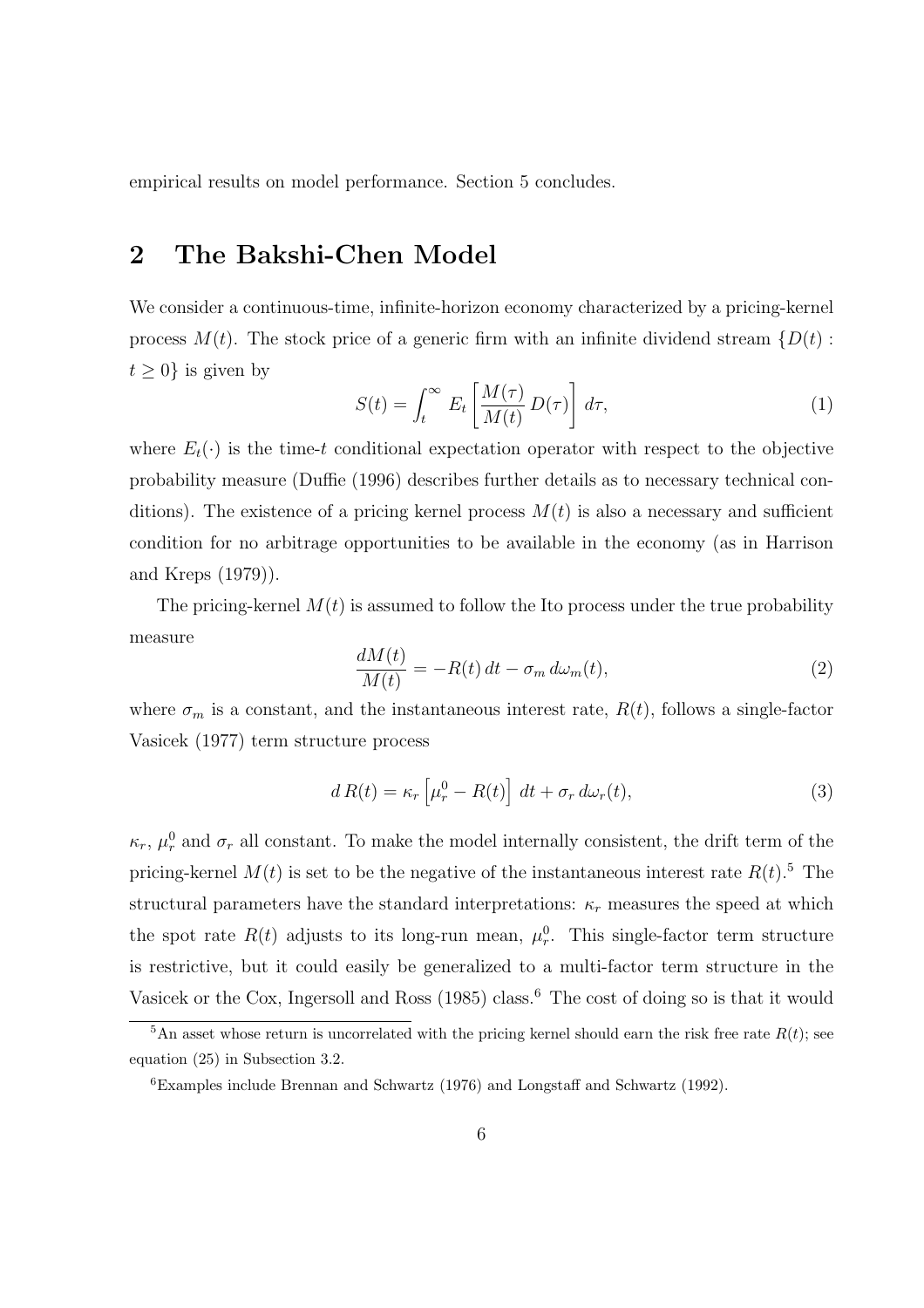create many more parameters, creating a risk of noisy parameter estimates and of model overfiting. To make the model implementable, we purse a single-factor term structure model here.

Dividend per share  $D(t)$  relates to net earnings per share  $Y(t)$  according to

$$
D(t) = \delta Y(t) + \epsilon(t),\tag{4}
$$

where  $\epsilon(t)$  is an i.i.d. noise process with zero mean. This parameterization is inspired by the classic survey of Lintner (1956), which found that firms adjust toward a target dividend payout ratio.

Equation (4) can be interpreted more broadly to be meaningful even for firms that do not pay any cash dividends. Under this interpretation, regardless of whether the firm pays dividends,  $D(t)$  is to be interpreted as an "implied dividend" that is responsible for the stock price, and is simply a constant times earnings plus a noise.

The final assumptions of the model are that earnings and earnings growth follow the processes

$$
\frac{dY(t)}{Y(t)} = G(t) dt + \sigma_y d\omega_y(t)
$$
\n(5)

$$
dG(t) = \kappa_g \left[ \mu_g^0 - G(t) \right] dt + \sigma_g d\omega_g(t), \tag{6}
$$

where  $\sigma_y$ ,  $\kappa_g$ ,  $\mu_g^0$  and  $\sigma_g$  are constants.

The long-run mean for both  $G(t)$  and actual earnings growth  $dY(t)/Y(t)$  is  $\mu_g^0$ , and the speed at which  $G(t)$  adjusts to  $\mu_g^0$  is reflected by  $\kappa_g$ . Furthermore,  $1/\kappa_g$  measures the duration of the firm's business growth fluctuations. The volatility of both earnings growth and changes in expected earnings growth are time-invariant. Shocks to expected growth,  $\omega_g(t)$ , are assumed to be uncorrelated with systematic shocks  $\omega_m(t)$ , reflecting the fact that  $G(t)$  is firm-specific. However,  $\omega_g(t)$  is in general correlated with interest rate shocks  $\omega_r(t)$ , with correlation coefficient denoted by  $\rho_{g,r}$ . The correlations of  $\omega_y(t)$  with  $\omega_g(t)$ ,  $\omega_m(t)$  and  $\omega_r(t)$  are denoted by  $\rho_{g,y}$ ,  $\rho_{m,y}$  and  $\rho_{r,y}$  respectively. The noise process  $\epsilon(t)$  in (2) is assumed to be uncorrelated with  $G(t)$ ,  $M(t)$ ,  $R(t)$ , and  $Y(t)$ .

Equations (5) and (6) offer a rich, yet tractable model for the firm's earnings process. Negative earnings growth is possible, and earnings growth can be affected by both a short-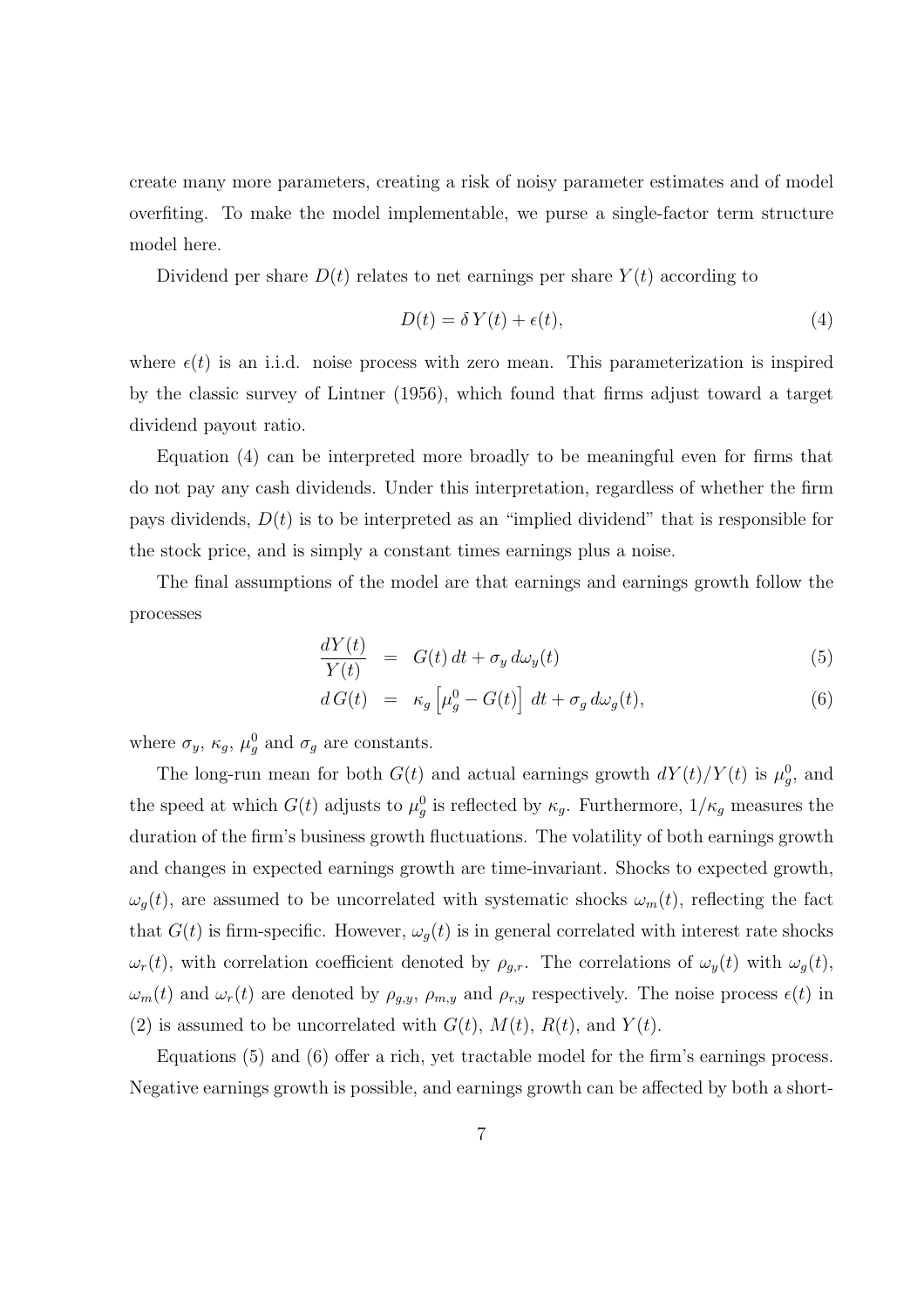run rate  $G(t)$  and a long-run mean rate  $\mu_g^0$ . But, as we will discuss, equation (5) precludes negative earnings.

Bakshi and Chen (2001) show that under the above assumptions, the equilibrium stock price  $S(t)$  satisfies the following stochastic partial differential equation (PDE):

$$
\frac{1}{2}\sigma_y^2 Y^2 \frac{\partial^2 S}{\partial Y^2} + (G - \lambda_y)Y \frac{\partial S}{\partial Y} + \rho_{g,y}\sigma_y\sigma_g Y \frac{\partial^2 S}{\partial Y \partial G} + \rho_{r,y}\sigma_y\sigma_r Y \frac{\partial^2 S}{\partial Y \partial R} + \n\rho_{g,r}\sigma_g\sigma_r \frac{\partial^2 S}{\partial G \partial R} + \frac{1}{2}\sigma_r^2 \frac{\partial^2 S}{\partial R^2} + \kappa_r(\mu_r - R)\frac{\partial S}{\partial R} + \n\frac{1}{2}\sigma_g^2 \frac{\partial^2 S}{\partial G^2} + \kappa_g(\mu_g - G)\frac{\partial S}{\partial G} - RS + \delta Y = 0,
$$
\n(7)

subject to  $S(t) < \infty$ , where

$$
\lambda_y \equiv \sigma_m \sigma_y \rho_{m,y}
$$

is the risk premium for the systematic risk in the firm's earnings shocks, and

$$
\mu_r \equiv \mu_r^0 - \frac{1}{\kappa_r} \sigma_m \sigma_r \rho_{m,r}
$$

is the long-run mean of the spot interest rate under the risk-neutral probability measure defined by the pricing kernel  $M(t)$ , with  $\rho_{m,r}$  defined as the correlation between  $\omega_m(t)$ and  $\omega_r(t)$ . Similarly,

$$
\mu_g \equiv \mu_g^0 - \frac{1}{\kappa_g} \sigma_m \sigma_g \rho_{m,g}
$$

is the long-run mean of the spot earnings growth rate under the risk-neutral probability measure.

The solution to PDE (7) can be shown to be

$$
S(t) = \delta \int_0^\infty s(t, G, R, Y; \tau) d\tau,
$$
\n(8)

where  $s(t, G, R, Y; \tau)$  is the date-t price of a claim that pays  $Y(t+\tau)$  at future date  $t+\tau$ :

$$
s(t, G, R, Y; \tau) = Y(t) \exp \left[ \varphi(\tau) - \varrho(\tau) R(t) + \vartheta(\tau) G(t) \right], \tag{9}
$$

where

$$
\varphi(\tau) = -\lambda_y \tau + \frac{1}{2} \frac{\sigma_r^2}{\kappa_r^2} \left[ \tau + \frac{1 - e^{-2\kappa_r \tau}}{2\kappa_r} - \frac{2(1 - e^{-\kappa_r \tau})}{\kappa_r} \right] - \frac{\kappa_r \mu_r + \sigma_y \sigma_r \rho_{r,y}}{\kappa_r} \left[ \tau - \frac{1 - e^{-\kappa_r \tau}}{\kappa_r} \right]
$$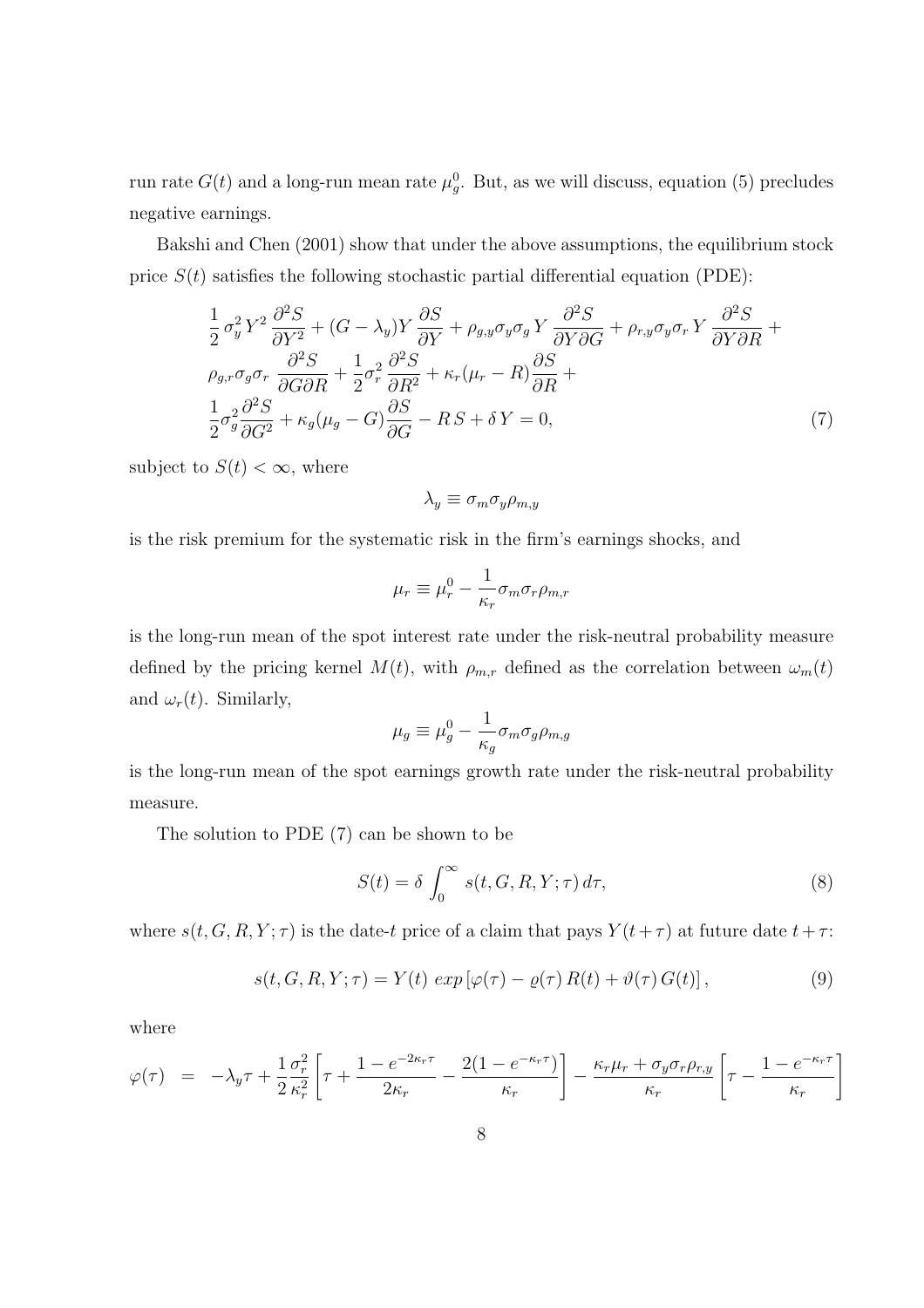$$
+\frac{1}{2}\frac{\sigma_g^2}{\kappa_g^2} \left[ \tau + \frac{1 - e^{-2\kappa_g \tau}}{2\kappa_g} - \frac{2}{\kappa_g} (1 - e^{-\kappa_g \tau}) \right] + \frac{\kappa_g \mu_g + \sigma_y \sigma_g \rho_{g,y}}{\kappa_g} \left[ \tau - \frac{1 - e^{-\kappa_g \tau}}{\kappa_g} \right]
$$

$$
-\frac{\sigma_r \sigma_g \rho_{g,r}}{\kappa_r \kappa_g} \left[ \tau - \frac{1}{\kappa_r} (1 - e^{-\kappa_r \tau}) - \frac{1}{\kappa_g} (1 - e^{-\kappa_g \tau}) + \frac{1 - e^{-(\kappa_r + \kappa_g)\tau}}{\kappa_r + \kappa_g} \right]
$$
(10)

$$
\varrho(\tau) = \frac{1 - e^{-\kappa_r \tau}}{\kappa_r} \tag{11}
$$

$$
\vartheta(\tau) = \frac{1 - e^{-\kappa_g \tau}}{\kappa_g},\tag{12}
$$

subject to the transversality condition that

$$
\mu_r - \mu_g > \frac{\sigma_r^2}{2\kappa_r^2} - \frac{\sigma_r \sigma_y \rho_{r,y}}{\kappa_r} + \frac{\sigma_g^2}{2\kappa_g^2} + \frac{\sigma_g \sigma_y \rho_{g,y}}{\kappa_g} - \frac{\sigma_g \sigma_r \rho_{g,r}}{\kappa_g \kappa_r} - \lambda_y.
$$
 (13)

Thus, the stock price is just the sum of a continuum of claims that each pays in the future an amount determined by the earnings process.

This pricing formula reflects the general valuation principle that the asset price is the sum of discounted future cash flows. Instead of a fixed schedule of payments as in the case of bonds, stocks have uncertain future cash flows, the distribution of which are determined by the earnings process of this model.

Equation (5) combined with equation (6) offers a rich yet tractable setting to model earnings. The two together imply that earnings growth is independent of earnings levels, and earnings growth depends on a current growth rate  $G(t)$  and a long-run mean growth rate  $\mu_q$ . It turns out that such a structure plays an important role in achieving pricing accuracy, particularly because of the fact that the structure differentiates the transitory and permanent components of a firm's business, as shown in Bakshi and Chen (2001).

A source of difficulty in the BC model can be seen in equation (5), wherein earnings  $Y(t)$  is modeled to follow a geometric Brownian motion. Apart from this negative earnings problem, equation (5) is a fairly good description of the earnings process. It is the analog of the most popular continuous time model of stock prices, pioneered by Black and Scholes (1973). The geometric Brownian motion process has the property that at any level, the expected return (percent change) is the same. It is both an equilibrium requirement and an empirical fact the stock returns are approximately independent of price levels,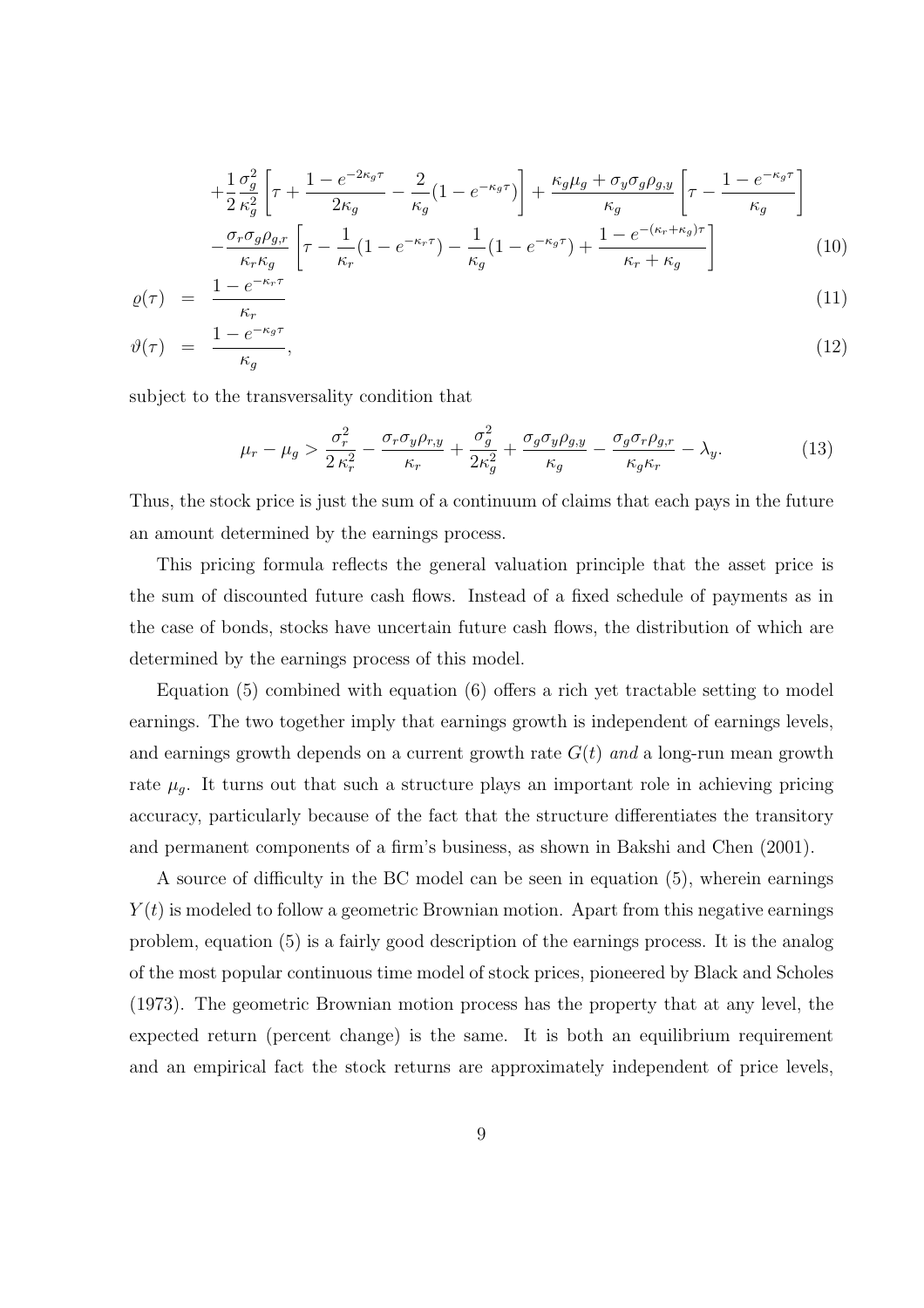setting aside microstructure or liquidity issues. It is also seems quite natural as a first approximation to assume that the earnings growth rate is independent of earnings levels.

The BC model has two main shortcomings. First, in principle it does not apply to any firm that has a positive probability of a zero or negative earning in the future. To the extent that this likelihood is significant, the model will be inaccurate. Second, as a practical matter of estimation, the model cannot be fitted at all to any firm which actually does have zero or negative realized earnings. Non-positive earnings observations have to be deleted or artificially treated when model prices are calculated.

Furthermore, when (positive) earnings are close to zero, the earnings growth behaves wildly. The earnings growth rate becomes infinite when earnings are arbitrarily close to zero. This means that the BC model price is a discontinuous function of the earnings at zero earnings point. In other words, zero earnings is the model's singularity.

In reality, zero or negative earnings are commonly observed, creating a need for a model that is well behaved with respect to this possibility. The next section provides a generalized earnings valuation model (GEVM) that accommodates the possibility of non-positive earnings.

An important difference between earnings and stock price processes is that stock prices can never be negative by limited liability, whereas earnings can. In modeling earnings, a geometric Brownian motion process cannot change signs. Specifically, the solution to equation (5) is

$$
Y(t) = Y(0) \exp \left[ \int_0^t (G(\tau) - \frac{1}{2} \sigma_y^2) d\tau + \int_0^t \sigma_y d\omega_y(\tau) \right].
$$
 (14)

If the initial earnings  $Y(0)$  is assumed to be positive, all the subsequent earnings are also positive.

Another related issue concerns the current earnings growth rate  $G(t)$ , which in practical estimation is computed as  $G(t) = \frac{Y(t+1)}{Y(t)} - 1$ .  $G(t)$  so defined has a singularity at  $Y(t) = 0$ , and is not meaningful if  $Y(t)$  is negative.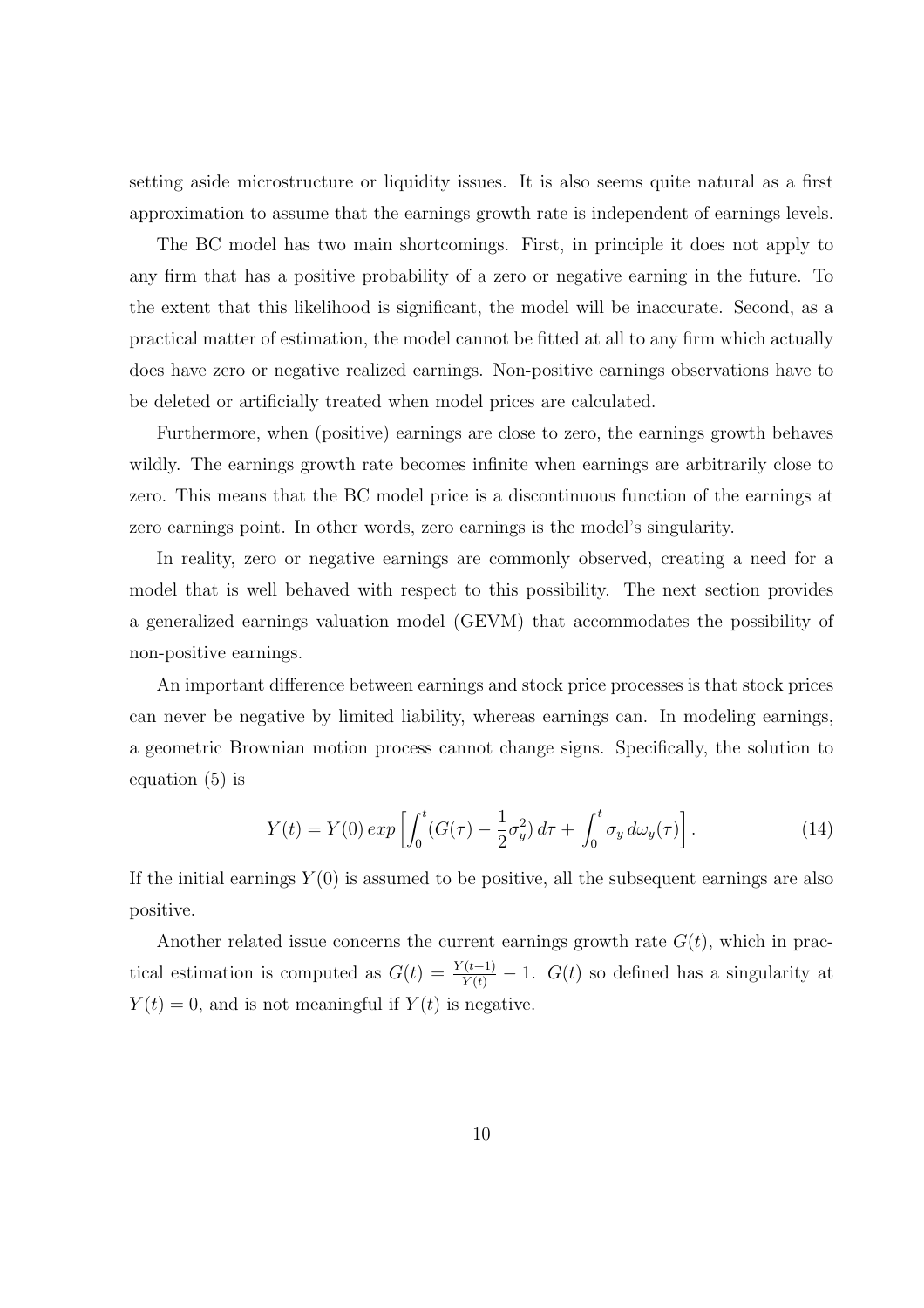# 3 A Generalized Earnings Valuation Model

It is easy to think of processes that allow for negative values of earnings. The challenge is to generalize the model while maintaining its desirable features. In addition to accommodating negative earnings, it is desirable to have a natural economic interpretation of the growth rate  $G(t)$ , for parsimony have at most a modest number of additional model parameters. In addition, it is desirable for the model to yield a closed-form solution for the stock price.

### 3.1 Decomposing Earnings

The fact that firms with negative earnings per share can have positive market values indicates that the firm has assets which create the possibility of positive earnings in the future.<sup>7</sup> Indeed, for some firms negative earnings for the current period may be necessary means of achieving sustained positive earnings growth in the long run. For example, a firm may have negative earnings for several periods because of research and development expenses that will generate high future returns.

We allow for negative earnings using a seemingly minor transformation of the earnings process. Consider the formal transformation

$$
Y(t) = X(t) - y_0,\t\t(15)
$$

where  $y_0$  is a positive constant. Assuming that zero is the lower bound of  $X(t)$ , negative  $Y(t)$  is possible. We assume that  $X(t)$  and its growth rate follow

$$
\frac{dX(t)}{X(t)} = \tilde{G}(t) dt + \sigma_y d\omega_y(t)
$$
\n(16)

$$
d\tilde{G}(t) = \kappa_g \left[ \mu_g - \tilde{G}(t) \right] dt + \sigma_g d\omega_g(t). \tag{17}
$$

Here  $X(t)$  and  $\tilde{G}(t)$  play the same role as  $Y(t)$  and  $G(t)$  in the Bashi-Chen setting, although of course in practice the estimated structural parameters would be different for

 $7\overline{\text{For simplicity we assume that the firm never liquidates, so we do not consider any possible liquidation.}$ value of the firm.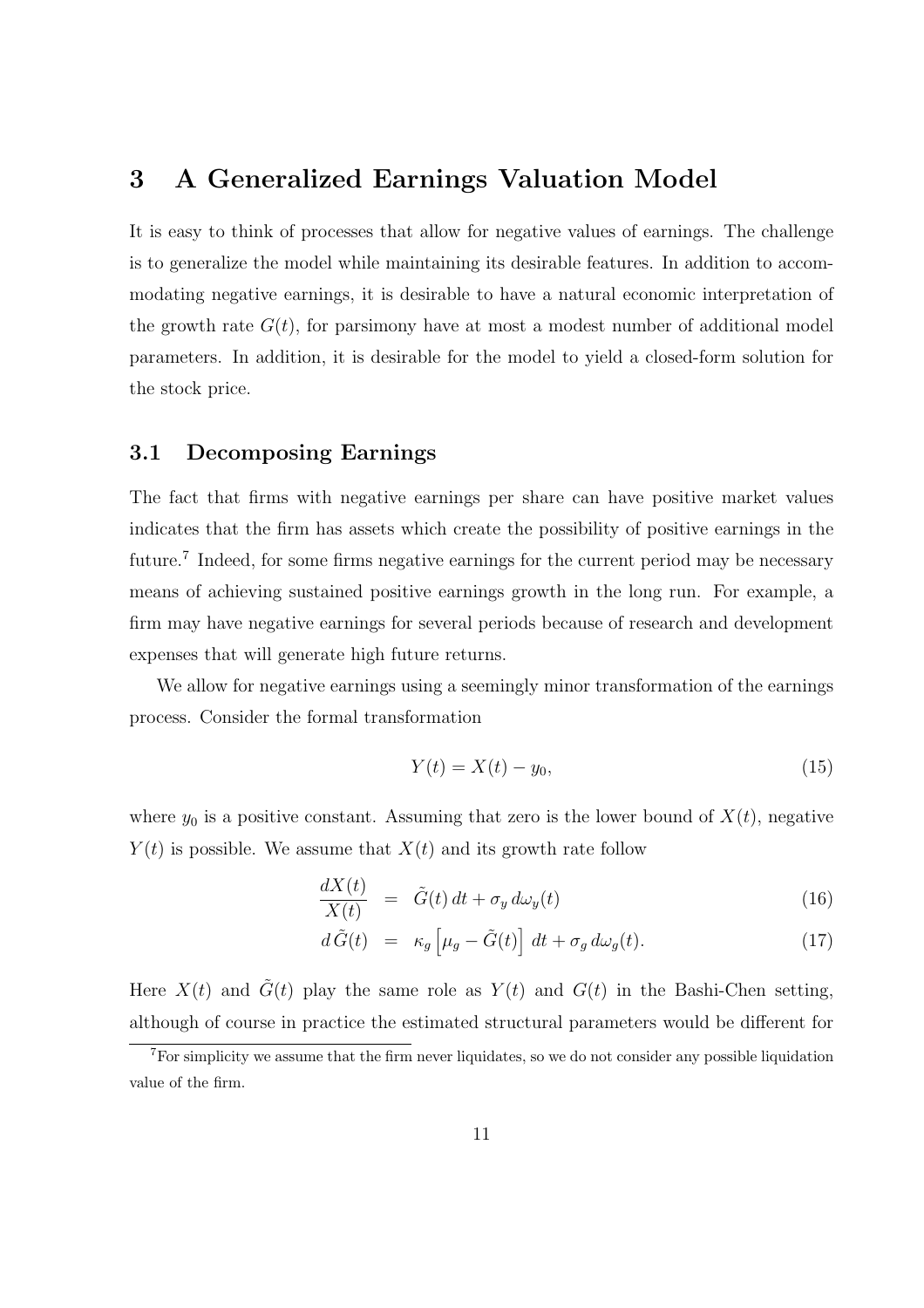the transformed process than in BC model. We refer to the above two processes as the adjusted earnings process and adjusted earnings growth process, respectively.<sup>8</sup>

Equation (15) divides the firm's earnings into adjusted earnings  $X(t)$ , and the negative of buffer earnings,  $y_0$ . As long as the adjusted earnings has a high enough long-run growth rate, the discounted value of the future adjusted earnings will be greater than the discounted value of the buffer earnings, which makes a negative earnings firm to have a positive stock price.

To verify that negative  $Y(t)$  values are now possible, we write the solution to (16) as

$$
Y(t) = (Y(0) + y_0) \exp\left[\int_0^t (G(\tau) - \frac{1}{2}\sigma_y^2) d\tau + \int_0^t \sigma_y d\omega_y(\tau)\right] - y_0.
$$
 (18)

If the first term on the right is less than (equal to)  $y_0$ , then  $Y(t)$  is negative (zero).  $\tilde{G}(t)$  is well-defined even when earnings  $Y(t)$  are negative, as long as the adjusted earnings  $X(t)$ are positive. The constant  $y_0$  is the only additional parameter relative to the BC model, to be estimated from the firm's earnings data. This specification removes the singularity at  $Y(t) = 0$ , and thereby should make the adjusted earnings process  $X(t)$  behave smoothly near  $Y(t) = 0$ . The adjusted earnings and adjusted earnings growth processes also share the appealing properties of the BC structure.

### 3.2 A Stock Valuation Formula

The generalized earnings valuation model has a closed-form solution for a firm's stock value.

**Proposition 1** Under the assumed processes  $(2)$ ,  $(3)$ ,  $(4)$ ,  $(15)$ ,  $(16)$  and  $(17)$ , the equilibrium stock price is

$$
S(t) = \delta(Y(t) + y_0) \int_0^\infty \bar{s}(\tilde{G}(t), R(t); \tau) d\tau - \delta y_0 \int_0^\infty \hat{s}(R(t); \tau) d\tau, \tag{19}
$$

<sup>&</sup>lt;sup>8</sup>One practical justification for the earnings adjustment parameter  $y_0$  is that there are accounting items such as R&D that are categorized as expenses but which in economic terms should be viewed as investments. An example is provided by the large advertising expenses of Amazon.com. Alternatively,  $y_0$  can be interpreted as total costs in a sense to be discussed in Subsections 3.3 and 4.3.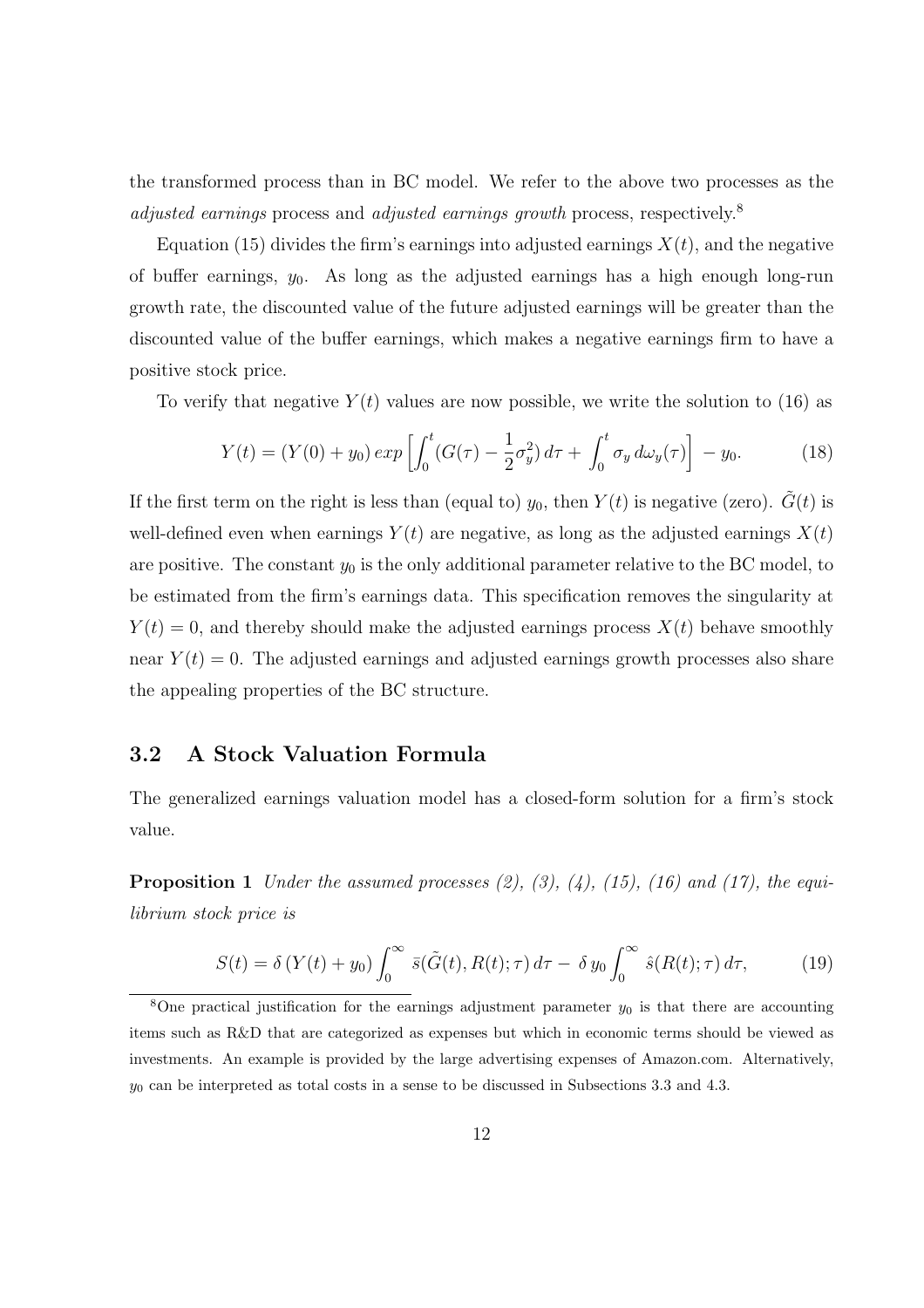where  $(Y(t) + y_0) \bar{s}(\tilde{G}(t), R(t); \tau)$  is the time-t price of a claim that pays  $Y(t + \tau) + y_0$  at a future date  $t + \tau$ ,

$$
\bar{s}(\tilde{G}(t), R(t); \tau) = exp \left[ \varphi(\tau) - \varrho(\tau) R(t) + \vartheta(\tau) \tilde{G}(t) \right],
$$
\n(20)

and  $\hat{s}$  is the time-t price of a riskfree claim that pays a constant flow of one unit forever:

$$
\hat{s}(R(t);\tau) = exp[\phi(\tau) - \varrho(\tau) R(t)], \qquad (21)
$$

where

$$
\phi(\tau) = \frac{1}{2} \frac{\sigma_r^2}{\kappa_r^2} \left[ \tau + \frac{1 - e^{-2\kappa_r \tau}}{2\kappa_r} - \frac{2(1 - e^{-\kappa_r \tau})}{\kappa_r} \right] - \mu_r \left[ \tau - \frac{1 - e^{-\kappa_r \tau}}{\kappa_r} \right],\tag{22}
$$

and  $\varphi(\tau)$ ,  $\varrho(\tau)$  and  $\vartheta(\tau)$  are given by (10), (11) and (12), respectively, and subject to the transversality conditions

$$
\mu_r \quad > \quad \frac{1}{2} \frac{\sigma_r^2}{\kappa_r^2} \tag{23}
$$

$$
\mu_r - \mu_g > \frac{\sigma_r^2}{2\kappa_r^2} - \frac{\sigma_r \sigma_y \rho_{r,y}}{\kappa_r} + \frac{\sigma_g^2}{2\kappa_g^2} + \frac{\sigma_g \sigma_y \rho_{g,y}}{\kappa_g} - \frac{\sigma_g \sigma_r \rho_{g,r}}{\kappa_g \kappa_r} - \lambda_y. \tag{24}
$$

Proof: In equilibrium, the expected dividend-inclusive return of the stock in excess of the risk-free rate should be proportional to the covariance between increments of the return and the pricing kernel process (similar to the Capital Asset Pricing Model; see Duffie (1996)):  $\overline{\phantom{a}}$ !<br>} !<br>!

$$
E\left(\frac{dS(t) + \delta Y(t) dt}{S(t)}\right) - R(t)dt = -Cov\left(\frac{dM(t)}{M(t)}, \frac{dS(t)}{S(t)}\right),\tag{25}
$$

from which we obtain the PDE for  $S(t)$  by observing that  $S(t)$  is a function of  $G(t)$ ,  $Y(t)$ and  $R(t)$ :

$$
\frac{1}{2}\sigma_y^2 (Y + y_0)^2 \frac{\partial^2 S}{\partial Y^2} + (\tilde{G} - \lambda_y)(Y + y_0) \frac{\partial S}{\partial Y} + \rho_{g,y}\sigma_y\sigma_g (Y + y_0) \frac{\partial^2 S}{\partial Y \partial \tilde{G}} +
$$
\n
$$
\rho_{r,y}\sigma_y\sigma_r (Y + y_0) \frac{\partial^2 S}{\partial Y \partial R} + \rho_{g,r}\sigma_g\sigma_r \frac{\partial^2 S}{\partial \tilde{G} \partial R} + \frac{1}{2}\sigma_r^2 \frac{\partial^2 S}{\partial R^2} + \kappa_r (\mu_r - R) \frac{\partial S}{\partial R} +
$$
\n
$$
\frac{1}{2}\sigma_g^2 \frac{\partial^2 S}{\partial \tilde{G}^2} + \kappa_g (\mu_g - \tilde{G}) \frac{\partial S}{\partial \tilde{G}} - RS + \delta Y = 0,
$$
\n(26)

subject to  $0 < S(t) < \infty$ . This equation degenerates to the BC PDE (7) if we set  $y_0 = 0$ .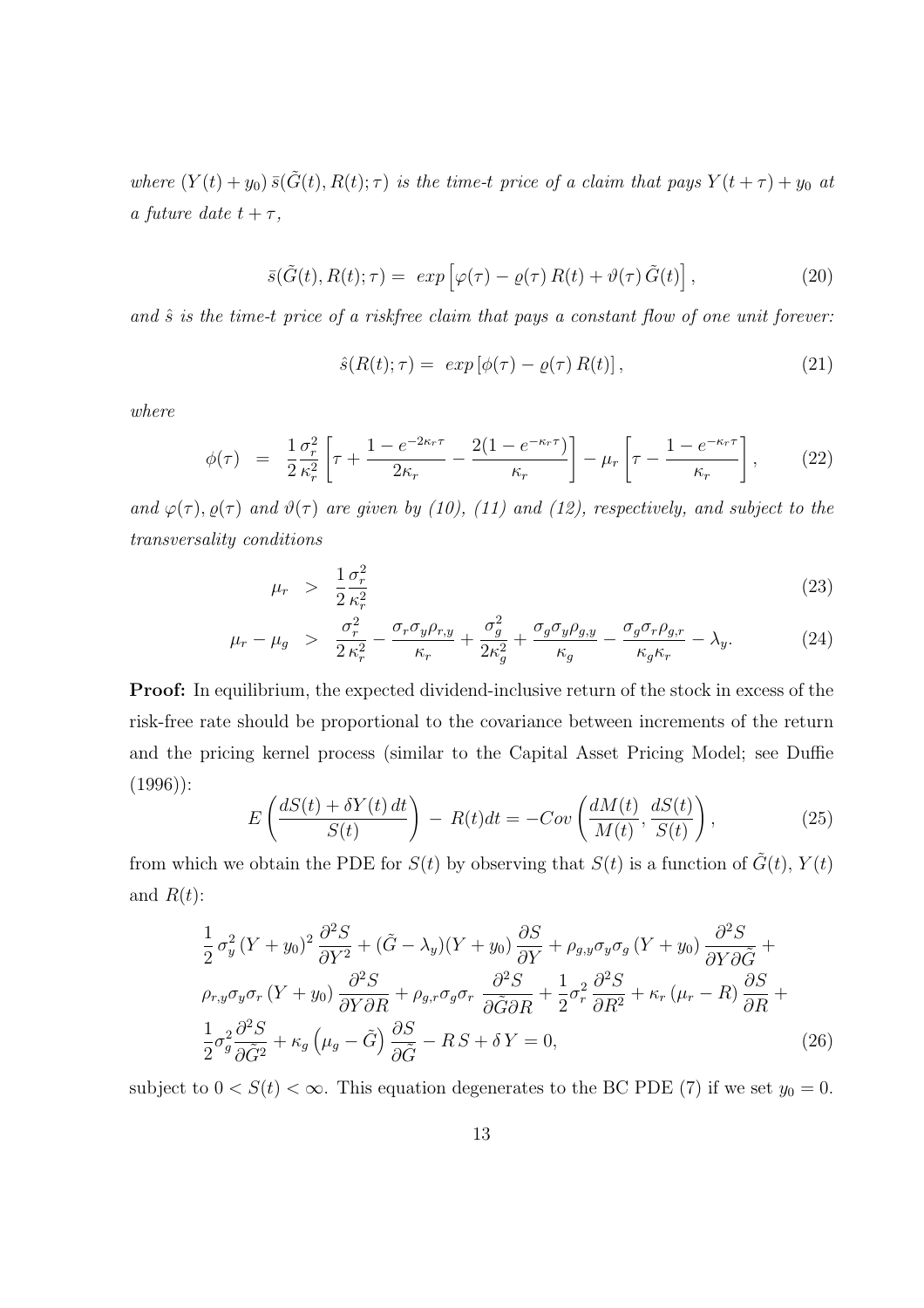To solve (26), conjecture the solution of the form (19). <sup>9</sup> Then  $\bar{s}$  and  $\hat{s}$  satisfy

$$
(\tilde{G} - \lambda_y)\bar{s}(Y + y_0) + \rho_{g,y}\sigma_g\sigma_y(Y + y_0)\frac{\partial \bar{s}}{\partial \tilde{G}} + \rho_{r,y}\sigma_r\sigma_y(Y + y_0)\frac{\partial \bar{s}}{\partial R}
$$
  
+
$$
\rho_{g,r}\sigma_g\sigma_r(Y + y_0)\frac{\partial^2 \bar{s}}{\partial \tilde{G}\partial R} + \frac{1}{2}\sigma_r^2(Y + y_0)\frac{\partial^2 \bar{s}}{\partial R^2} - \frac{1}{2}\sigma_r^2y_0\frac{\partial^2 \hat{s}}{\partial R^2}
$$
  
+
$$
\kappa_r(\mu_r - R)\left[(Y + y_0)\frac{\partial \bar{s}}{\partial R} - y_0\frac{\partial \hat{s}}{\partial R}\right] + \frac{1}{2}\sigma_g^2(Y + y_0)\frac{\partial^2 \bar{s}}{\partial \tilde{G}^2}
$$
  
+
$$
\kappa_g\left[\mu_g - \tilde{G}\right](Y + y_0)\frac{\partial \bar{s}}{\partial \tilde{G}} - R\left[(Y + y_0)\bar{s} - y_0\hat{s}\right] - Y\hat{s}_r = 0,
$$
(27)

where we have imposed the boundary conditions

$$
\overline{s}_{(\tau=0)} = \hat{s}_{(\tau=0)} = 1
$$
  

$$
\overline{s}_{(\tau=\infty)} = \hat{s}_{(\tau=\infty)} = 0.
$$

Collecting terms by  $Y + y_0$  and  $y_0$  yields the PDEs for  $\bar{s}$  and  $\hat{s}$ <sup>10</sup>

$$
(\tilde{G} - \lambda_y - R)\bar{s} + \rho_{g,y}\sigma_g\sigma_y\frac{\partial \bar{s}}{\partial \tilde{G}} + \rho_{r,y}\sigma_r\sigma_y\frac{\partial \bar{s}}{\partial R} + \rho_{g,r}\sigma_g\sigma_r\frac{\partial^2 \bar{s}}{\partial \tilde{G}\partial R} + \frac{1}{2}\sigma_r^2\frac{\partial^2 \bar{s}}{\partial R^2} + \kappa_r(\mu_r - R)\frac{\partial \bar{s}}{\partial R} + \frac{1}{2}\sigma_g^2\frac{\partial^2 \bar{s}}{\partial \tilde{G}^2} + \kappa_g[\mu_g - G]\frac{\partial \bar{s}}{\partial \tilde{G}} - \hat{s}_\tau = 0
$$
\n(28)

and

$$
\frac{1}{2}\sigma_r^2 \frac{\partial^2 \hat{s}}{\partial R^2} + \kappa_r (\mu_r - R) \frac{\partial \bar{s}}{\partial R} - R \,\hat{s} - \hat{s}_\tau = 0. \tag{29}
$$

Conjecturing solutions of the forms (20) and (21), respectively, and applying the standard separation-of-variables technique, we obtain the solutions as asserted. The transversality conditions (23) and (24) are needed since we require  $\hat{s}(\tau) < \infty$  and  $\bar{s}(\tau) < \infty$ .  $\Box$ 

It is quite intuitive that the model price is the difference between the two terms at the right hand of (19). The first term is the stock price of a firm with adjusted earnings  $Y + y_0$ . The second term is the stock price of a constant earnings stream  $y_0$ . The second term can be obtained from the first by setting all the terms related to the earnings growth rate

<sup>&</sup>lt;sup>9</sup>This form takes into account the fact that  $\hat{s}$  should not depend on  $\tilde{G}(t)$ , and is important to get the correct solution. For example, the BC solution form (8) is not consistent with the PDE.

<sup>&</sup>lt;sup>10</sup>Alternatively, these PDEs can be obtained by observing that both  $(Y(t+\tau)+y_0)\bar{s}(G(t), R(t);\tau)$  and  $\hat{s}(R(t);\tau)$  are contingent claims to be paid at time  $t + \tau$  and therefore satisfy (25).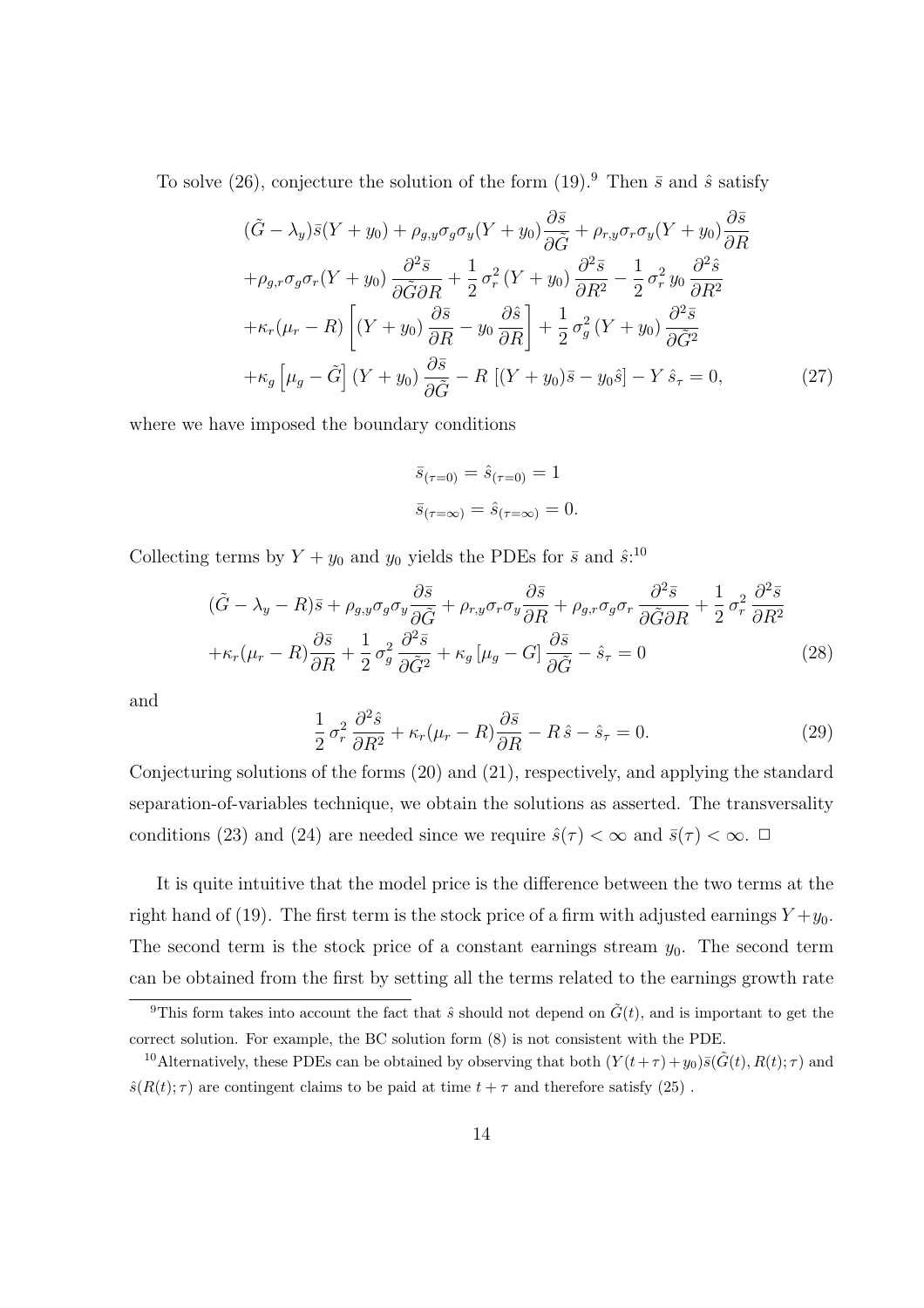$G(t)$  to zero. The firm's stock price is then simply the difference between the discounted values of the adjusted earnings and the buffer earnings. In actual implementations we need the additional requirement that  $S(t) > 0$ , since the buffer earnings  $y_0$  can cause negative values of  $S(t)$ .

#### 3.3 Revenues/Costs-Based Stock Valuation: An Extension

We have focused on earnings-based stock valuation, but in fact the model can be extended to more general decompositions of the earnings process. In so doing, a model that provides a better fit to the diversity of business circumstances of different firms can potentially be achieved. For example, two firms may have similar past sample histories of earnings, but these histories may have arisen by different histories of revenues and costs. The additional information in revenues and costs can potentially lead to different forecasts of future earnings, and different valuations. We therefore develop an extension of the Generalized Earnings Valuation Model, which we call the Earnings Components Valuation Model.

As discussed in Subsection 3.1, the buffer earnings parameter  $y_0$  may be interpreted as certain costs that the firm needs to incur in order to have sustained future earnings and earnings growth. Taking this further, it would be possible to view buffer earnings as costs and adjusted earnings  $X(t)$  as revenues. In other words, the model differs from that in Subsection 3.2 in that we denote costs as  $Z(t)$ , and we have

$$
Y(t) = X(t) - Z(t). \tag{30}
$$

The level of revenues and its growth rate follow processes (16) and (17) with the interpretation that  $\tilde{G}(t)$  is the instantaneous revenues growth rate. We could assume the same process for costs as well. However, to limit the number of free parameters, we will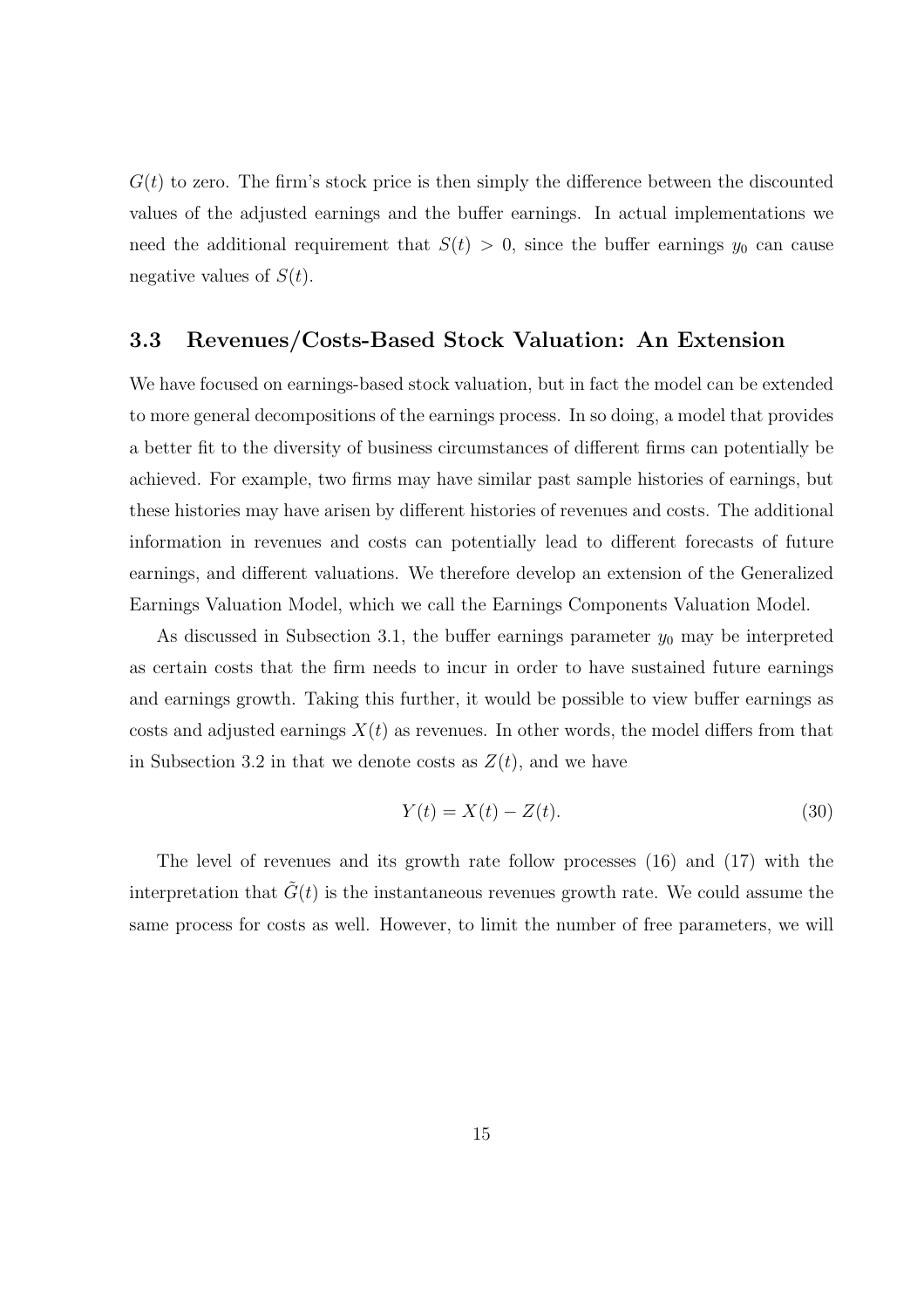instead assume that costs  $Z(t)$  follows a simple geometric Brownian motion:<sup>11</sup>

$$
\frac{dZ(t)}{Z(t)} = g_z(t) dt + \sigma_z d\omega_z(t)
$$
\n(31)

with constant instantaneous growth rate  $g_z$  and variance  $\sigma_z$ .

**Proposition 2** Under the assumed processes  $(2)$ ,  $(3)$ ,  $(4)$ ,  $(30)$ ,  $(16)$ ,  $(17)$ , and  $(31)$ , the equilibrium stock price  $S(t)$  is a proportion  $\delta$  of the difference between the discounted values of revenues and of costs:

$$
S(t) = \delta X(t) \int_0^\infty \bar{s}(\tilde{G}(t), R(t); \tau) d\tau - \delta Z(t) \int_0^\infty \hat{s}(R(t); \tau) d\tau.
$$
 (32)

**Proof:** Following similar steps to those in the proof of Proposition 1, we obtain the same PDE for  $\bar{s}$  as before, and the PDE for  $\hat{s}$  becomes:

$$
(g_z - \lambda_z - R)\hat{s} + \rho_{r,z}\sigma_r\sigma_z \frac{\partial \hat{s}}{\partial R} + \frac{1}{2}\sigma_r^2 \frac{\partial^2 \hat{s}}{\partial R^2} + \kappa_r(\mu_r - R)\frac{\partial \bar{s}}{\partial R} - \hat{s}_\tau = 0, \tag{33}
$$

where  $\lambda_z = \rho_{z,m} \sigma_z \sigma_m$  is the risk premium for the systematic risk of the firm's costs shocks. The solution to (33) is

$$
\hat{s}(R(t);\tau) = exp\left[\phi_z(\tau) - \varrho(\tau) R(t)\right],\tag{34}
$$

where  $\rho(\tau)$  is defined as before and

$$
\phi_z(\tau) = g\tau + \frac{1}{2} \frac{\sigma_r^2}{\kappa_r^2} \left[ \tau + \frac{1 - e^{-2\kappa_r \tau}}{2\kappa_r} - \frac{2(1 - e^{-\kappa_r \tau})}{\kappa_r} \right]
$$
(35)

$$
-\frac{\kappa_r \mu_r + \sigma_h \sigma_r}{\kappa_r} \left[ \tau - \frac{1 - e^{-\kappa_r \tau}}{\kappa_r} \right],\tag{36}
$$

and where  $g = g_z - \lambda_z$  and  $\sigma_h = \sigma_z \rho_{r,z}$  are two additional parameters associated with costs. The transversality condition associated with  $\hat{s}$  becomes

$$
\mu_r > g + \frac{1}{2} \frac{\sigma_r^2}{\kappa_r^2} - \frac{\sigma_h \sigma_r}{\kappa_r}.
$$
\n(37)

 $11$ If we assume a process for the growth rate of costs, then we need five more parameters to characterize costs, including three parameters as in (17), one for the correlation of costs with the interest rate and one for the risk premium of cost shocks. In addition we would need a cost forecast as one of the input variables.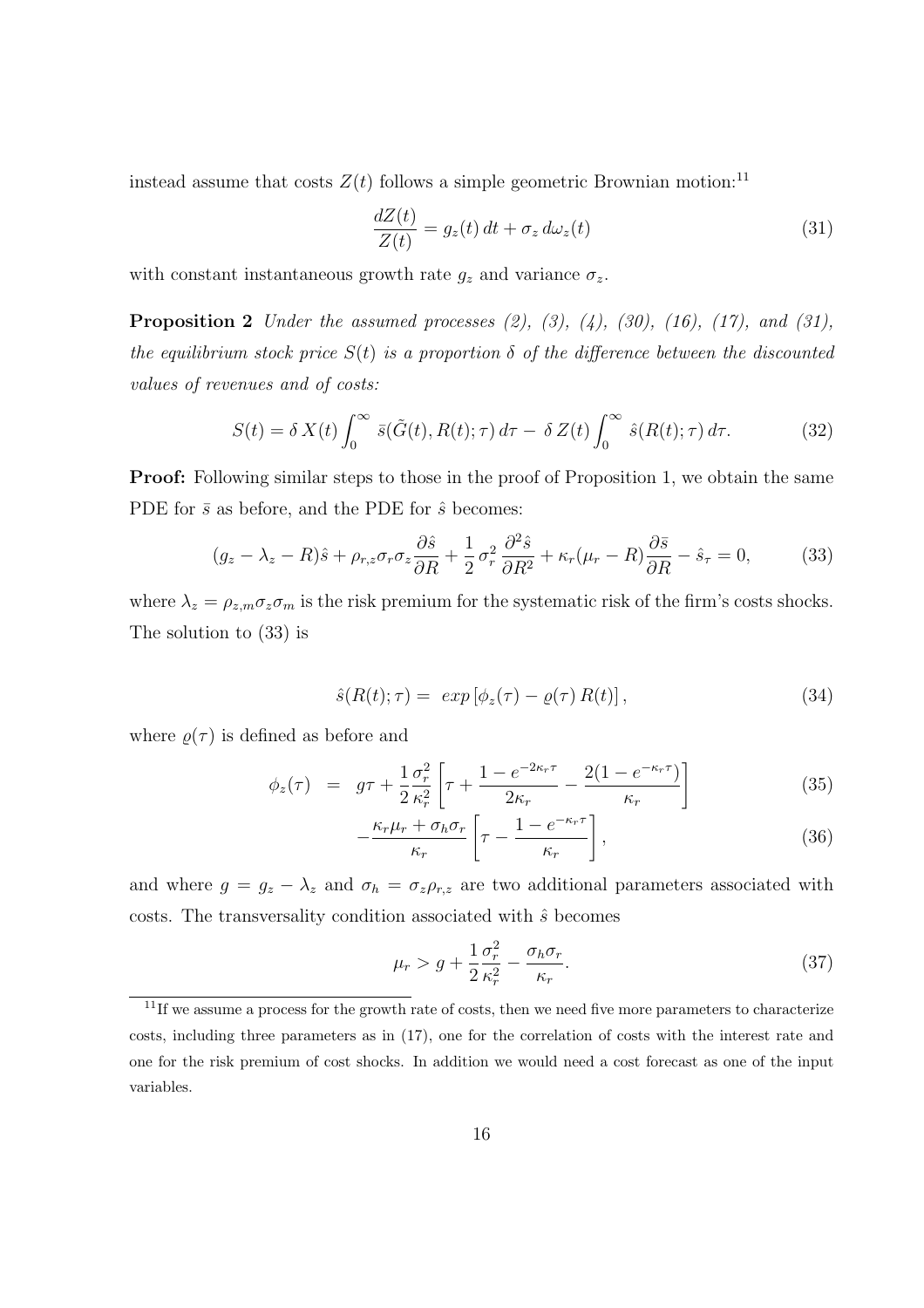The revenues/costs-based valuation formula (32) has inputs of the current interest rate  $R(t)$ , current revenues  $X(t)$ , the forecasted revenues growth rate (or, equivalently, one-year-ahead revenues  $X(t+1)$ , and current costs  $Z(t)$ . The parameters set is therefore  $\{\mu_g, \kappa_g, \sigma_g, \mu_r, \kappa_r, \sigma_r, \lambda_x, \sigma_z, \rho_{x,z}, \delta, \sigma_h, g\}.$  Compared with the earnings-based valuation model (19), the revenues/costs valuation model has one more time-series input  $Z(t)$  to calibrate the parameters, while having one more parameter (12 versus 11). While the ration of inputs to parameters is generally higher for the revenues/costs formula, in reality the earnings forecast data are more readily available than the revenues forecasts.

# 4 Empirical Performance

We now test the Generalized Earnings Valuation Model formula and the Bakshi and Chen (2001) model to evaluate whether allowing for the possibility of zero and negative earnings increases predictive power. Subsection 4.1 describes the model estimation method. In Subsection 4.2 we compare the performance of the two models. Subsection 4.3 examines the factors affecting the buffer earnings.

#### 4.1 Model Estimation Method

For the empirical tests, we apply the Generalized Earnings Valuation Model formula (19) derived in Subsection 3.2, and compare with the BC model. Bakshi and Chen (2001) study alternative versions of their model and conclude that their "main" model as specified in equation (8) performs far better than two special cases of equation (8)– the stochastic earnings growth model and the stochastic interest rate model. We therefore use equation (8) as our benchmark BC model price.

For predictive purposes, the out-of-sample performance of the model is of more interest than the in-sample performance. In-sample estimation uses future information that is unknown at the estimation time, and is therefore an exercise in model-fitting rather the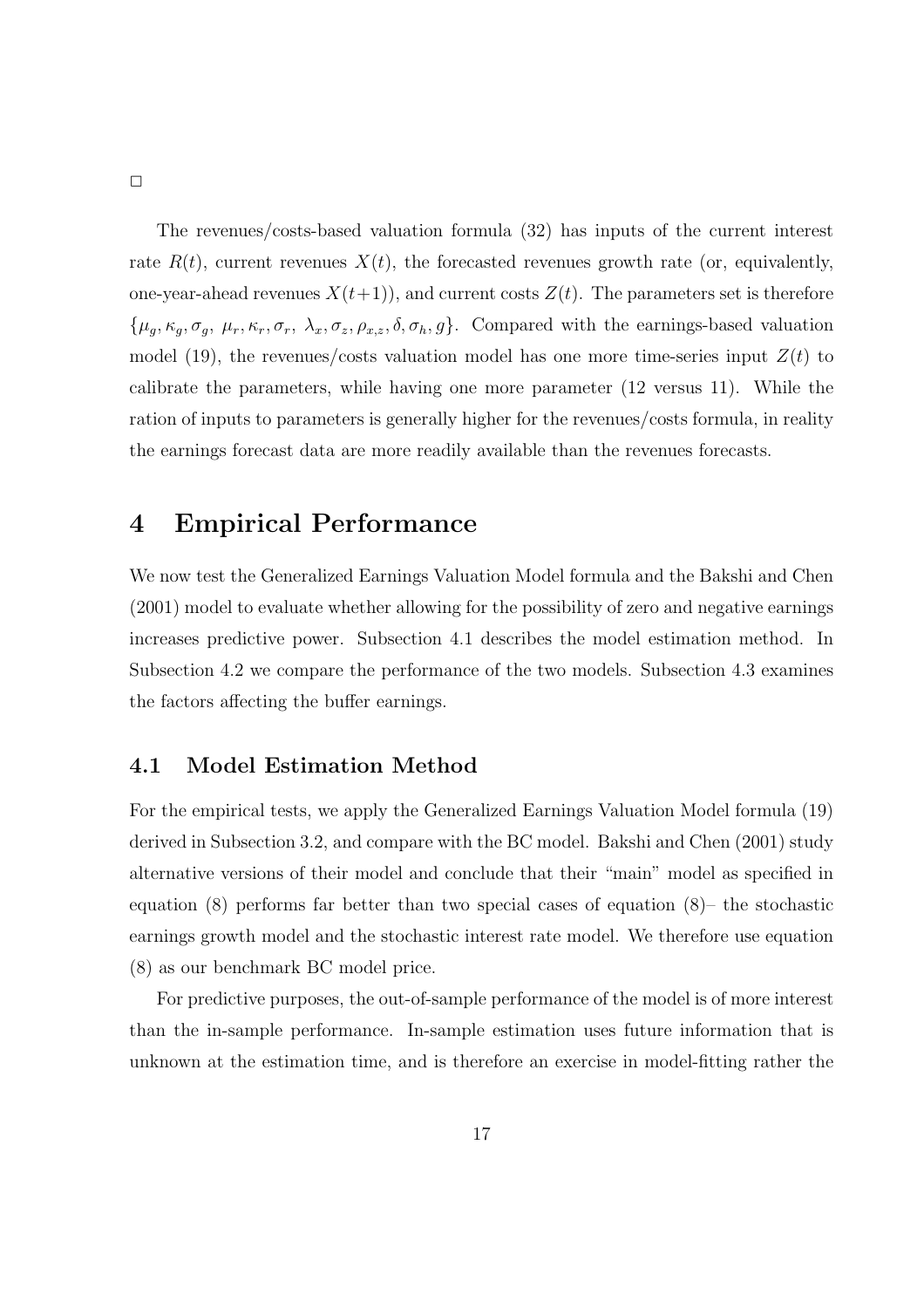prediction. We therefore focus exclusively on the out-of-sample performance of the main GEVM and BC models.

Following BC, the structural parameters are estimated such that the model parameters for any particular time are estimated to minimize the sum of squared differences between the market and the model prices during the previous  $T$  months. In other words, the estimation finds the value of  $\Phi$  that solves

$$
\min_{\Phi} \frac{1}{T} \sum_{t=1}^{T} [\hat{S}(t) - S(t)]^2,\tag{38}
$$

subject to the transversality conditions (23) and (24), where  $\hat{S}(t)$  denotes the observed market price at time  $t$ , and  $T$  is the number of estimation periods.

In this section,  $T$  is chosen to be 24 (2 years), rather than the Bakshi and Chen (2001) choice of 36 (3 years), in light of the findings of Chen and Dong (2003) that 2-year estimation period yields better predictive power for model prices.<sup>12</sup> The use of the stock price  $S(t)$  in the objective function (38), rather than the  $P/E$  ratio as in BC is based upon the consideration that the  $P/E$  ratio is not meaningful for negative or close to zero earnings.

There are several reasons for choosing the market-implied approach as in (38) to estimating parameters rather than approaches independent of market prices. One is that the parameters can capture factors such as the firm's business, future growth opportunities and quality of management, which are missed by estimation methods that are independent of past stock prices.

Another is that the estimated structural parameters will change over time, making the model less vulnerable to mis-specification. For example, the estimated dividend payout rate  $\delta$  will change from period to period, effectively relaxing the unrealistic assumption that the firm's dividend policy never changes. Finally, some parameters are not observable and can only be estimated using stock prices. Examples include the risk premium  $\lambda$ . Other parameters including the payout ratio  $\delta$  are better estimated from stock prices than from

 $12$ For the purpose of this paper, the result is not sensitive to the choice of the estimation period. Choosing 3 years estimation period yields similar results.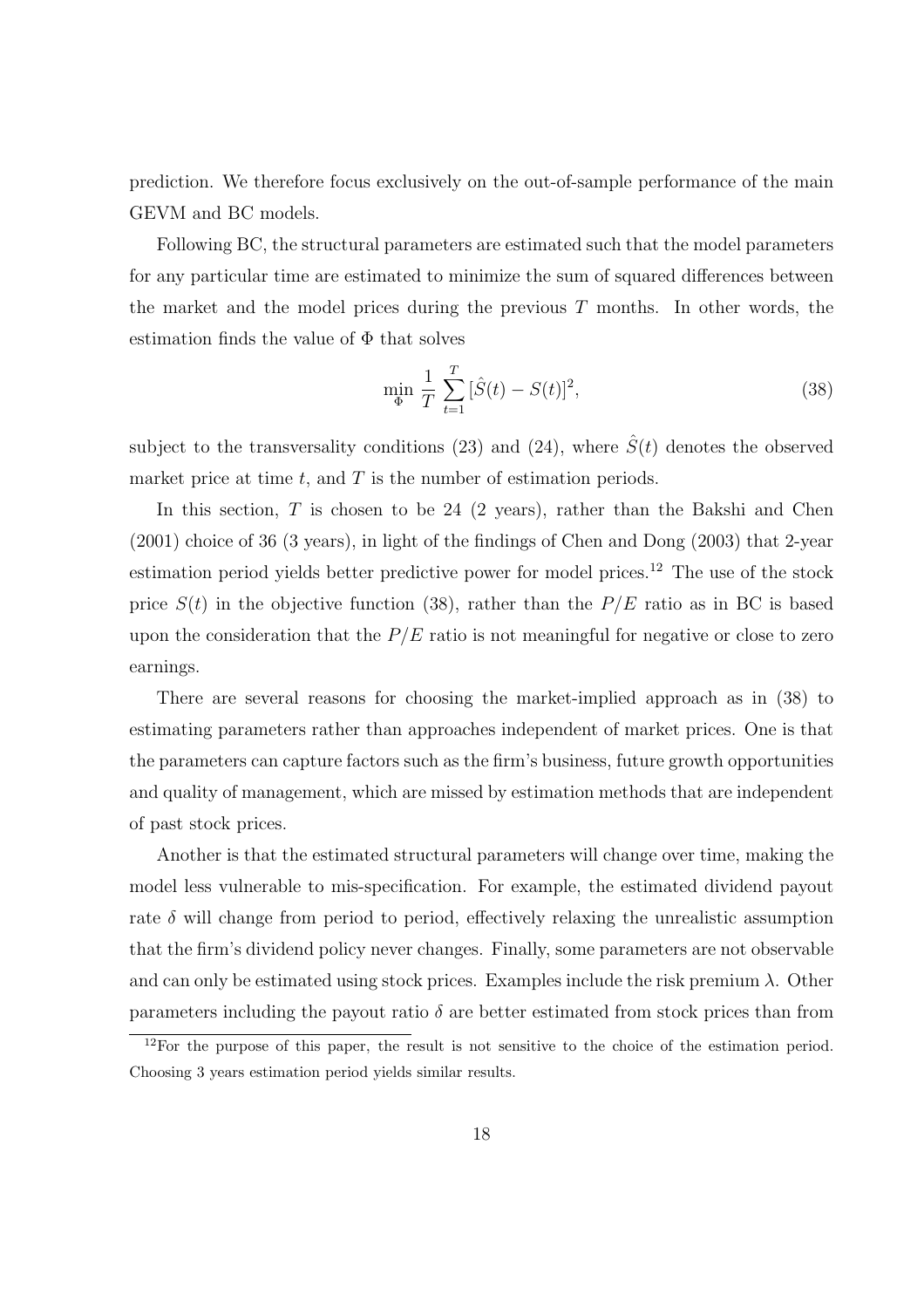accounting data.  $\delta$  is better estimated using stock prices because for stocks like Cisco that never pay dividends,  $\delta$  (and consequently the stock price) would be zero if we were to rely on the actual dividend payout ratio. On the other hand, according to formula (19), there is a market "implied payout ratio" such that a fraction  $\delta$  of the earnings is responsible for the stock price, regardless of the actual payout ratio.

The structural parameters for the BC model include  $\mu_g$ ,  $\kappa_g$ ,  $\sigma_g$ ,  $\mu_r$ ,  $\kappa_r$ ,  $\sigma_r$ ,  $\lambda_y$ ,  $\sigma_y$ ,  $\rho$ , and δ. The GEVM has the additional earnings adjustment parameter  $y_0$ . The three inputs to the model are: the current year earnings  $Y(t)$ , the 1-year ahead earnings  $Y(t+1)$ , and the interest rate (30-year yield)  $R(t)$ .<sup>13</sup> These inputs combined with the model parameters yield a model price.

The BC model price and the GEVM price are given by equations (8) and (19), respectively. The BC model price can be viewed as a special case of the GEVM price by setting  $y_0$  to be zero in (19). A random search algorithm is applied to estimate the parameters in both models. The random search approach ensures that the parameter set  $\Phi$  is closer to the global, rather than local, minimizer of (38). To improve efficiency of the estimation, the three interest rate parameters are preset at  $\mu_r = 0.07$ ,  $\kappa_r = 0.079$  and  $\sigma_r = 0.007$ . These values are obtained by minimizing the sum of squared estimation errors for the S&P 500 index.<sup>14</sup>

$$
\tilde{G}(t) = \frac{X(t+1)}{X(t)} - 1 = \frac{Y(t+1) - Y(t)}{Y(t) + y_0}.
$$

The reasons for choosing the 30-year yield as the interest rate are that the 30-year yield is more stockmarket-relevant than short-term rates and that all rates should be perfectly correlated in the assumed single-factor term structure. See Bakshi and Chen (2001) for further discussion.

 $14$ The approach of presetting the interest rate parameters is also employed in the BC study. The estimation results are not sensitive to alternative specifications of the three interest rate parameters.

<sup>&</sup>lt;sup>13</sup>The 1-year ahead earnings  $Y(t+1)$  becomes one of the input variables because the adjusted earnings growth rate is approximated by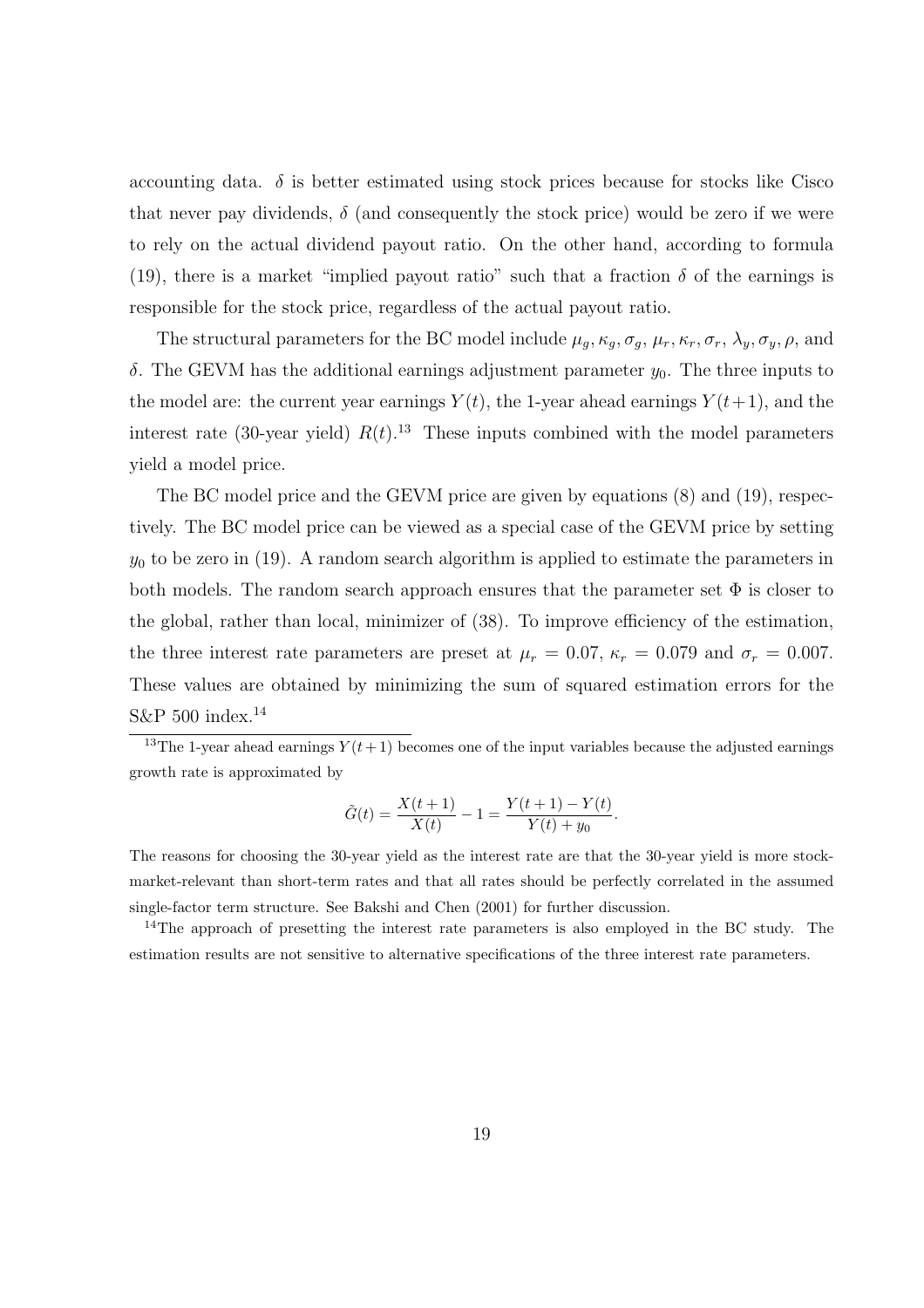# 4.2 A Comparison of the BC Model and the GEVM Performance

The previous section suggested that the GEVM should price stocks with enhanced precision and stability, because the new parameter  $y_0$  removes the singularity of zero earnings in the BC model. In this subsection we compare the pricing performance of the BC model and the GEVM to determine whether this is in fact the case.

Since the BC model can only be applied to stocks with positive earnings, we focus primarily on four well-known stocks and two stock indices that have mostly positive earnings: GE, Exxon, Intel, Microsoft, the S&P 500 index, and the S&P 400 Mid-Cap index (Mid-cap). Among these six stocks/indices, Intel has a brief period of negative earnings, and we will see how the GEVM performs during that period. We then report briefly on a test using a broad sample of stocks, including many that experienced negative earnings.

The data for this study are from  $I/B/E/S$  U.S. history files, which provide monthly updated earnings forecasts and contemporaneous stock prices. The sample period for each stock ends in January 1999 (1/99); depending on the stock, the beginning period varies. Table 1 presents summary statistics of the inputs data for each of the six stocks/indices to both the BC model and the GEVM. The initial 24 months of the data are not shown, since the model prices for the initial estimation period are in-sample prices.

GE, Exxon and Intel are among the earliest to enter  $I/B/E/S$ , with the out-of-sample period beginning from  $2/79$ . The other stocks/indices come into  $I/B/E/S$  later. The stock price is most stable for the indices, followed by Exxon, GE, Microsoft and Intel, in that order. This price volatility order is matched by the volatility in earnings growth. For example, Intel's (unadjusted) earnings growth rate varies from -100% to 400%. This is largely because Intel experienced some periods of negative or close-to-zero earnings, which means the BC model will have a hard time pricing the stock during those periods.

The model prices over the sample period for the BC model and the GEVM for each stock are plotted in Figures 1A, 1B and 1C, along with the corresponding market prices. It is evident that the GEVM price tracks the market price much more closely than the BC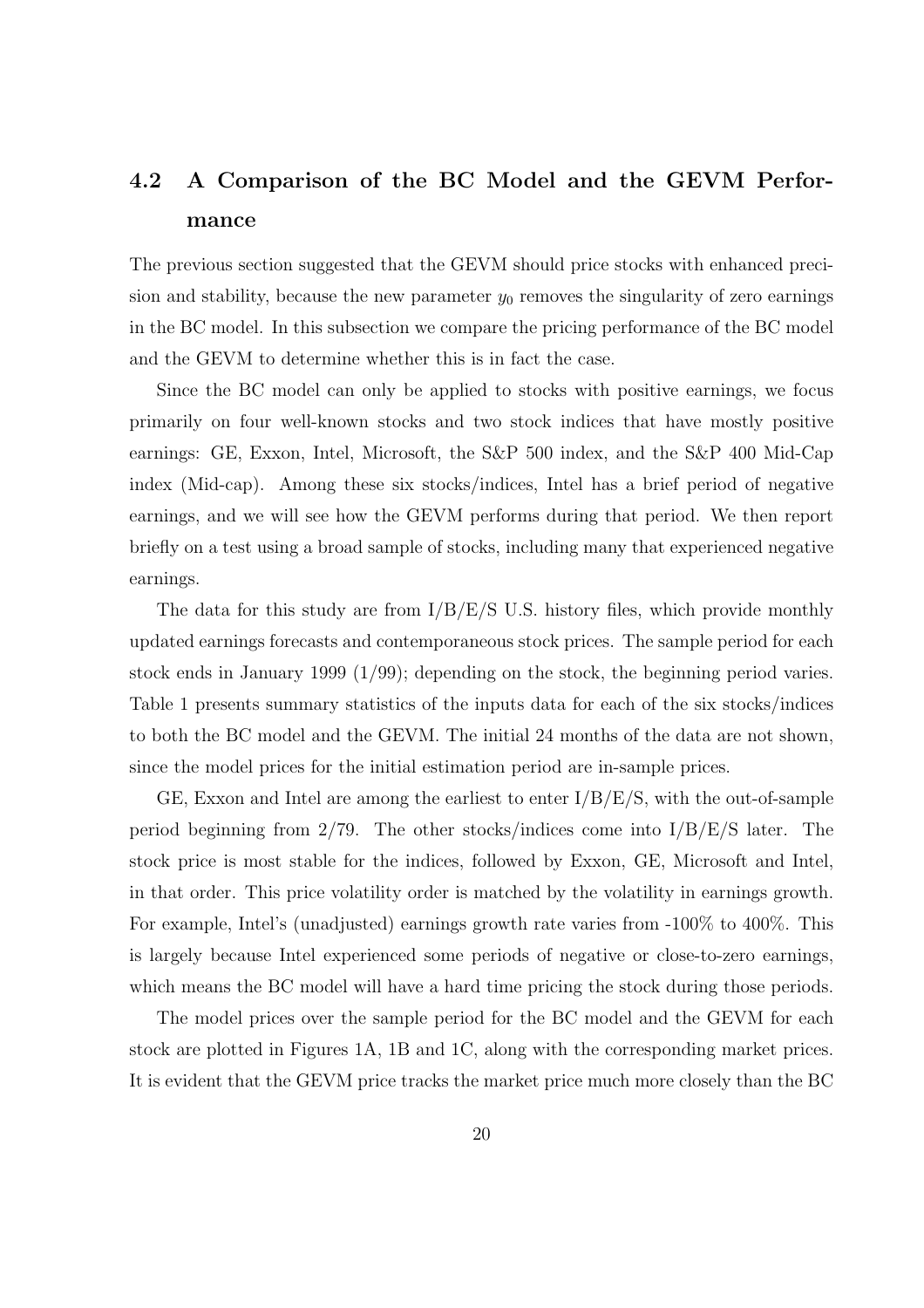model price does. Furthermore, BC prices seems to have volatility unrelated to market prices for all six stocks/indices; this excess model volatility does not seem to be a problem for the GEVM. The BC model price for Intel experiences some jumps toward the end of 1987, due to the negative-earnings problem just mentioned. The other BC model price jump that occured more recently for Intel is due to the random search algorithm in the estimation of the parameters, which can yield large pricing errors for the BC model. In other words, the BC model is badly specified in some circumstances.

It is also evident that the BC model price is almost always lower than the market price during the more recent years of booming stock market. In contrast, the GEVM tracks the market price remarkably well even during the negative-earnings period, showing that  $y_0$  successfully solves the negative earnings modeling problem for Intel.

Table 2 documents the dollar and percentage mispricing for each stock and for each model. The dollar mispricing is defined as the difference between the market and the model prices. The percentage mispricing is defined as the dollar mispricing over the model price. To minimize the effect of bad parameter estimation, the model price is restricted to be within 0.4 to 5 times of the market price, for both models. We use the terms "underpricing" or "undervaluation" to refer to stocks with negative mispricing (i.e., market price below model price). This language is from the perspective of the market inefficiently making a valuation error when the market price differs from the model price. Of course, part or all of this deviation may actually be due to error on the part of the model rather than the market.<sup>15</sup>

Table 2 indicates that the pricing error of the GEVM is much smaller than the BC model for all the stocks and indices examined; the mean mispricing numbers are closer to zero for the GEVM. The GEVM price is less volatile (the standard deviation and the range of the mispricing numbers are smaller). The BC model does a better job pricing indices (percentage mispricing around 30%) than individual stocks (mispricing around 70%), presumably because indices tend to have lower earnings volatility, so that the

<sup>&</sup>lt;sup>15</sup>If the model price is closer to long-term fundamental value than the market price, we would expect mispricing to be mean-reverting, a property discussed below. However, a more direct test is to examine whether model mispricing predicts future abnormal stock returns; see Chen and Dong (2003).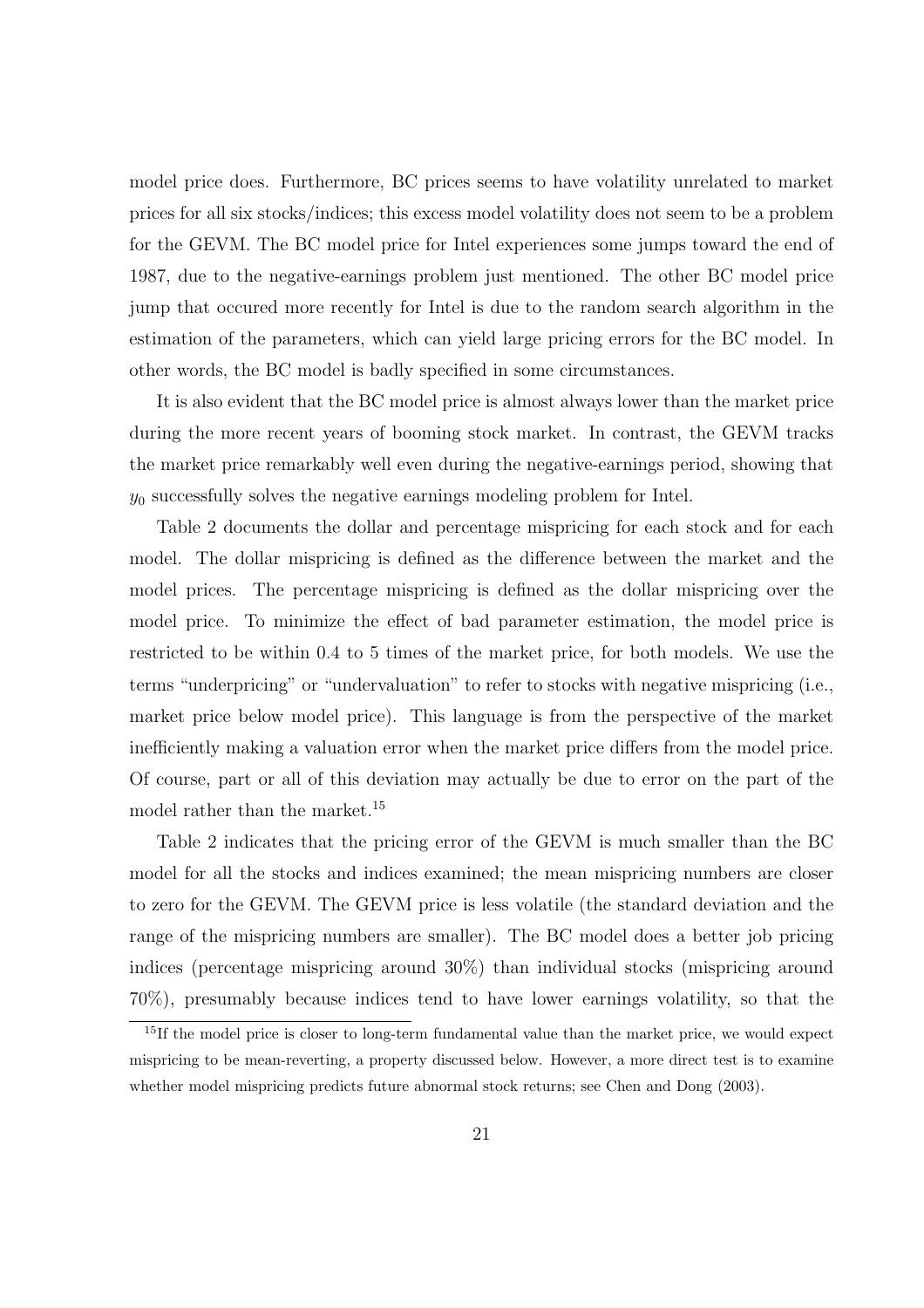proximity to zero of the earnings is less of a problem for indices.

To examine what helps the GEVM achieve its superior pricing performance over the BC model, Table 3 reports the mean and standard deviation of the time series parameter estimates for each stock for both models. Since a random parameter search algorithm is used, the parameters shift from time to time for each stock, but the estimates appear to be reasonably stable and meaningful. For example, the long-run growth rate for the high-tech stocks Intel and Microsoft is close to 12\%, while it is lower (about 7\%) for GE, and even lower for Exxon  $(2\%)$ , reflecting the nature of the firm's growth opportunities.

Somewhat surprisingly, all the 7 common parameters for both models are similar in mean and standard deviation for the two models for every stock. Therefore the key difference must lie in the earnings adjustment parameter  $y_0$ . This parameter is effectively constrained to be fixed at zero for the BC model, while the estimated  $y_0$  for the GEVM is statistically and economically different from zero, yielding smaller SSEs (square root of sum of squared errors divided by 24) for the GEVM. For instance, the mean estimated  $y_0$ is close to 12 for the two indices, with standard deviation being about 6. This confirms that the model does need  $y_0$  as a buffer in the earnings and earnings growth processes, and that  $y_0$  is crucial in bringing in stability and precision to the model price.

In the BC study, different stocks' mispricing levels are not always positively correlated. BC conclude that some stocks are bargains (underpriced by the market) even when other stocks are overpriced. Table 4 presents the Pearson correlation matrix of contemporaneous percentage mispricing among the six stocks/indices. The conclusions from the BC model and the GEVM are quite different. While the correlation under the BC model tend to be small and sometimes negative (the -0.13 correlation between Intel and Exxon are significant at the 5% level), the GEVM says that the correlations in mispricing for these six stocks/indices are much higher. In other words, there are significant co-movements in the mispricing across stocks.

Because of the high correlation of mispricing among stocks, under- or overvaluation of factors or of the entire market will tend to occur at different times. Nevertheless, some individual stocks will tend to be more of a "bargain" than others. We can rank stocks on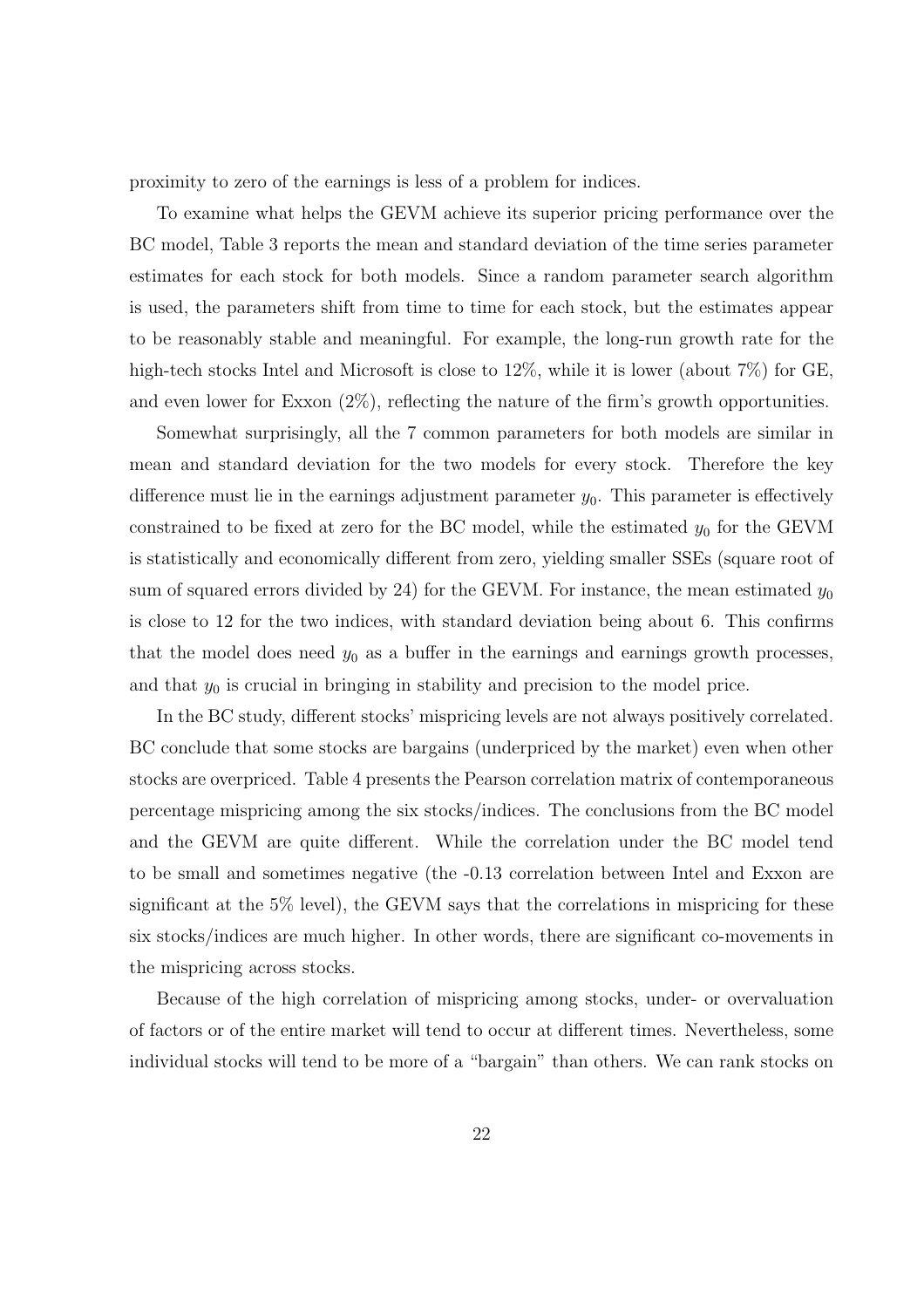a relative basis according to their mispricings. Given the evidence that the GEVM has higher precision than the BC model, the lower correlation in BC mispricing across stocks is probably due to noise in the BC model prices.

Finally, BC document that stock mispricing tend to be mean-reverting, i.e., underpriced stocks tend to become less underpriced as time elapses, and overprices stocks tend to become less overpriced. To compare the mean-reversion tendency property for the two models, Figures 2A and 2B plot the autocorrelation of percentage mispricing at different lags for each stock under both models. The mispricing under the GEVM presents clearer and stronger patterns of mean-reversion. The autocorrelation of mispricing falls from around 0.8 to zero in about 12 months and becomes negative afterwards for all the six stocks/indices. The autocorrelation under the BC model presents noisier and generally slower mean-reversion. Since mean-reversion is a desirable property of a measure of market mispricing, this evidence is more supportive of the GEVM than the BC model.

For the sake of comparison between the BC model and the GEVM, the above study has focused on the six well-known stocks/indices that generally do not have the negativeearnings problem, yet the GEVM performs considerably better than the BC model. In other studies, the GEVM has been applied to find model prices for a wider range of stocks, including many with negative-earnings.<sup>16</sup> The GEVM can handle stocks with negative earnings just as well as other stocks, and it has been shown that the GEVM price possesses significant return predictive power, even after controlling for the known factors such as firm size, book-market ratio and momentum.

### 4.3 What Factors Affect the Buffer Earnings?

The previous subsection shows that the buffer earnings  $y_0$  plays a crucial role in achieving superior pricing performance. In this subsection, we will investigate what factors are related to  $y_0$  in order to provide insight into its economic meaning. As discussed above,  $y_0$  is one of the model parameters that are estimated from the earnings and market prices

<sup>&</sup>lt;sup>16</sup>These studies include Chen and Dong (2003), Chen and Jindra (2001), Brown and Cliff (2002), Jindra (2000) and Chang (1999).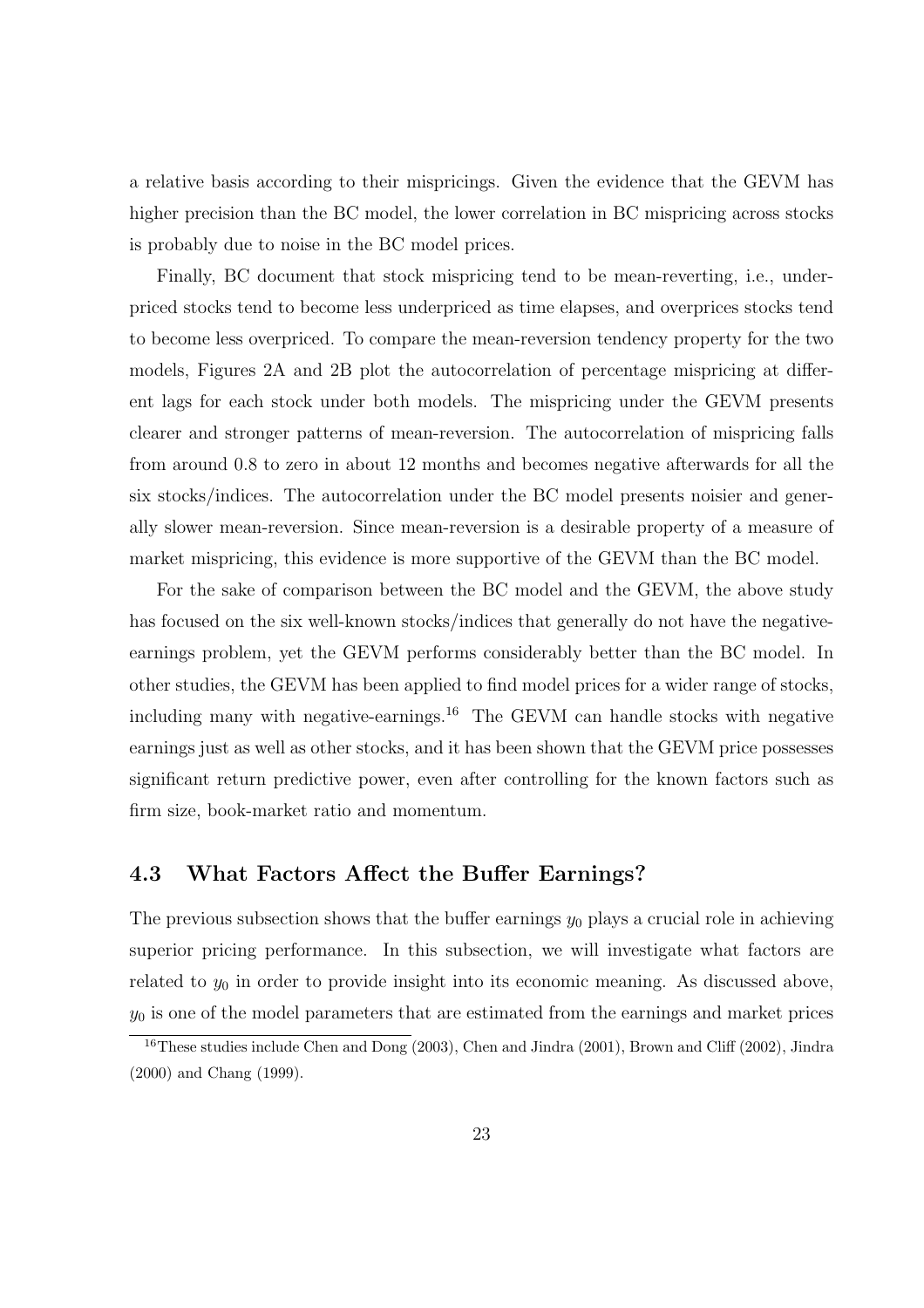data. It would be interesting to see whether  $y_0$  is related to some observable variables. As discussed in section 3,  $y_0$  may be interpreted as the part of the total costs (or, in the extreme case as in Subsection 3.3, the total costs).

In order to do this, we use a much larger data sample that contains all the  $I/B/E/S$ covered stocks which are also listed in CRSP and Compustat. The market stock prices are cross-checked across the  $I/B/E/S$  and CRSP datasets to ensure accuracy. Table 5 shows the number of stocks each year in this full sample. The number of stocks each year increases steadily over time, with an average of 1090 stocks each year.

Table 6 provides summary statistics for the variables of interest, including research and development expenditure (R&D), advertisement expenses (ADV), depreciation expenses (DEPRE), total costs (COST) and current earnings (EARN). All these accounting data are obtained from the annual Compustat files.<sup>17</sup>

Because the accounting variables have high serial correlations, and because mispricing may not be directly comparable across time, a pooled regression over all sample periods is not appropriate here. As discussed in the preceding subsection, mispricing tends to be correlated at any given time, and a certain level of mispricing may mean relative underpricing of the stock at a time of overall market overvaluation, while the same level of mispricing may mean relative overpricing at a time of overall market undervaluation. We therefore examine relative mispricing cross-sectionally rather than across time. To do so we employ Fama-MacBeth regressions which make cross-sectional comparisons of mispricing and accounting variables.

Table 7 presents the Fama-MacBeth regression results. Since most of these accounting variables are also positively correlated, in several cases substantially so (Table 6, Panel B), we primarily examine the independent variables individually in univariate tests. It is evident from Panel A that  $y_0$  is positively related to all types of expenses (and earnings). Firms with high expenses tend to have high  $y_0$ . It should be emphasized that the model estimation does not use these expenses as inputs. Thus, this relationship is not just

 ${}^{17}R\&D$  is annual data item 46; advertisement is annual data item 45; depreciation is annual data item 103; total costs is sales (data item 12) minus current earnings (data item 172).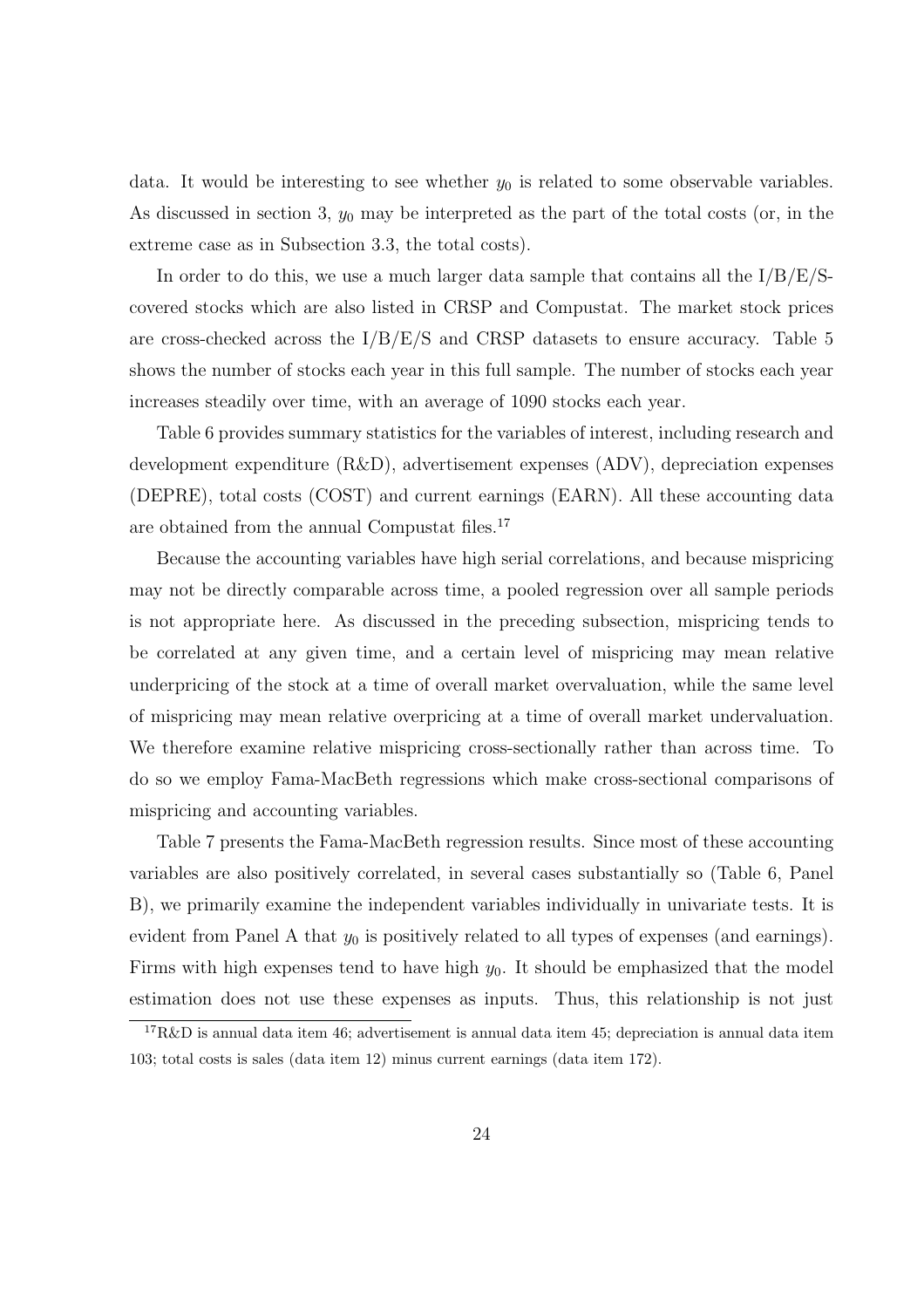a mechanical consequence of the estimation procedure. In addition, this finding is not sensitive to whether expenses are measured relative to market capitalization rather than on a per share basis.

Finally, Panel B of Table 7 indicates that both  $y_0$  and R&D are negatively correlated with the level of mispricing. In other words, stocks with high  $y_0$  tend to be undervalued by the market. Furthermore, stocks with high R&D expenditure per share tend to be undervalued. In results not reported in the table, mispricing is also negatively correlated with advertising and depreciation if these expenses are measured against market value of equity. These findings are consistent with those of Chan, Lakonishok and Sougiannis (2000), who document that firms with high R&D and advertising expenditures tend to experience high subsequent abnormal stock returns (if R&D and advertising are scaled by market capitalization).

# 5 Conclusion

This paper introduces an earnings-based stock valuation model which generalizes the model of Bakshi and Chen (2001) to allow for stocks that have a positive probability of zero or negative earnings per share. By adding one new earnings-adjustment parameter, buffer earnings, and introducing adjusted earnings and adjusted earnings growth concepts to the BC model, the Generalized Earnings Valuation Model (GEVM) inherits the appealing properties of the BC model, but prices stocks with much improved flexibility and precision.

The GEVM removes the BC model's singularity at zero earnings point, and therefore performance is especially improved for stocks with earnings that are close to zero. Because the buffer earnings tend to smooth out earnings growth rate, the GEVM also improves pricing performance for firms with more volatile earnings. We find that the empirical predictive performance of the GEVM is superior to that of the BC model, with smaller pricing errors, greater stability and stronger mean-reversion of the model mispricing. We also find that the buffer earnings variable, which is crucial for the GEVM's superior pricing performance, is positively related to a variety of the firm's expense variables (even though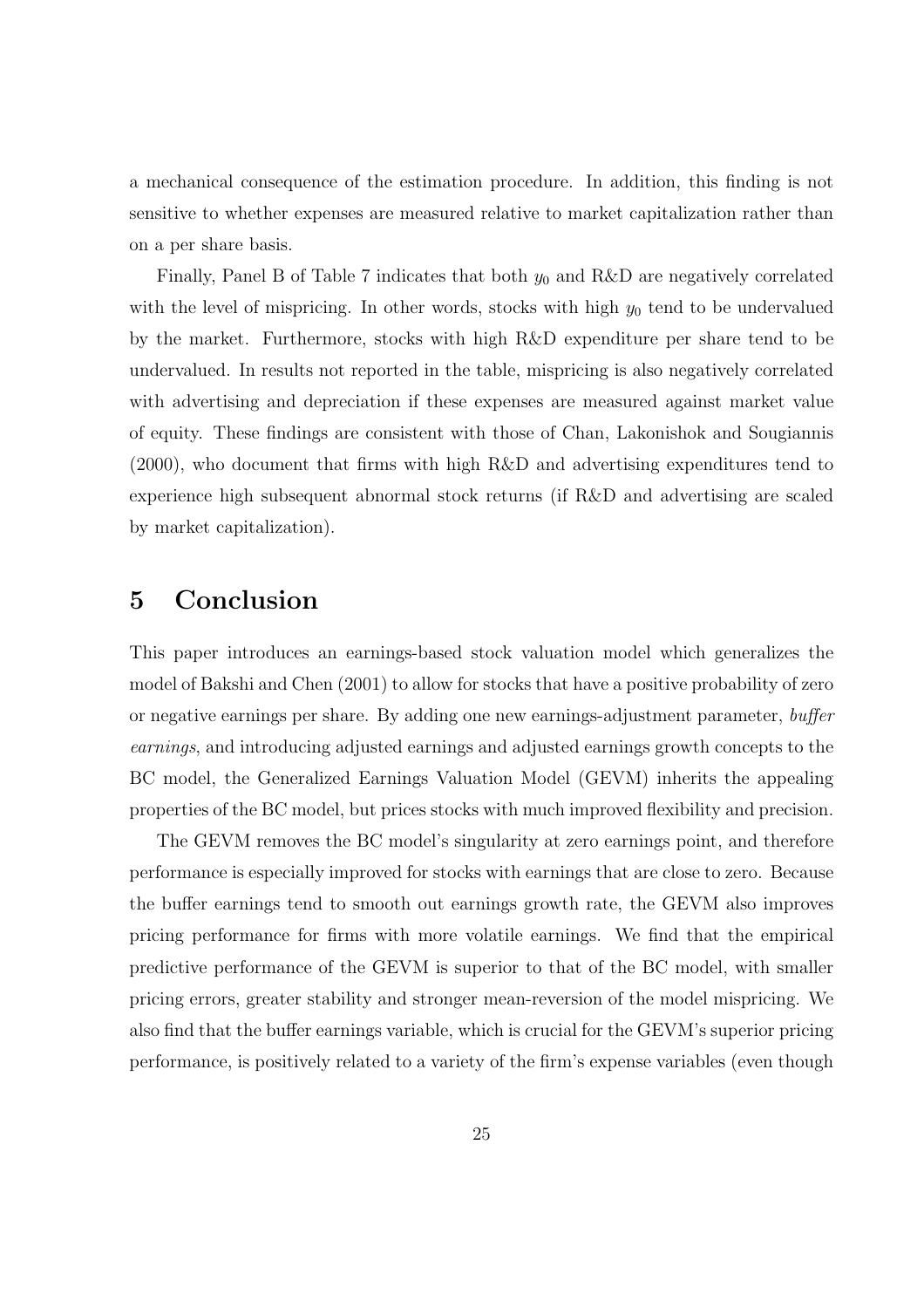it is not estimated directly from these accounting variables).

The GEVM as developed here provides a general means of pricing stocks based upon current earnings, forecasted future earnings and interest rates data. The relaxation of the negative earnings condition therefore makies the GEVM particularly attractive for large scale asset pricing or corporate event studies. The recent work of Chen and Dong (2003) is an example of such study.

We also develop an extended version of the GEVM which separately models stochastic revenue and cost processes, instead of a single combined earnings process. The valuation formula is broadly similar in form, but has more parameters and requires more inputs than the earnings approach. An advantage of the revenues/costs approach is there are more input variables relative to the number of parameters to be estimated, but data availability and accuracy may be greater for the earnings approach. Therefore which approach yields better performance is an open empirical question.

One direction for extending the model is to incorporate the possibility of bankruptcy and stochastic liquidation value. In addition, the assumed Vasicek term structure of interest rate and the linear assumption of the dividend payout are both approximations. Incorporating more realistic term structure and dividend assumptions could provide an even more accurate predictive model. A challenge for future research is to incorporate richer structures to the model while retaining empirical implementability.

There has been a steadily growing literature of behavioral finance that builds on the premise of investor irrationality and market misvaluation (see the surveys of Hirshleifer (2001) and Baker, Ruback, and Wurgler (2004)). Critical for many lines of research in behavioral finance is the availability of a measure of market misvaluation. Stock valuation models can be applied to measure the mispricing levels of individual stocks as well as the aggregate market. The residual income model has been employed to measure stock market misvaluation to test return predictability in asset pricing (e.g., Frankel and Lee (1998), Lee, Myers, and Swaminathan (1999), and Ali, Hwang, and Trombley (2003)) and to test behavioral finance theories in corporate finance (e.g., Dong, Hirshleifer, Richardson, and Teoh (2003), and Rhodes-Kropf, Robinson, and Viswanathan (2004)). Given the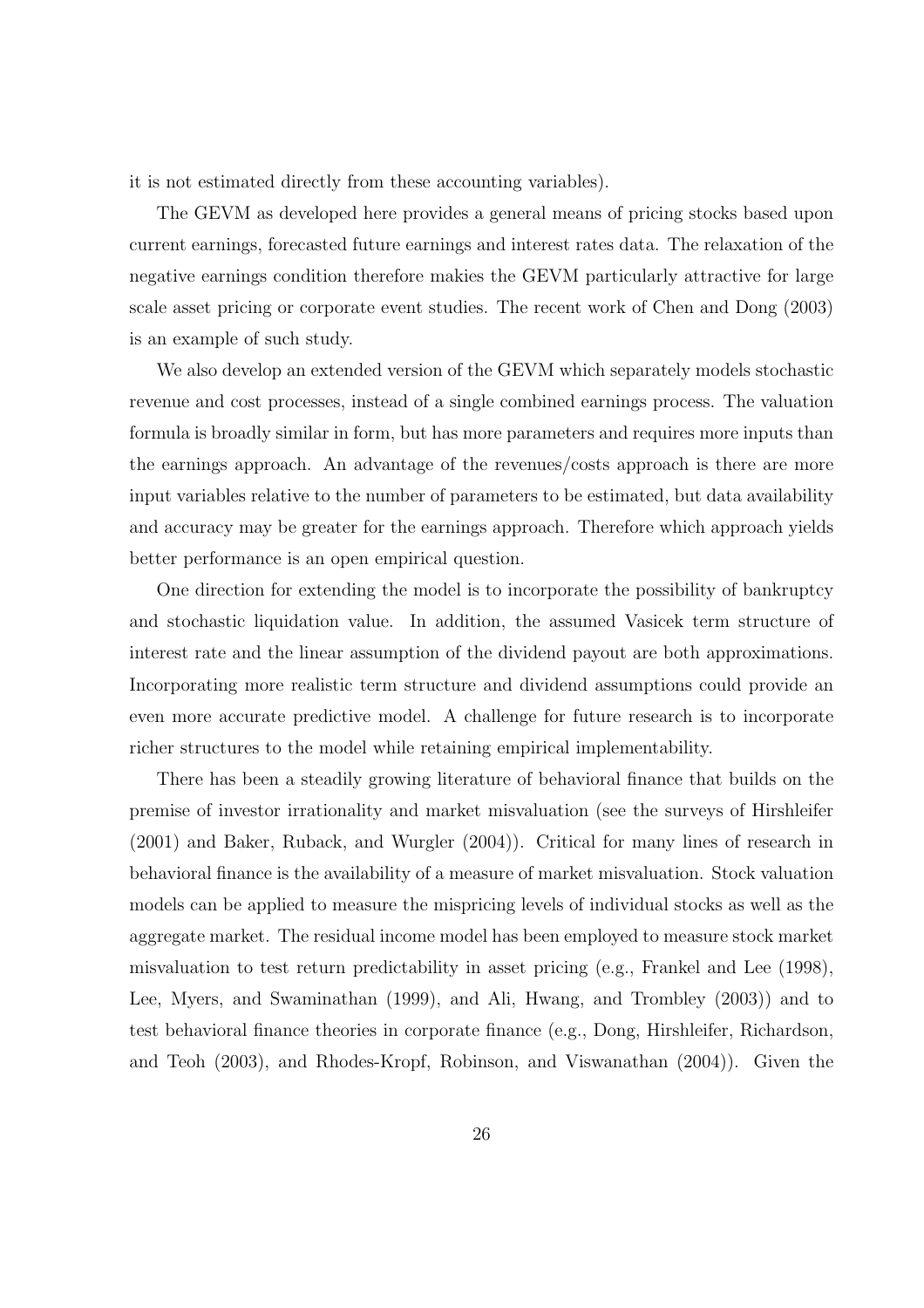potential advantages of the GEVM over the residual income model, it may be fruitful to apply the GEVM in similar contexts. These and other directions provide rich avenues for future research.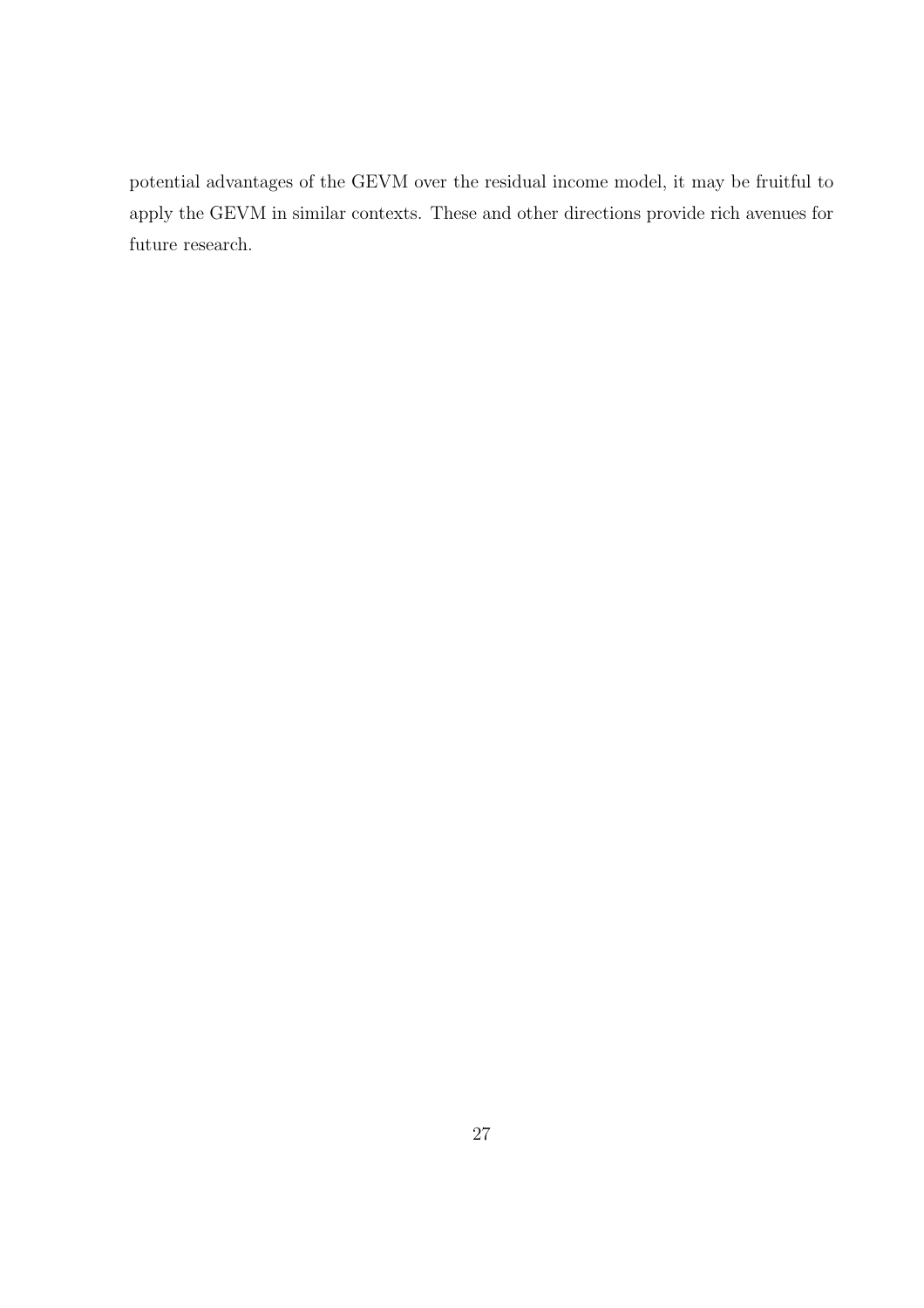## References

Ali, A., Hwang, L.-S. and Trombley, M. A. (2003). 'Residual-Income-Based Valuation Predicts Future Returns: Evidence on Mispricing versus Risk Explanations', Accounting Review, Vol. 78, pp. 377-396.

Ang, A. and Liu, J. (2001). 'A General Affine Earnings Valuation Model', Review of Accounting Studies, Vol. 6, pp. 397-425.

Baker, M., Ruback, R. S. and Wurgler, J. (2004). 'Behavioral Corporate Finance: A Survey', Unpublished working paper, New York University.

Bakshi, G. and Chen, Z. (2001). 'Stock Valuation in Dynamic Economies', Unpublished working paper, Yale University and University of Maryland.

Bakshi, G. and Ju, N. (2002). 'Book Values, Earnings, and Market Valuations', Unpublished working paper, University of Maryland.

Berk, J., Green R. and Naik, V. (1999). 'Optimal Investment, Growth Options and Security Returns', *Journal of Finance*, Vol. 54, pp. 1553-1607.

Black, F. and Scholes, M. (1973). 'The Pricing of Options and Corporate Liabilities', Journal of Political Economy, Vol. 81, pp. 637-659.

Brennan, M. and Schwartz, E. (1979). 'A Continuous Time Approach to the Pricing of Bonds', Journal of Banking and Finance, Vol. 3, pp. 133-156.

Brown, G. and Cliff, M. (2002). 'Sentiment and the Stock Market', Unpublished working paper, University of North Carolina.

Chan, K.C., Lakonishok J. and Sougiannis, T. (2000). 'The Stock Market Valuation of Research and Development Expenditures', Journal of Finance, Vol. 56, pp. 2431-2451.

Chang, C. (1999). 'A Re-examination of Mergers Using a Stock Valuation Model', Unpublished working paper, Ohio State University.

Chen, Z. and Dong, M. (2003). 'Stock Valuation and Investment Strategies', Unpublished working paper, Yale University and York University.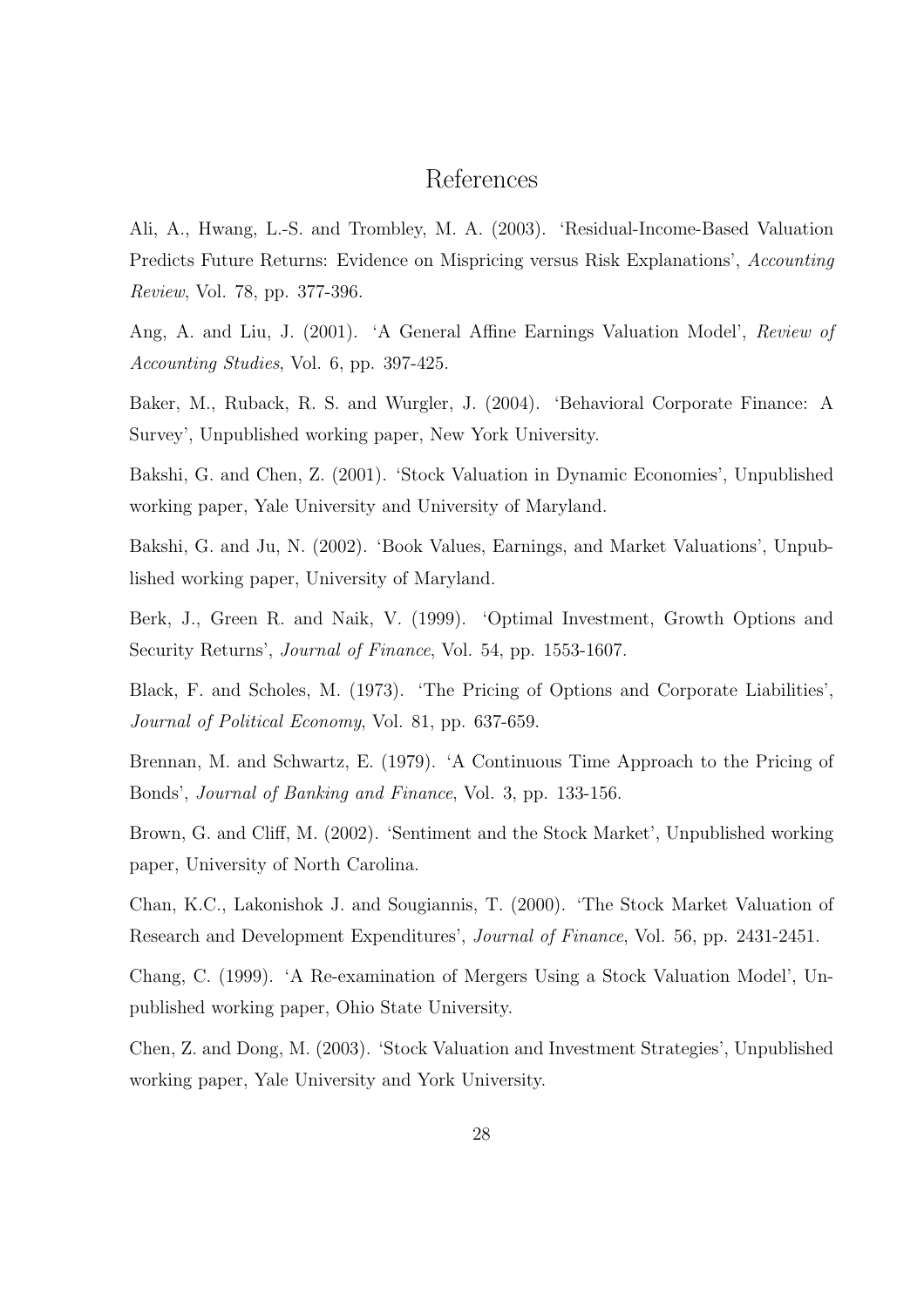Chen, Z. and Jindra, J. (2001). 'A Valuation Study of Stock-Market Seasonality and Firm Size', Unpublished working paper, Yale University.

Cox, J., Ingersoll, J. and Ross, S. (1985). 'A Theory of the Term Structure of Interest Rates', Econometrica, Vol. 53, pp. 385-408.

Dong, M., Hirshleifer, D., Richardson, S. and Teoh, S. H. (2003). 'Does Investor Misvaluation Drive the Takeover Market?', Unpublished working paper, Ohio State University.

Duffie, D. (1996). Dynamic Asset Pricing Theory, 2nd ed.. Princeton University Press, Princeton, NJ.

Frankel, R. and Lee, C. (1998). 'Accounting Valuation, Market Expectation, and the Cross-Sectional Stock Returns - Heuristics and Biases', Journal of Accounting and Economics, Vol. 25, pp. 214-412.

Gordon, M. (1962). The Investment, Financing and Valuation of the Corporation. Homewood, IL: Irwin.

Harrison, M. and Kreps, D. (1979). 'Martingales and Arbitrage in Multiperiod Security Markets', Journal of Economic Theory, Vol. 20, pp. 381-408.

Hirshleifer, D. (2001). 'Investor Psychology and Asset Pricing', Journal of Finance, Vol. 64, pp. 1533-1597.

Jindra, J. (2000). 'Seasoned Equity Offerings, Overvaluation, and Timing', Unpublished working paper, Ohio State University.

Lee, C., Myers, J. and Swaminathan, B. (1999). 'What is the Intrinsic Value of the Dow?', Journal of Finance, Vol. 54, pp. 1693-1741.

Lintner, J. (1956). 'Distribution of Incomes of Corporations among Dividends, Retained Earnings, and Taxes', American Economic Review, Vol. 76, pp. 97-118.

Longstaff, F. and Schwartz, E. (1992). 'Interest Rate Volatility and the Term Structure: A Two-Factor General Equilibrium Model', Journal of Finance, Vol. 47, pp. 1259-1282.

Ohlson, J. A. (1995). 'Earnings, Book Values, and Dividends in Equity Valuation', Con-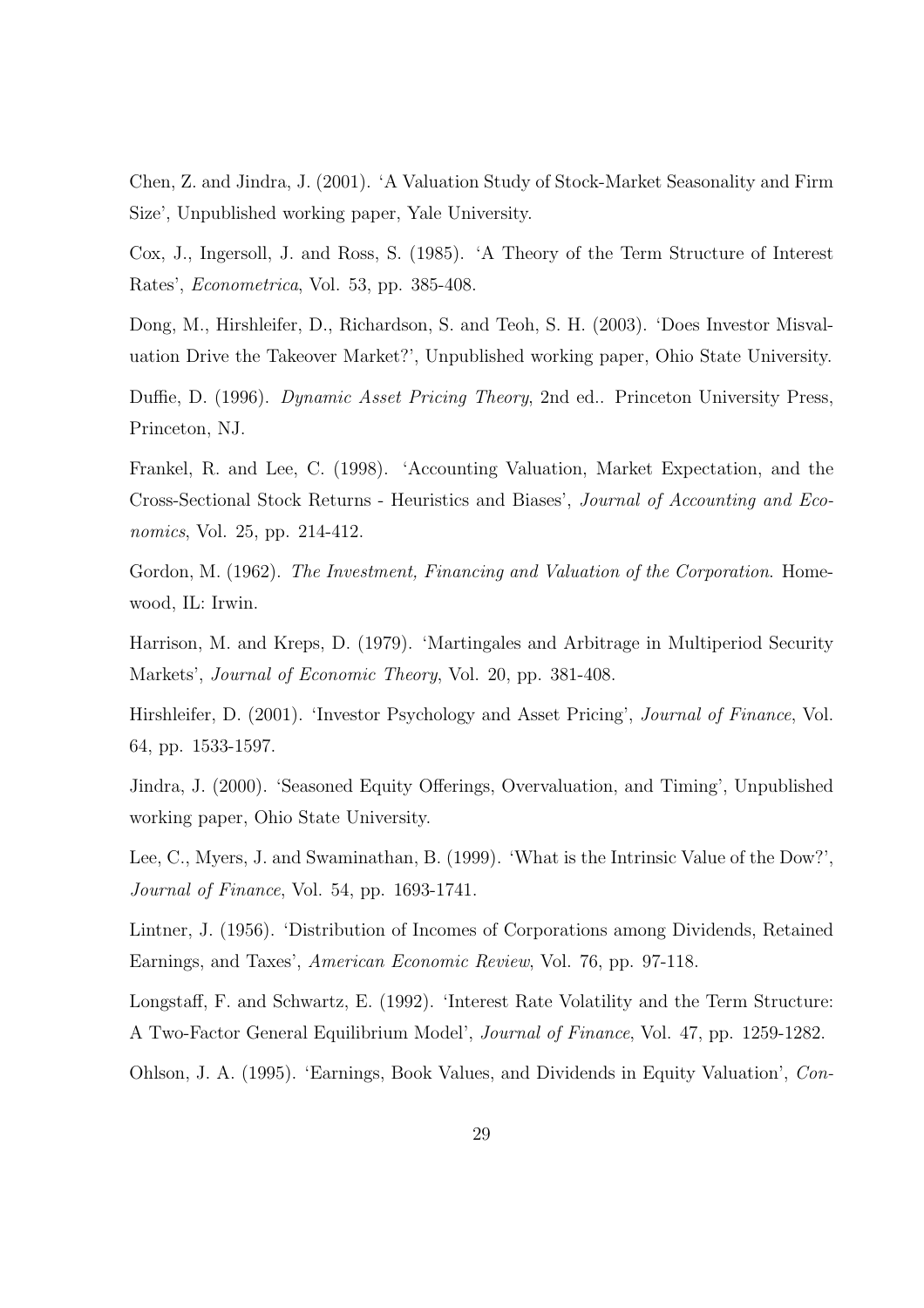temporary Accounting Research, Vol. 11, pp. 661-687.

Penman, S. and Sougiannis, T. (1998). 'A Comparison of Dividend, Cash Flow, and Earnings Approach to Equity Valuation', Contemporary Accounting Research, Vol. 15, pp. 343-383.

Rhodes-Kropf, M., Robinson D. and Viswanathan S. (2004). 'Valuation Waves and Merger Activity: The Empirical Evidence', Journal of Financial Economcis, forthcoming.

Vasicek, O. (1977). 'An Equilibrium Characterization of the Term Structure', Journal of Financial Economics, Vol. 5, pp. 177-188.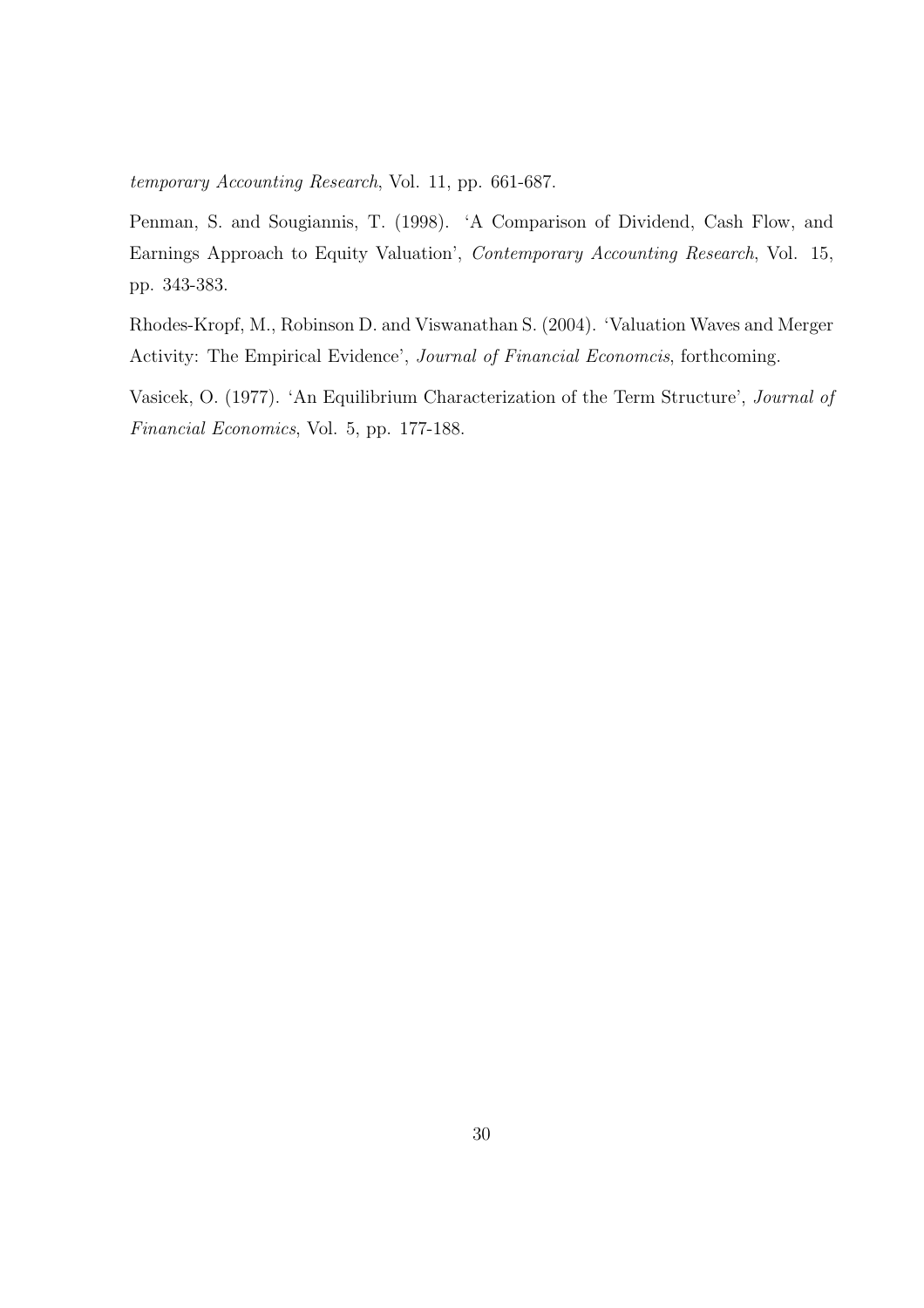GEVM and BC Model Prices for S&P 500







Figure 1A. Comparison of GEVM and BC Model Prices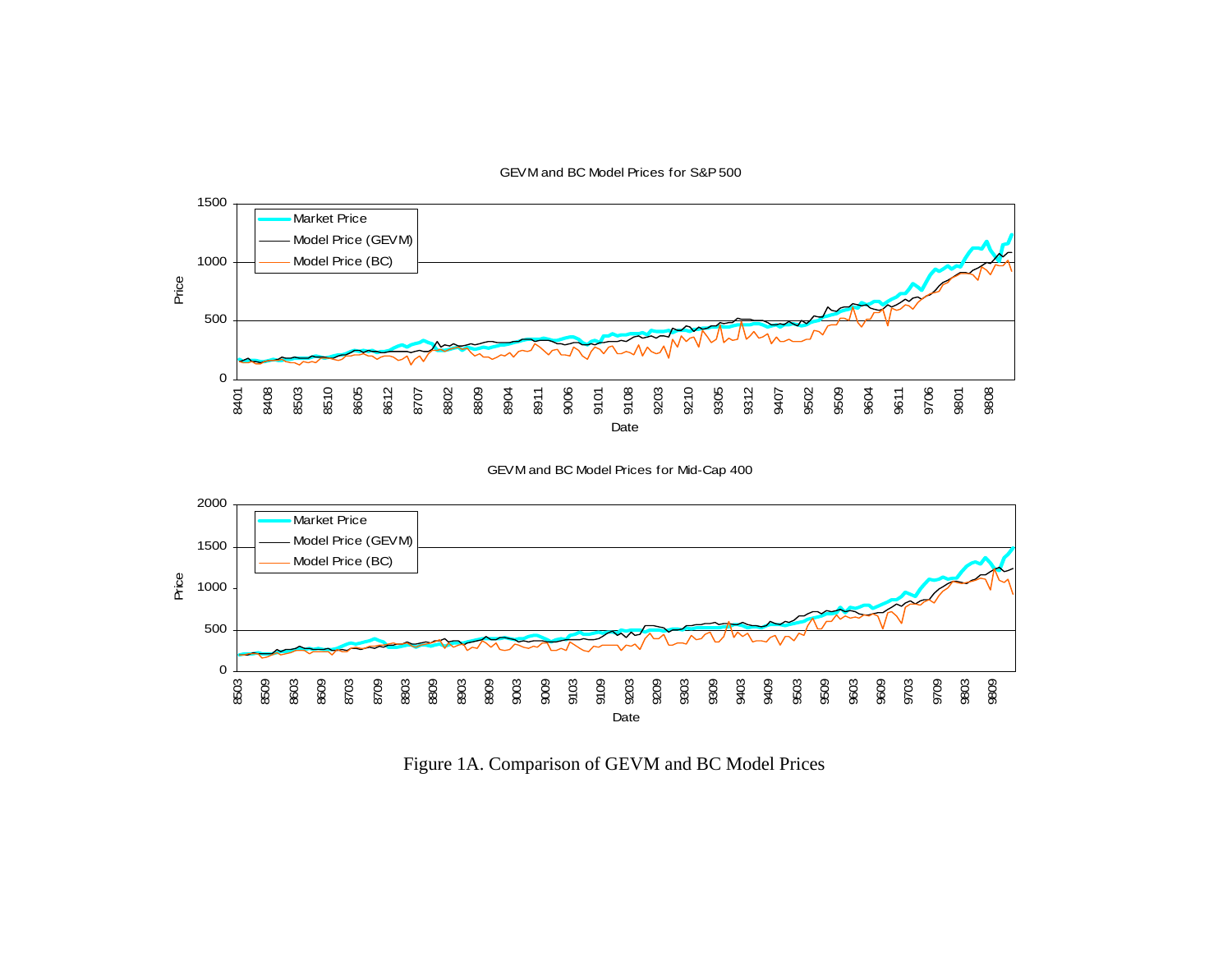GEVM and BC Model Prices for Intel







Figure 1B. Comparison of GEVM and BC Model Prices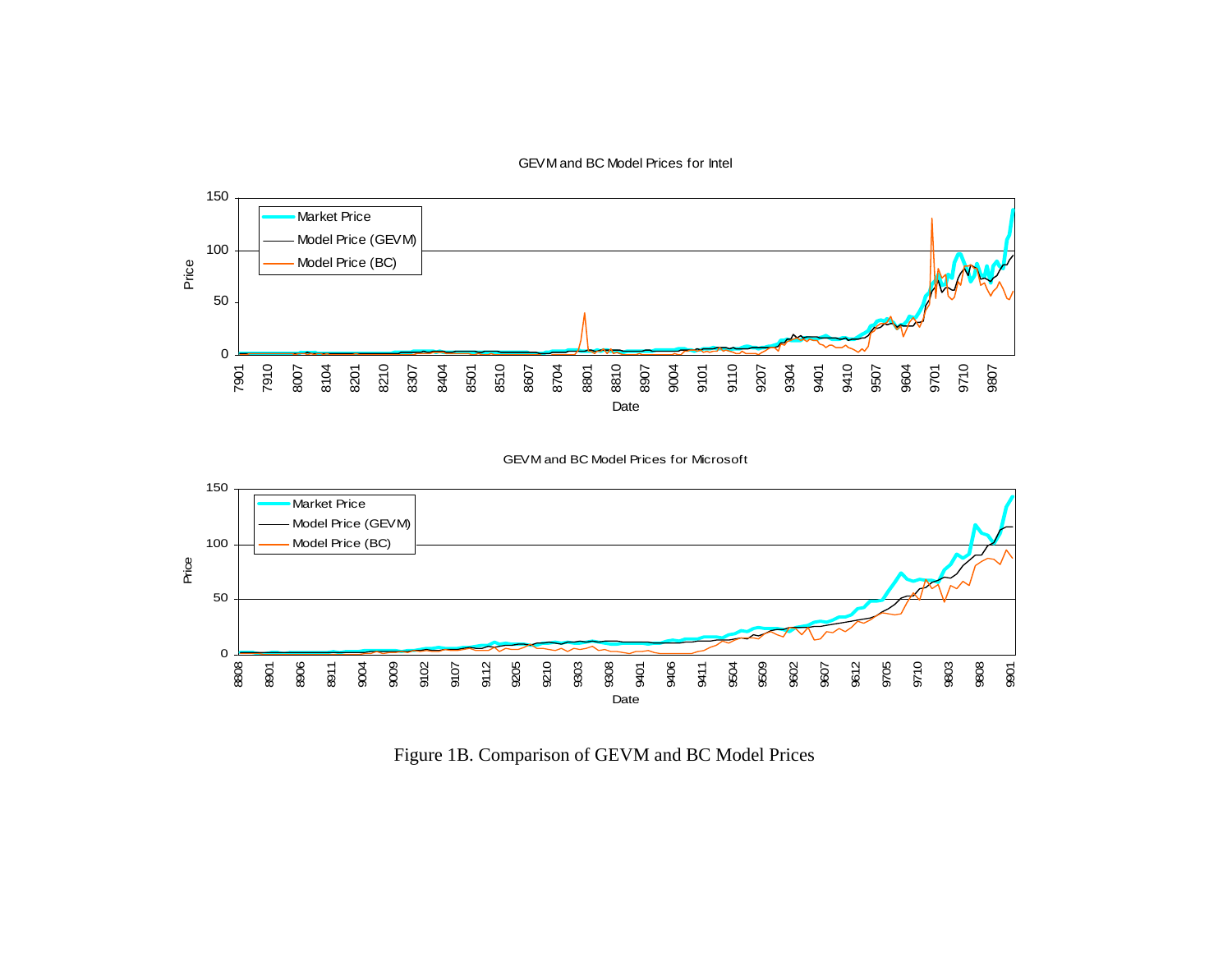GEVM and BC Model Prices for GE



GEVM and BC Model Prices for Exxon



Figure 1C. Comparison of GEVM and BC Model Prices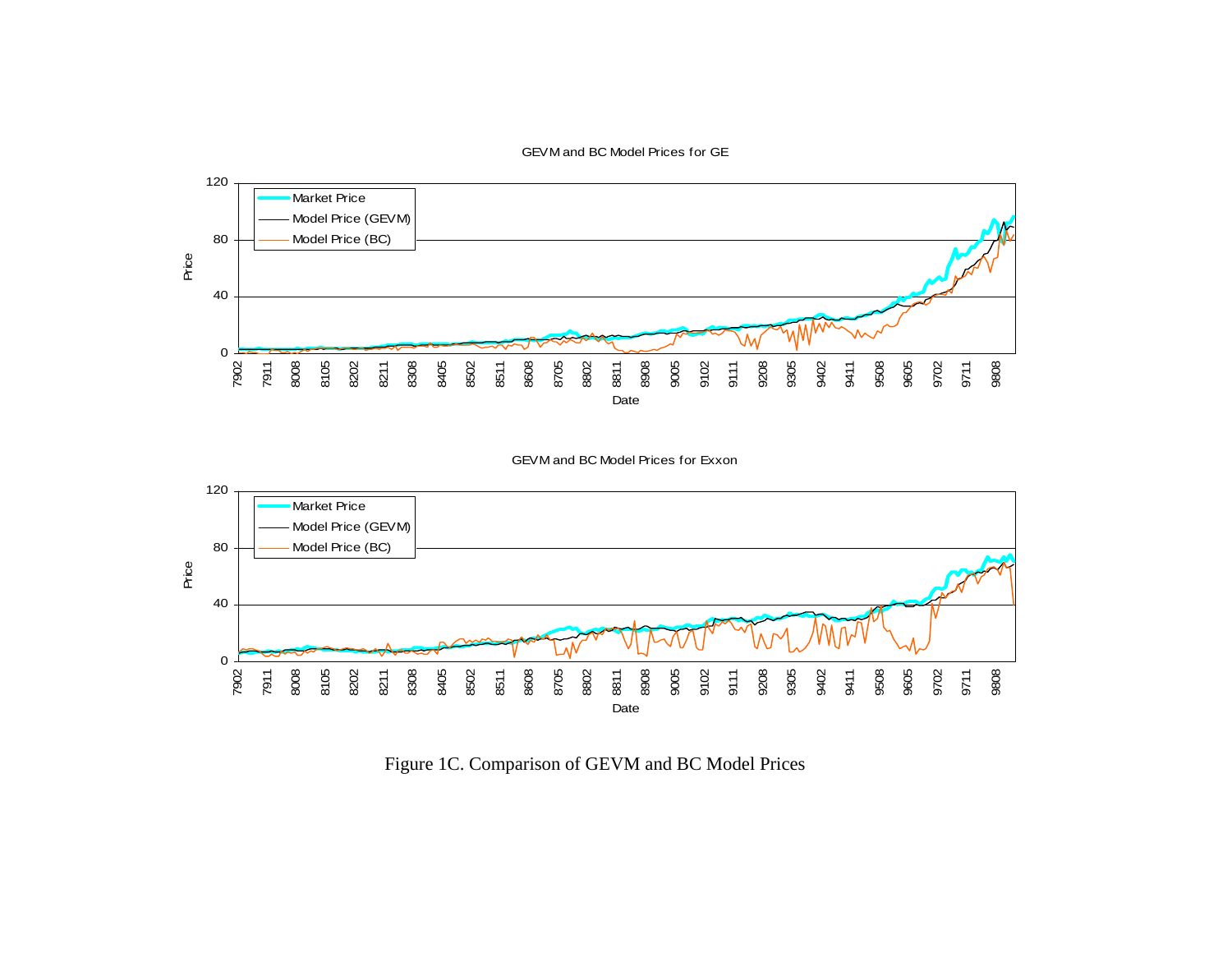

Figure 2A. Autocorrelation of Percentage Mispricing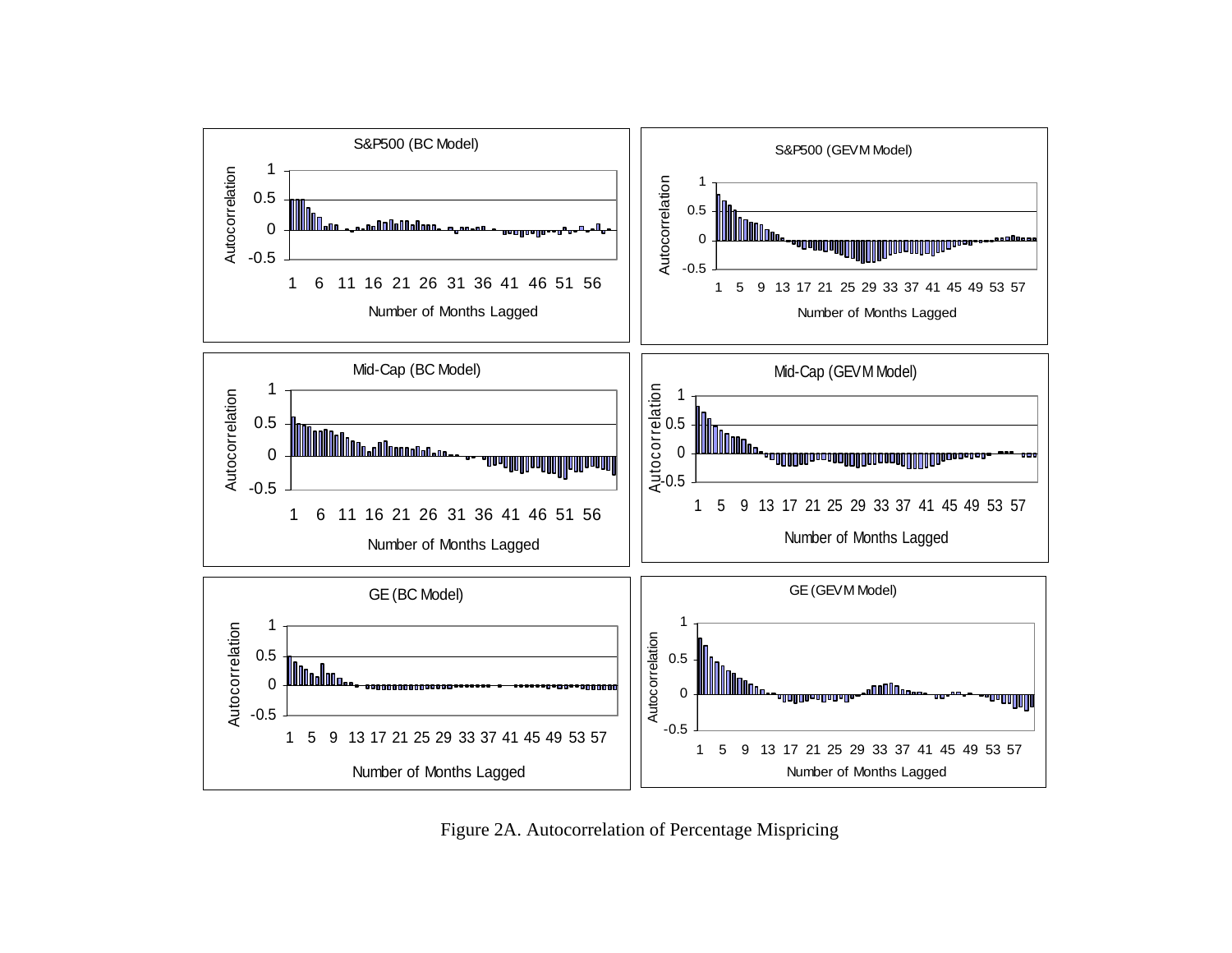

Figure 2B. Autocorrelation of Percentage Mispricing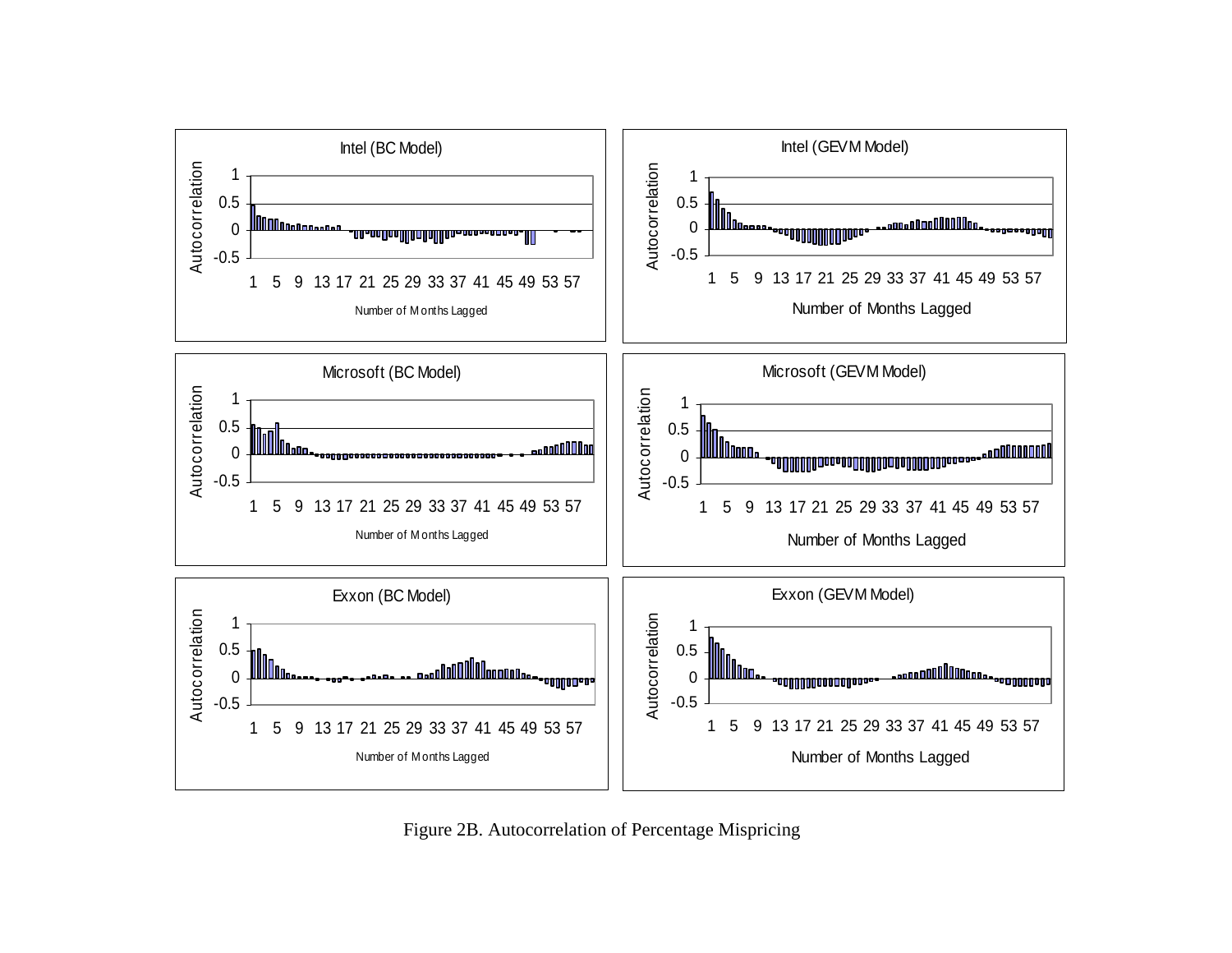|                                                         |                           | S&P 500                               | Mid-Cap                                 | <b>GE</b>                          | Exxon                                 | Intel                                      | Microsoft                              |
|---------------------------------------------------------|---------------------------|---------------------------------------|-----------------------------------------|------------------------------------|---------------------------------------|--------------------------------------------|----------------------------------------|
| Sample Period<br>(N)                                    |                           | $1/84 -$<br>1/99<br>(181)             | $3/85 - 1/99$<br>(167)                  | $2/79 - 1/99$<br>(240)             | $2/79-$<br>1/99<br>(240)              | $2/79 - 1/99$<br>(240)                     | 8/88-1/99<br>(126)                     |
| <b>Stock Price</b><br>S(t)                              | Mean<br>Std<br>Max<br>Min | 449.76<br>259.03<br>1234.40<br>151.40 | 553.44<br>303.69<br>1485.06<br>199.03   | 20.58<br>21.53<br>96.56<br>2.89    | 25.13<br>17.16<br>75.56<br>6.19       | 15.94<br>26.22<br>139.00<br>0.80           | 25.45<br>31.61<br>143.81<br>1.28       |
| Current<br>Earnings<br>Y(t)                             | Mean<br>Std<br>Max<br>Min | 23.51<br>8.65<br>40.64<br>13.82       | 26.80<br>8.79<br>43.44<br>13.63         | 1.10<br>0.67<br>2.72<br>0.34       | 1.89<br>0.55<br>3.40<br>0.78          | 0.78<br>1.12<br>3.97<br>$-0.14$            | 0.58<br>0.52<br>1.99<br>0.07           |
| Forecasted<br>1-year ahead<br>Earnings<br>$Y(t+1)$      | Mean<br>Std<br>Max<br>Min | 26.81<br>8.86<br>44.79<br>15.14       | 29.53<br>9.26<br>47.64<br>15.44         | 1.24<br>0.75<br>3.09<br>0.36       | 1.90<br>0.49<br>3.11<br>0.86          | 0.93<br>1.27<br>4.60<br>0.00               | 0.70<br>0.62<br>2.45<br>0.08           |
| Earnings<br>Growth Rate <sup>a</sup><br>$Y(t+1)/Y(t)-1$ | Mean<br>Std<br>Max<br>Min | 15.77%<br>11.04%<br>48.30%<br>1.15%   | 12.55%<br>18.75%<br>52.63%<br>$-46.94%$ | 13.19%<br>8.30%<br>58.62%<br>2.47% | 1.46%<br>9.60%<br>22.78%<br>$-31.12%$ | 34.01%<br>60.91%<br>400.00%<br>$-100.00\%$ | 22.38%<br>10.26%<br>50.00%<br>$-2.33%$ |
| 30-Year Yield<br>R(t)                                   | Mean<br>Std<br>Max<br>Min | 8.92%<br>1.76%<br>13.64%<br>4.90%     | 7.70%<br>1.31%<br>11.84%<br>4.90%       | 8.92%<br>2.31%<br>14.87%<br>4.90%  | 8.92%<br>2.31%<br>14.87%<br>4.90%     | 8.92%<br>2.31%<br>14.87%<br>4.90%          | 7.31%<br>1.05%<br>9.31%<br>4.90%       |

Table 1 Summary Statistics of the Inputs of the Stock Valuation Models

*Notes:* This table shows descriptive statistics for the inputs of the BC and the GEVM model. The BC and the GEVM model prices are given by formulas (8) and (19), respectively. For both models, the inputs for computing the time-t model price include the current earnings  $Y(t)$ , the forecasted 1-year ahead earnings  $Y(t+1)$ , and the interest rate (30-year yield)  $R(t)$ . At time *t*, the model parameters are estimated to minimize the sum of squared differences between the market prices and the model prices during the previous 24 months. Only the out-of-sample period data are shown (i.e., this table does not include the initial two years data of I/B/E/S coverage for each stock).  $N$  is the number of observations.  $\binom{a}{k}$  Earnings growth rate applies only to positive *Y*(*t*) observations.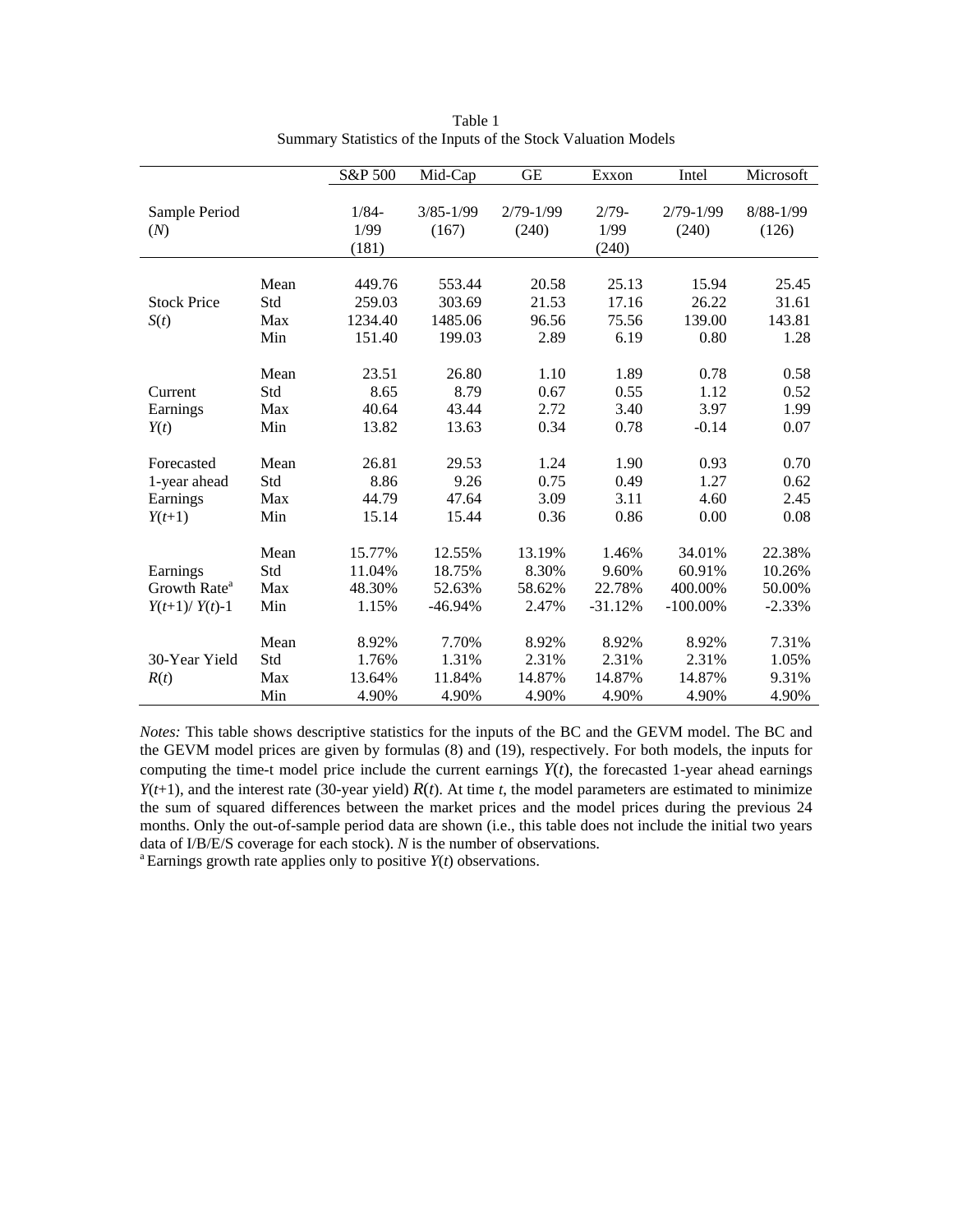|                      |             |                   | S&P 500                |                    | Mid-Cap                |                    | GE                     |                    | Exxon                  |                    | Intel                  |                    | Microsoft              |
|----------------------|-------------|-------------------|------------------------|--------------------|------------------------|--------------------|------------------------|--------------------|------------------------|--------------------|------------------------|--------------------|------------------------|
| Sample Period<br>(N) |             |                   | $1/84 - 1/99$<br>(181) |                    | $3/85 - 1/99$<br>(167) |                    | $2/79 - 1/99$<br>(240) |                    | $2/79 - 1/99$<br>(240) |                    | $2/79 - 1/99$<br>(240) |                    | $8/88 - 1/99$<br>(126) |
|                      |             | BC                | <b>GEVM</b>            | BC                 | <b>GEVM</b>            | BC                 | <b>GEVM</b>            | BC                 | <b>GEVM</b>            | BC                 | <b>GEVM</b>            | BC                 | <b>GEVM</b>            |
| Percentage           | Mean<br>Std | 31.07<br>24.93    | 3.47<br>10.76          | 26.19<br>22.02     | 3.69<br>11.51          | 58.39<br>53.17     | 6.04<br>11.82          | 44.31<br>59.97     | 4.51<br>11.55          | 73.31<br>75.22     | 7.08<br>21.76          | 87.54<br>52.26     | 14.86<br>20.21         |
| Mispricing<br>(% )   | Max<br>Min  | 146.24<br>$-7.11$ | 38.64<br>$-23.97$      | 101.05<br>$-16.33$ | 38.20<br>$-20.98$      | 150.00<br>$-22.90$ | 52.29<br>$-17.33$      | 150.00<br>$-45.09$ | 48.84<br>$-17.51$      | 150.00<br>$-80.00$ | 72.18<br>$-38.84$      | 150.00<br>$-13.04$ | 71.79<br>$-23.35$      |
|                      | Mean        | 93.10             | 18.78                  | 106.50             | 24.23                  | 5.64               | 1.77                   | 6.27               | 1.19                   | 2.64               | 1.52                   | 8.04               | 3.40                   |
| Dollar<br>Mispricing | Std<br>Max  | 62.48<br>313.47   | 53.96<br>192.62        | 88.86<br>559.47    | 68.00<br>252.59        | 5.83<br>30.27      | 4.46<br>$-15.09$       | 8.09<br>31.16      | 2.80<br>15.08          | 10.83<br>78.65     | 5.24<br>44.12          | 9.47<br>56.22      | 5.98<br>27.92          |
| $($ \$               | Min         | $-35.33$          | $-80.05$               | $-62.22$           | $-81.48$               | $-4.43$            | 25.41                  | $-6.91$            | $-3.84$                | $-62.96$           | $-16.21$               | $-3.18$            | $-3.83$                |

| Table 2                                     |
|---------------------------------------------|
| Pricing Errors of the BC and the GEVM Model |

*Notes:* At each time during the sample period for each stock, an out-of-sample model price is computed by the BC and GEVM model, respectively, generating two series of model prices for each stock. Percentage mispricing is defined as (market price – model price)/model price. Dollar mispricing is defined as (market price – model price). This table shows the time series mean, standard deviation, maximum and minimum value of the percentage and dollar mispricing for each stock, for each model. *N* is the number of observations. The model price is set to be 2.5 times of the market price if the market/model price ratio is larger than 2.5, and the model price is set to be 0.2 times the market price if the model/market price ratio is smaller than 0.2.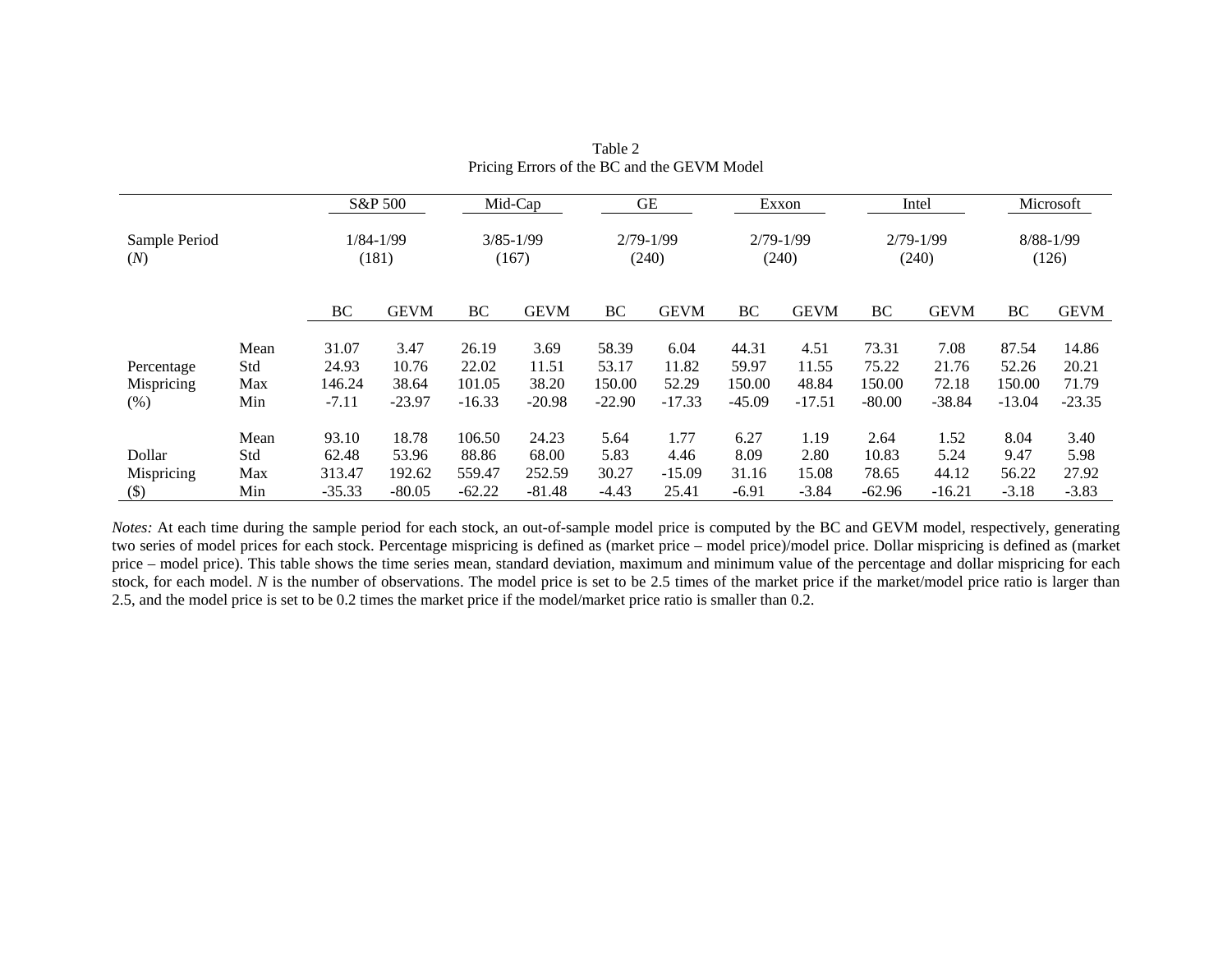|                   |      | S&P 500                  |             | Mid-Cap |             |                          | GЕ          |         | Exxon       |         | Intel       |         | Microsoft   |  |
|-------------------|------|--------------------------|-------------|---------|-------------|--------------------------|-------------|---------|-------------|---------|-------------|---------|-------------|--|
|                   |      | ВC                       | <b>GEVM</b> | BC      | <b>GEVM</b> | BC                       | <b>GEVM</b> | BC      | <b>GEVM</b> | BC      | <b>GEVM</b> | BC      | <b>GEVM</b> |  |
| $\mu_{g}$         | Mean | 0.082                    | 0.082       | 0.073   | 0.072       | 0.066                    | 0.065       | 0.022   | 0.020       | 0.125   | 0.125       | 0.113   | 0.113       |  |
|                   | Std  | (0.040)                  | (0.040)     | (0.063) | (0.059)     | (0.032)                  | (0.035)     | (0.019) | (0.016)     | (0.109) | (0.109)     | (0.025) | (0.025)     |  |
| $K_g$             | Mean | 2.531                    | 2.778       | 2.263   | 2.483       | 5.255                    | 4.982       | 4.289   | 4.114       | 3.902   | 3.944       | 4.435   | 4.323       |  |
|                   | Std  | (2.249)                  | (2.364)     | (2.378) | (2.743)     | (2.850)                  | (2.917)     | (2.879) | (2.758)     | (3.045) | (3.020)     | (3.020) | (2.666)     |  |
| $\sigma_{g}$      | Mean | 0.390                    | 0.394       | 0.409   | 0.336       | 0.442                    | 0.454       | 0.441   | 0.421       | 0.397   | 0.403       | 0.420   | 0.381       |  |
|                   | Std  | (0.253)                  | (0.257)     | (0.249) | (0.243)     | (0.258)                  | (0.257)     | (0.248) | (0.265)     | (0.261) | (0.239)     | (0.261) | (0.266)     |  |
| $\sigma_{v}$      | Mean | 0.441                    | 0.471       | 0.435   | 0.450       | 0.528                    | 0.458       | 0.439   | 0.494       | 0.459   | 0.484       | 0.497   | 0.494       |  |
|                   | Std  | (0.276)                  | (0.266)     | (0.249) | (0.251)     | (0.242)                  | (0.269)     | (0.256) | (0.251)     | (0.258) | (0.276)     | (0.284) | (0.268)     |  |
| $\rho$            | Mean | 0.240                    | 0.275       | 0.274   | 0.209       | 0.229                    | 0.247       | 0.237   | 0.215       | 0.314   | 0.304       | 0.232   | 0.221       |  |
|                   | Std  | (0.518)                  | (0.561)     | (0.579) | (0.569)     | (0.580)                  | (0.598)     | (0.531) | (0.565)     | (0.551) | (0.521)     | (0.574) | (0.574)     |  |
| $\delta$          | Mean | 0.501                    | 0.489       | 0.572   | 0.566       | 0.584                    | 0.654       | 0.562   | 0.571       | 0.527   | 0.549       | 0.561   | 0.592       |  |
|                   | Std  | (0.259)                  | (0.257)     | (0.257) | (0.222)     | (0.277)                  | (0.248)     | (0.275) | (0.253)     | (0.289) | (0.267)     | (0.303) | (0.279)     |  |
| $\lambda_{\rm v}$ | Mean | 0.185                    | 0.169       | 0.222   | 0.182       | 0.120                    | 0.118       | 0.086   | 0.091       | 0.202   | 0.216       | 0.175   | 0.154       |  |
|                   | Std  | (0.155)                  | (0.140)     | (0.194) | (0.179)     | (0.100)                  | (0.089)     | (0.086) | (0.103)     | (0.159) | (0.163)     | (0.153) | (0.109)     |  |
| $y_0$             | Mean | $\overline{\phantom{a}}$ | 12.012      | $- -$   | 11.951      | $\overline{\phantom{a}}$ | 4.974       |         | 8.127       |         | 5.582       | --      | 3.769       |  |
|                   | Std  |                          | (6.267)     |         | (6.259)     |                          | (5.522)     |         | (6.272)     |         | (5.788)     |         | (5.998)     |  |
| <b>SSE</b>        | Mean | 33.168                   | 27.339      | 41.303  | 35.086      | 2.059                    | 1.596       | 2.291   | 1.510       | 1.813   | 1.533       | 2.812   | 2.344       |  |
|                   | Std  | (17.76)                  | (18.46)     | (20.30) | (21.08)     | (2.20)                   | (2.21)      | (1.76)  | (1.26)      | (2.60)  | (2.37)      | (2.85)  | (2.63)      |  |

Table 3 Estimated Parameters for the BC and the GEVM Model

*Notes:* For each month *t*, the model price for both the BC and the GEVM model are computed by minimizing the sum of the squared differences between the market prices and the model prices for the previous 24 months. This process is repeated for each month during the sample period for each stock, generating a monthly updated time series of the parameter estimates. The three interest rate structural parameters are preset at  $\mu_r = 0.07$ ,  $\kappa_r = 0.079$  and  $\sigma_r = 0.007$ , in accordance with Bakshi and Chen (2001). The mean and the standard deviation of the parameters for both models for each stock are shown in the table. The parameter  $y_0$  applies only to the GEVM model. The square root of the minimized sum of squared differences between the market and the model prices, divided by the number of observations (24), is denoted by SSE.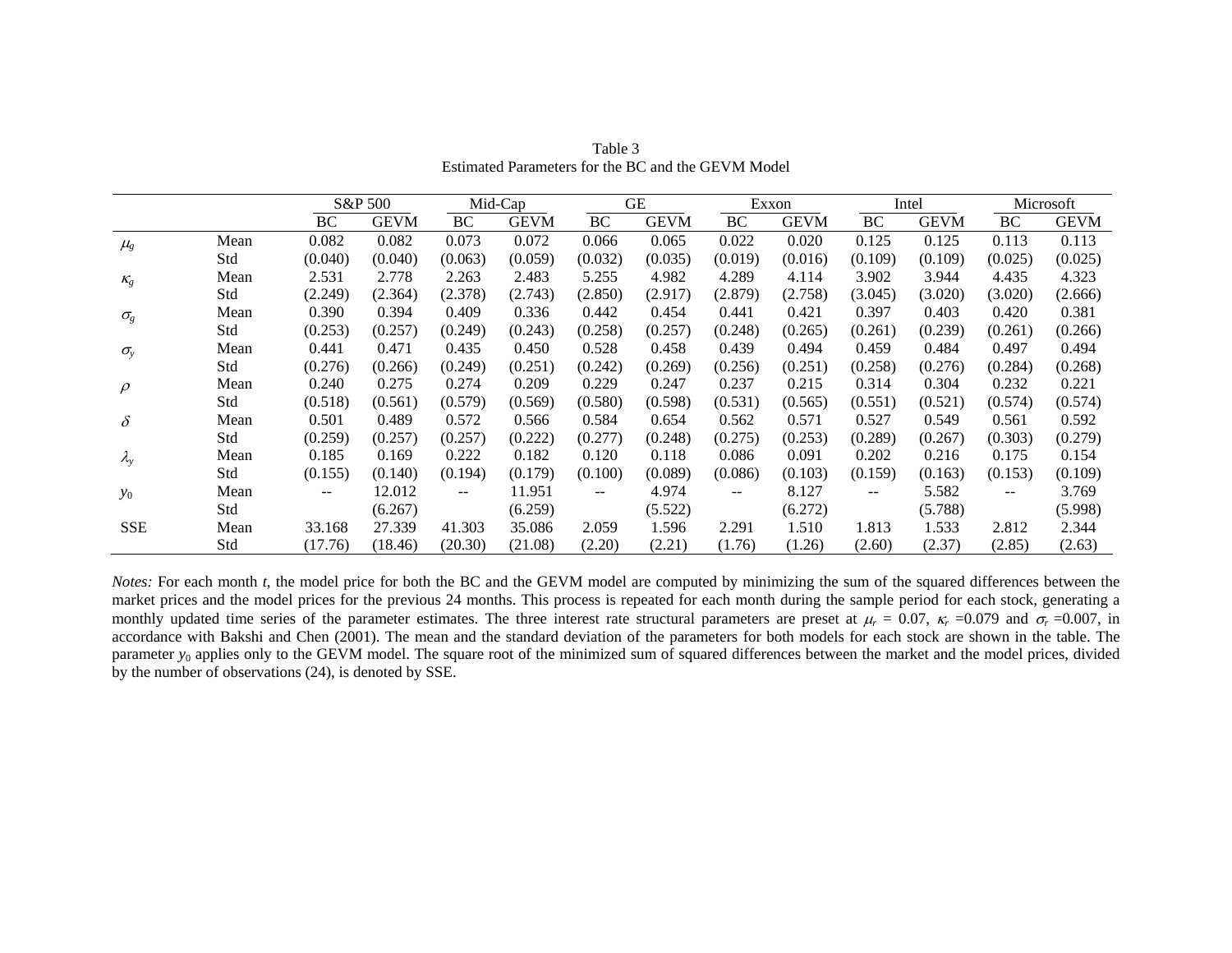| Table 4                                                  |
|----------------------------------------------------------|
| Correlation Matrix of Percentage Mispricing among Assets |

| F aller A. Correlation of the DC Model Mispricing |         |         |      |         |       |           |  |  |  |
|---------------------------------------------------|---------|---------|------|---------|-------|-----------|--|--|--|
|                                                   | S&P 500 | Mid-Cap | GЕ   | Exxon   | Intel | Microsoft |  |  |  |
| S&P 500                                           | 1.00    |         |      |         |       |           |  |  |  |
| Mid-Cap                                           | 0.46    | 1.00    |      |         |       |           |  |  |  |
| GЕ                                                | 0.23    | 0.02    | 1.00 |         |       |           |  |  |  |
| Exxon                                             | 0.16    | 0.13    | 0.11 | 1.00    |       |           |  |  |  |
| Intel                                             | 0.10    | 0.24    | 0.12 | $-0.13$ | 1.00  |           |  |  |  |
| Microsoft                                         | 0.25    | 0.15    | 0.41 | 0.18    | 0.47  | 00.1      |  |  |  |

Panel A: Correlation of the BC Model Mispricing

Panel B: Correlation of the GEVM Model Mispricing

|           | S&P 500 | Mid-Cap | GЕ   | Exxon | Intel | Microsoft |
|-----------|---------|---------|------|-------|-------|-----------|
| S&P 500   | 1.00    |         |      |       |       |           |
| Mid-Cap   | 0.92    | 1.00    |      |       |       |           |
| GЕ        | 0.71    | 0.72    | 1.00 |       |       |           |
| Exxon     | 0.65    | 0.65    | 0.50 | 1.00  |       |           |
| Intel     | 0.56    | 0.57    | 0.52 | 0.46  | 1.00  |           |
| Microsoft | 0.60    | 0.52    | 0.37 | 0.37  | 0.59  | 1.00      |

*Notes:* This table shows the contemporaneous correlation of the percentage mispricing of the six stocks under the BC and GEVM model. Percentage mispricing is defined as (market price – model price)/model price. Since the sample periods for the stocks differ, the correlation is based on the overlapping period for each pair of stocks.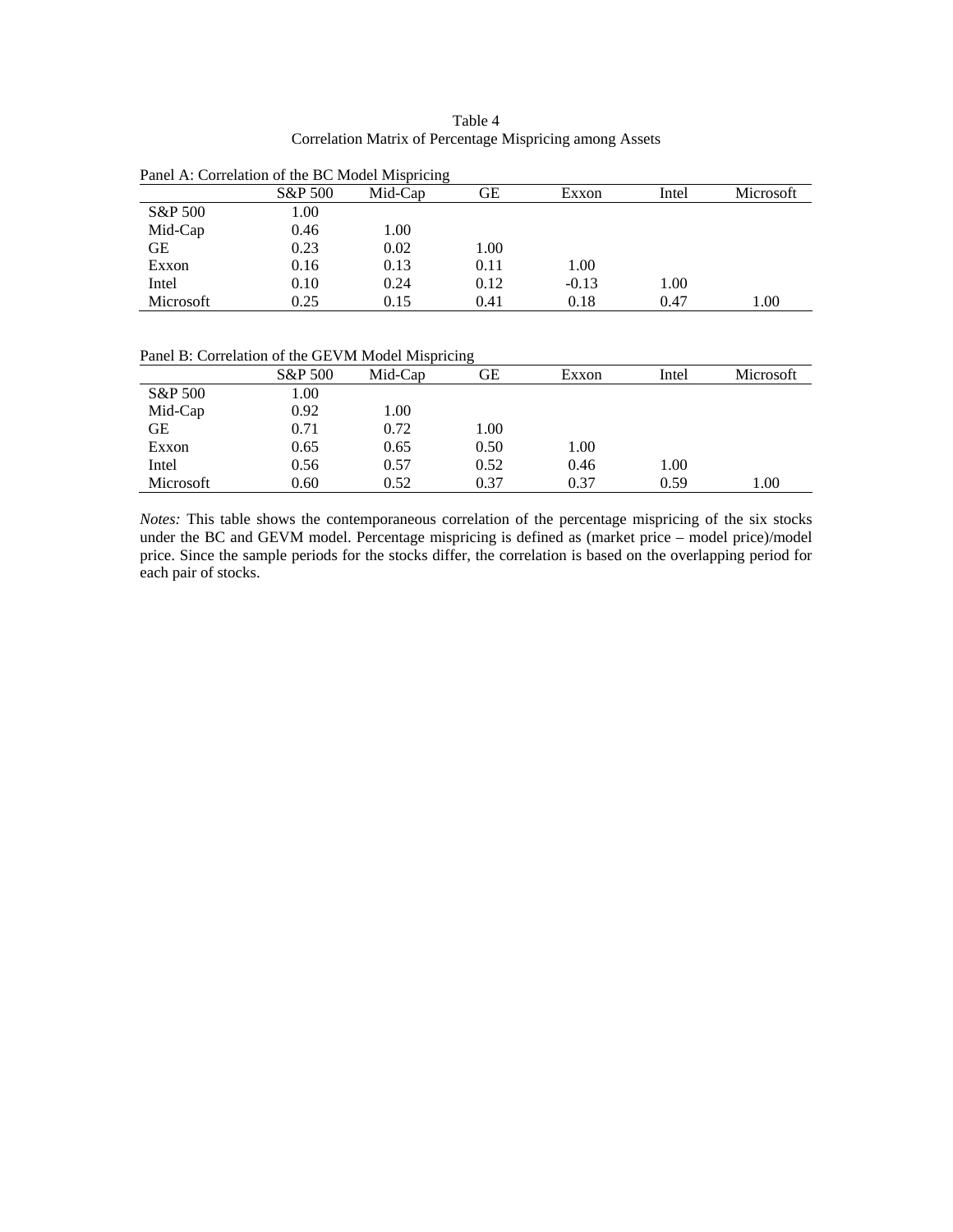| Year | No. of Stocks |
|------|---------------|
|      |               |
| 1979 | 438           |
| 1980 | 566           |
| 1981 | 608           |
| 1982 | 622           |
| 1983 | 672           |
| 1984 | 731           |
| 1985 | 796           |
| 1986 | 881           |
| 1987 | 915           |
| 1988 | 977           |
| 1989 | 1112          |
| 1990 | 1203          |
| 1991 | 1257          |
| 1992 | 1349          |
| 1993 | 1464          |
| 1994 | 1733          |
| 1995 | 1975          |
| 1996 | 2316          |
| Mean | 1090          |

Table 5 Number of Stocks in the Whole Sample

*Notes:* The stocks in the whole sample are selected from the intersection of three databases: CRSP, Compustat and I/B/E/S. The data are double-checked so that stock prices from CRSP and I/B/E/S match. The original sample from the selection process starts in 1977. As the model estimation requires two years of prior data for each stock, the final sample starts from January 1979, so that the model price for each stock and for every month is determined out of the parameter-estimation sample (out-of-sample model price).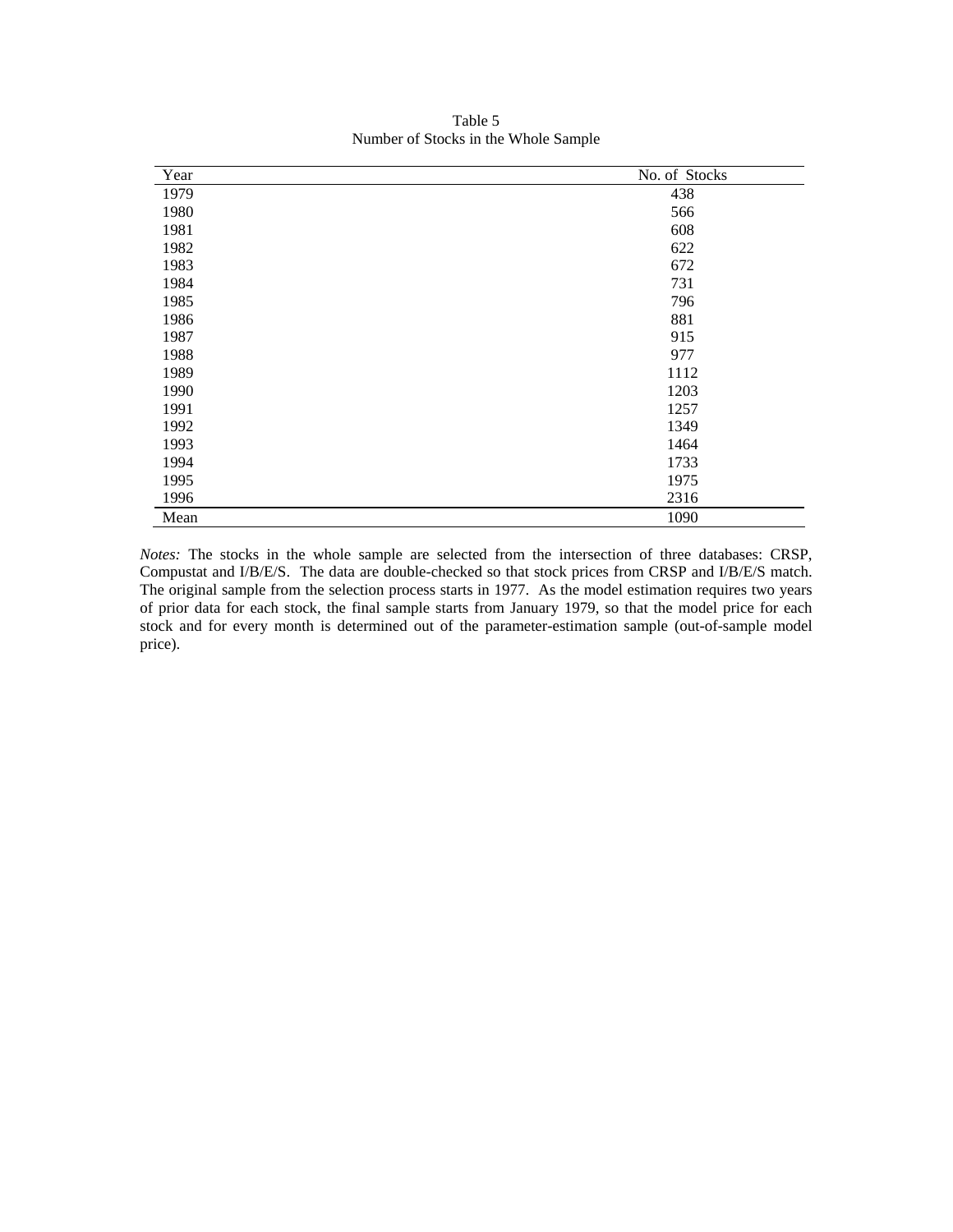| Table 6                                                   |
|-----------------------------------------------------------|
| Summary Statistics of Variables Affecting Buffer Earnings |

| танст А. Онгуанак эланзисэ төг сасн уанабк   |             |              |            |            |              |             |             |
|----------------------------------------------|-------------|--------------|------------|------------|--------------|-------------|-------------|
| Descriptive                                  | <b>MISP</b> | $y_0$        | R&D        | ADV        | <b>DEPRE</b> | <b>COST</b> | <b>EARN</b> |
| <b>Statistics</b>                            | $(\%)$      | $(\$/share)$ | (\$/share) | (\$/share) | $(\$/share)$ | (\$/share)  | (\$/share)  |
| Mean                                         | 3.23        | 8.69         | 0.37       | 0.24       | 0.57         | 25.43       | 1.20        |
| Max                                          | 149.95      | 39.93        | 1932.5     | 851.4      | 186.9        | 8694.8      | 1655.1      |
| $75th$ percentile                            | 12.97       | 14.48        | 0.28       | 0.07       | 0.59         | 29.14       | 1.66        |
| Median                                       | 1.65        | 8.30         | 0.00       | 0.00       | 0.03         | 14.68       | 0.86        |
| $25th$ percentile                            | $-8.78$     | 2.36         | 0.00       | 0.00       | 0.00         | 7.11        | 0.34        |
| Min                                          | $-74.81$    | 0.00         | 0.00       | 0.00       | 0.00         | $-7.11$     | $-33.64$    |
| Panel B: Correlation matrix of the variables |             |              |            |            |              |             |             |
|                                              | <b>MISP</b> | $y_0$        | R&D        | ADV        | <b>DEPRE</b> | COST        | <b>EARN</b> |
| <b>MISP</b>                                  | 1.000       |              |            |            |              |             |             |
| $y_0$                                        | $-0.077$    | 1.000        |            |            |              |             |             |
| R&D                                          | (0.003)     | 0.005        | 1.000      |            |              |             |             |
| ADV                                          | $-0.005$    | $(-0.001)$   | 0.047      | 1.000      |              |             |             |
| <b>DEPRE</b>                                 | 0.009       | 0.065        | 0.047      | 0.674      | 1.000        |             |             |
| <b>COST</b>                                  | $(-0.002)$  | 0.055        | 0.685      | 0.538      | 0.537        | 1.000       |             |
| EARN                                         | 0.004       | 0.006        | 0.952      | 0.212      | 0.217        | 0.795       | 1.000       |

Panel A: Univariate Statistics for each variable

*Notes:* This table reports summary statistics for the GEVM model-determined mispricing (MISP = market/model price - 1), buffer earnings (y<sub>0</sub>), research & development expenditures (R&D), advertising expenses (ADV), depreciation expenses (DEPRE), total costs (COST) and current earnings (EARN), for the sample period January 1979 – December 1996. All accounting data are obtained from the annual Compustat. All data items are on a per share basis. For the correlation matrix in Panel B, All entries are statistically significant at the 5% level except for those in parentheses.